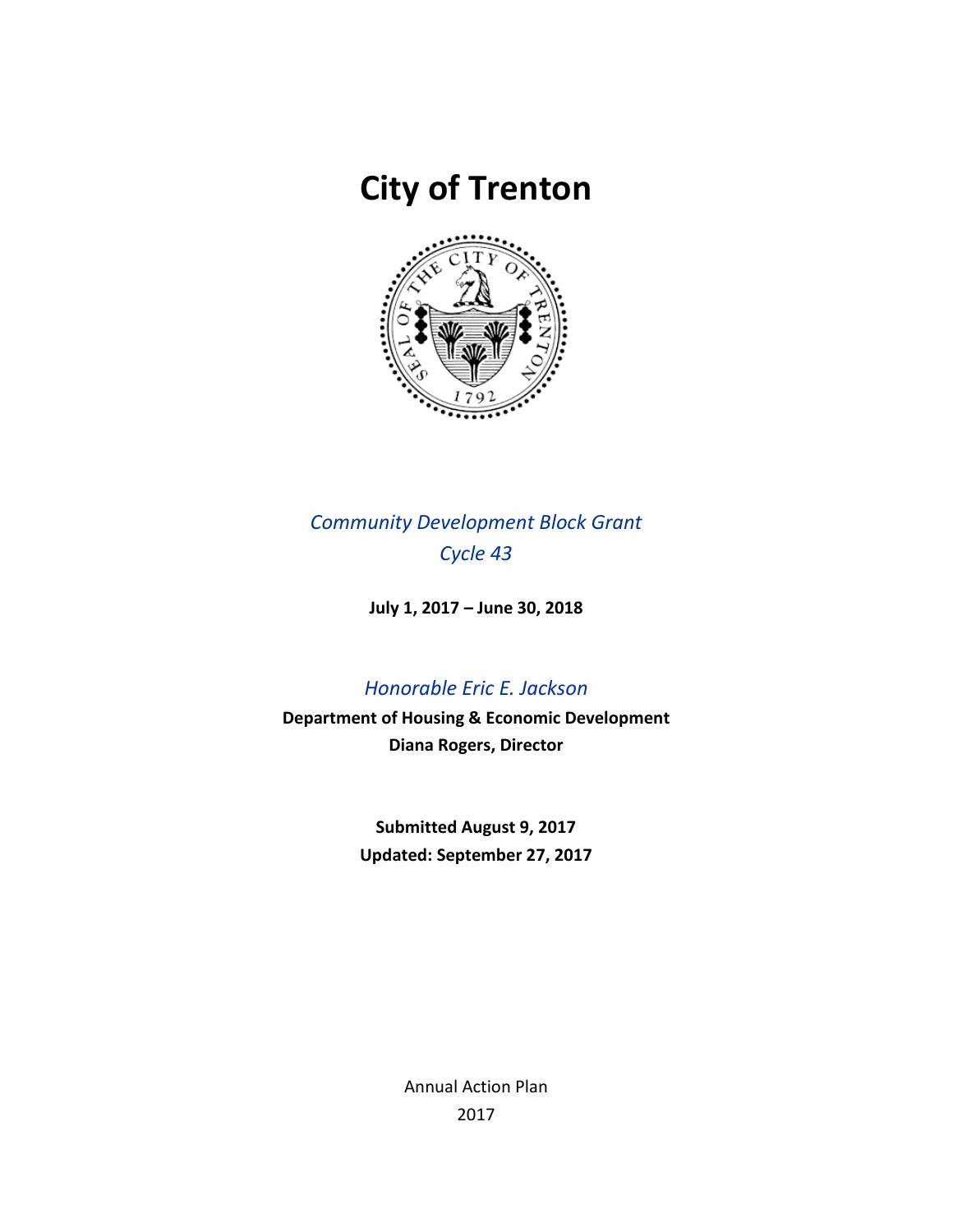# <span id="page-1-0"></span>**Table of Contents**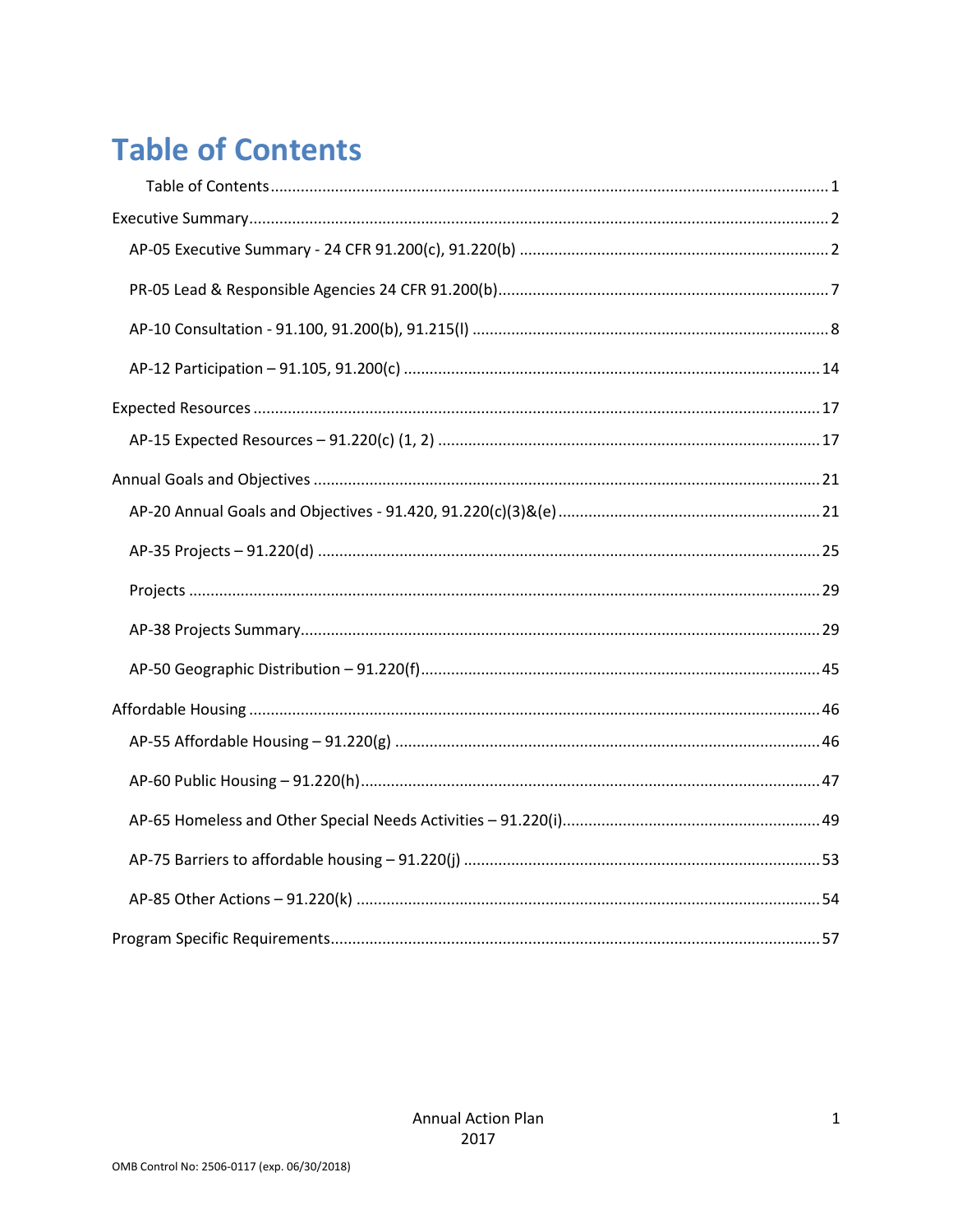# **Executive Summary**

# <span id="page-2-1"></span><span id="page-2-0"></span>**AP-05 Executive Summary - 24 CFR 91.200(c), 91.220(b)**

### **1. Introduction**

The City of Trenton receives funding annually from the U.S. Department of Housing and Urban Development under the Community Development Block Grant (CDBG), HOME Investment Partnerships (HOME), and the Emergency Solutions Grant (ESG) programs. The City of Trenton's FY 2017 Annual Action Plan (AAP) is mandated by federal law and regulations enforced by the U.S. Department of Housing and Urban Development (HUD) in order for the City to receive federal funding for affordable housing and community development initiatives benefitting primarily low- and moderate-income (LMI) persons.

The primary federal funding resources for the FY 2017 Annual Action Plan (AAP) include the following:

- 1. Community Development Block Grant (CDBG): The primary objective of this program is to develop viable urban communities by providing decent housing, a suitable living environment, and economic opportunities, principally for persons of low- and moderate-income levels. Funds can be used for a wide array of activities, including housing rehabilitation, homeownership assistance, lead-based paint detection and removal, construction or rehabilitation of public facilities and infrastructure, removal of architectural barriers, public services, rehabilitation of commercial or industrial buildings, and loans or grants to businesses.
- 2. HOME Investment Partnerships Program (HOME): The HOME program provides federal funds for the development and rehabilitation of affordable rental and ownership housing for low- and moderate-income households. HOME funds can be used for activities that promote affordable rental housing and homeownership by low- and moderate-income households, including reconstruction, moderate or substantial rehabilitation, homebuyer assistance, and tenant-based rental assistance.
- 3. Emergency Solutions Grant (ESG): The Emergency Solutions Grant program became the Emergency Solutions Grant program under the Hearth Act of 2009. Recognizing the need to end homelessness, the Hearth Act places more emphasis on homeless prevention and rapid re-housing and less on shelters and transitional housing. ESG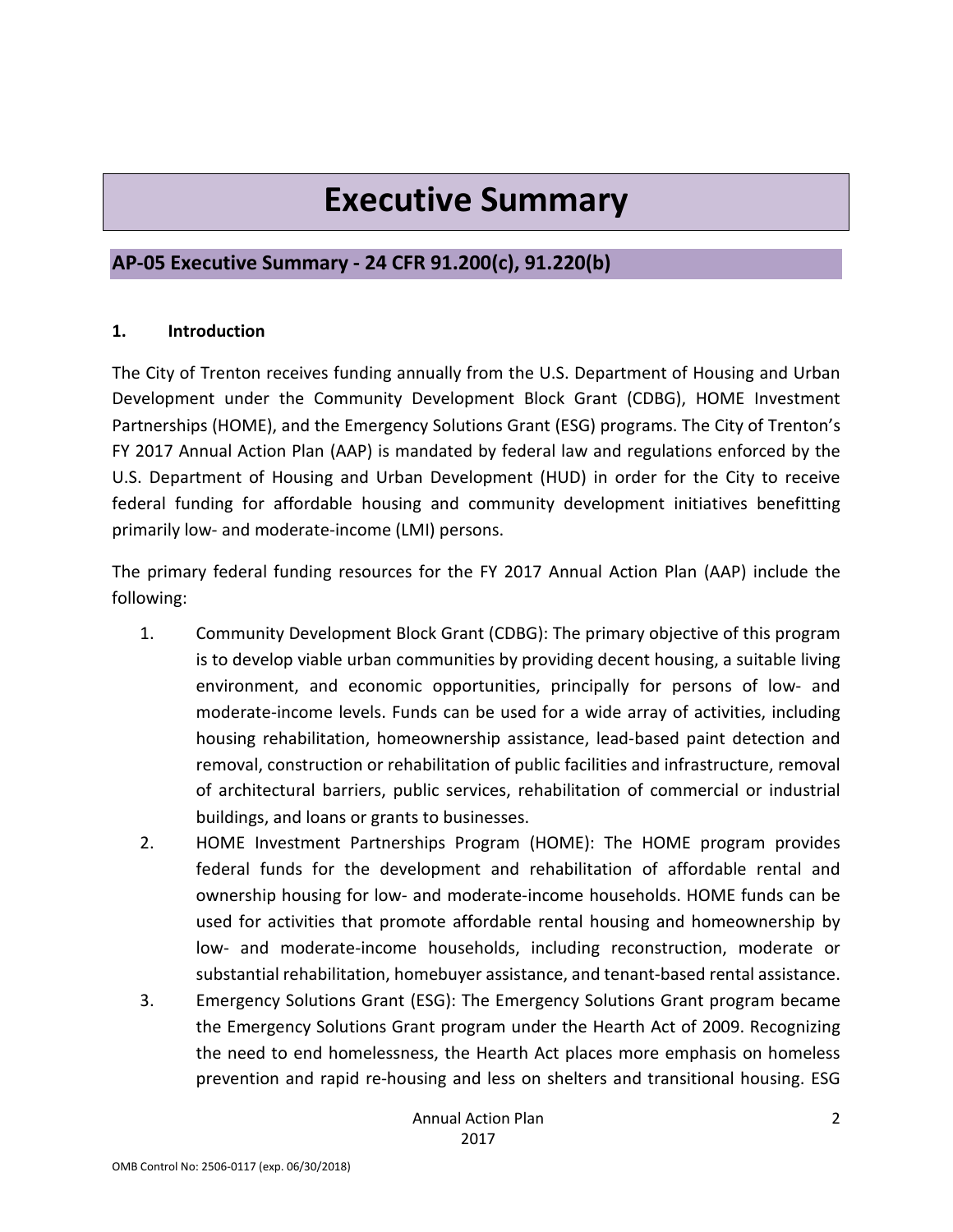funding can be used to support traditional shelters, transitional housing that is grandfathered from 2010 funding, supportive services, rent and utility payments and security deposits to prevent homelessness or to rapidly re-house homeless individuals and families, street outreach, and management of a homeless management information system (HMIS).

Each year, the City of Trenton receives federal grants through the U.S. Department of Housing and Urban Development (HUD) for the Community Development Block Grant (CDBG), Home Investment Partnerships (HOME) and Emergency Solutions Grant (ESG) Programs. HUD requires the City to prepare an AAP to guide the investment of CDBG, HOME and ESG grant funds to address the City's housing, community development and economic development needs. This AAP covers the period from July 1, 2017 to June 30, 2018.

The City of Trenton will receive the following federal resources in FY 2017:

- CDBG: \$1,227,062
- HOME: \$593,952
- ESG: \$203,498

### **2. Summarize the objectives and outcomes identified in the Plan**

The three overarching objectives guiding the proposed activities are:

- Providing Decent Affordable Housing
- Creating Suitable Living Environments
- Creating Economic Opportunities

Outcomes show how programs and activities benefit a community or the people served. The three outcomes that will illustrate the benefits of each activity funded by the CDBG program are:

- Improve Availability/Accessibility
- Improve Affordability
- Improve Sustainability

All future activities funded will support at least one objective and one outcome. The overall goals of the housing, and community development and planning programs covered by this Annual Action Plan are to strengthen partnerships with other jurisdictions and to extend and strengthen partnerships among all levels of government and the private sector. This includes for-profit and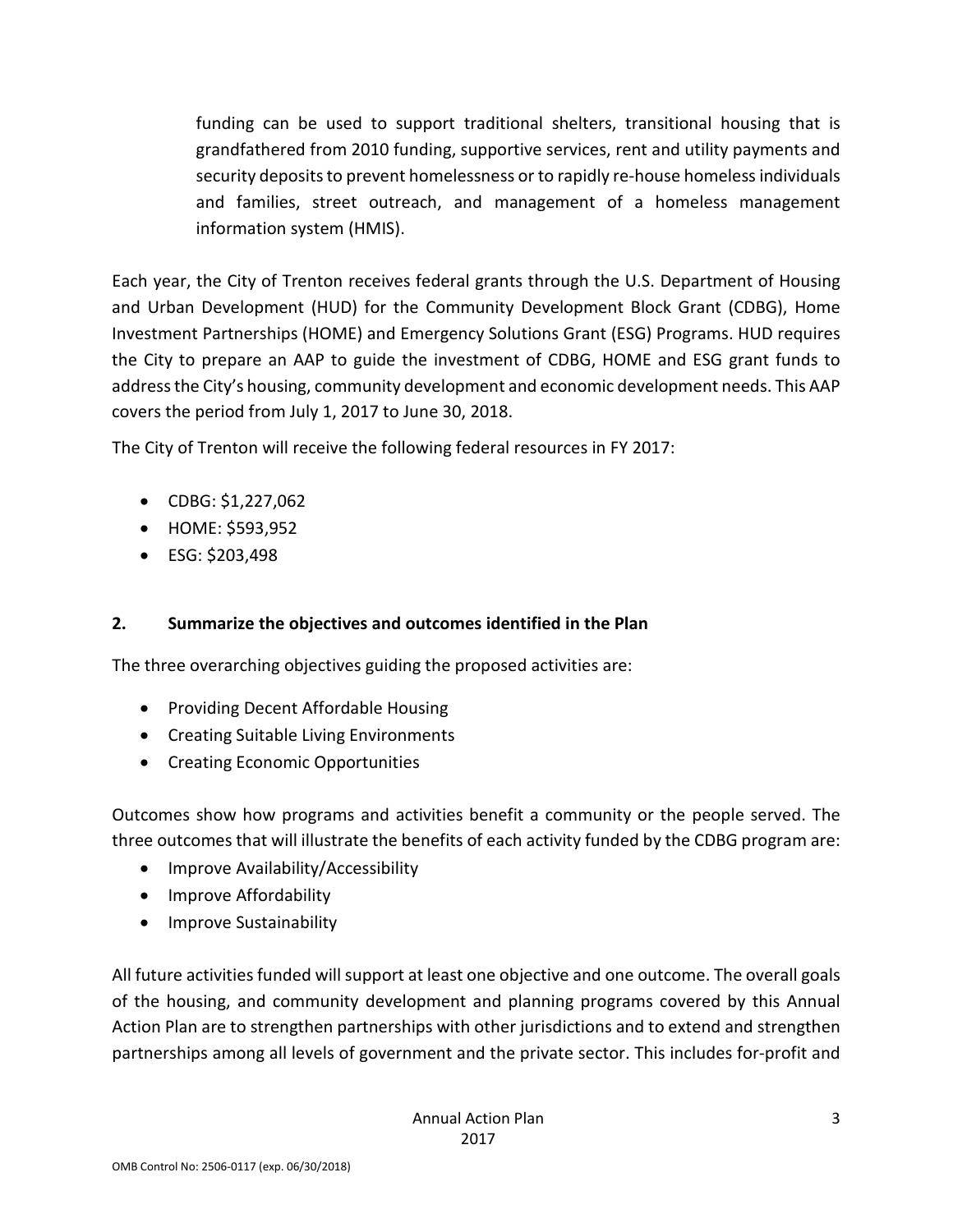nonprofit organizations to enable them to provide decent housing, establish and maintain a suitable living environment, and expand economic opportunities for every American.

Trenton has identified the following goals and outcomes for the Annual Action Plan:

- Creation and preservation of rental housing for low-income households
- Creation and preservation of affordable homeownership housing
- Support activities that prevent homelessness
- Support the ongoing operation and preservation of shelter facilities for homeless
- Support activities that move persons experiencing homelessness to permanent housing
- Improve and expand public facilities to serve low income populations
- Improve and expand infrastructure to serve low income populations
- Support public services for children and homeless and special needs populations

### **3. Evaluation of past performance**

The City's past performance in the administration and implementation of the CDBG, HOME and ESG programs has fulfilled the spirit and intent of the federal legislation creating these programs.

The City continues to focus extensively on enhancing and building staffing capacity to achieve the goals and outcomes within the regulatory framework of the programs.

The Director of the Department of Housing and Economic Development, together with key staff in the Division of Housing Production, worked to comply with program and comprehensive planning requirements. Two additional positions to support the administration and implementation of these programs remain vacant. The City is using the services of a consulting firm to supplement a shortfall in staffing while it continues to fill the vacant positions.

CDBG funds as well as HOME, and ESG funds address high priority needs by supporting programs and activities that address the goals of the Five-Year Plan (2015-2019), especially meeting affordable housing needs, ending homelessness and improving the quality of life for City's low- and moderate-income residents through improved services and facilities.

Through the use of a New Jersey-based housing consultant the City has retooled the rehabilitation program and dramatically increased production. The 2016-17 Housing Rehabilitation program is on track to complete thirty units. In 2014, the program rehabilitated about 9 homes.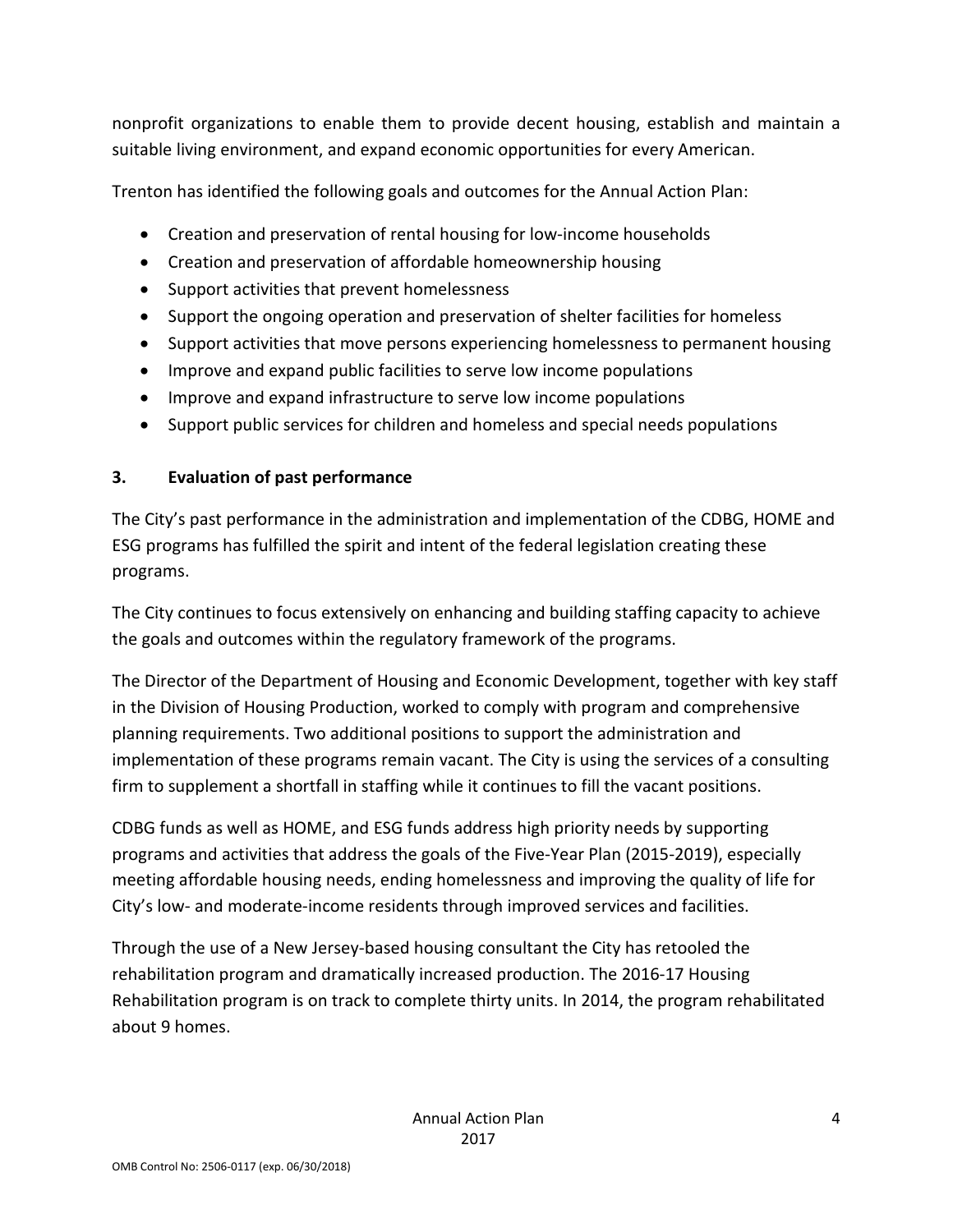FY2017-18 marks year two of a Voluntary Grant Reduction (VGR) that addressed disallowed expenditures identified during HUD monitoring visits for projects between the years 2008-2012. The result of the VGR is a reduction of the City's CDBG award for a three (3) year period beginning FY16 through FY18. Each year the City will see a reduction of its Annual CDBG allocation of approximately \$1.1M.

### **4. Summary of Citizen Participation Process and consultation process**

The City implemented a collaborative planning process, involving a broad range of public and private agencies, to identify key activities that will foster a stronger community for the use of federal entitlement funds available through the CDBG, HOME, and ESG Programs.

In agreement with 24 CFR 91.115(e) Trenton has adopted a Citizen Participation Plan describing the citizen participation requirements of its CDBG program. The Citizen Participation Plan is on file at the City Department of Planning and on the web site.

On December 14, 2016, a public needs hearing on the FY 2017 Annual Action Plan was held to solicit input from social service agencies, housing providers, local municipalities, City agencies, and the general public.

The first public review period was from July 13, 2017 to August 3, 2017(Whitney, not July 28? August 3 is way more than 15 days). The document was also placed on the City of Trenton's web site: [http://www.trentonnj.org/c](http://www.trentonnj.org/)dbg.

A second public hearing was held on July 21, 2017 at 1:00 P.M. The public hearing was held in the City Council Chambers, 319 East State Street.

The City Council approved submission of the Annual Action Plan at a meeting on August 3, 2017.

### **5. Summary of public comments**

### *Public Needs Hearings*

Comments from the public hearing mentioned a need for the following facilities and services:

- Need a transit center
- Need downtown improvements
- Home improvements and the cost of renovations
- Continued funding for homeless services: needs exist for homeless veterans
- Homeless shelter facility for families
- Continued funding for services for individuals with HIV/AIDS
- Elderly services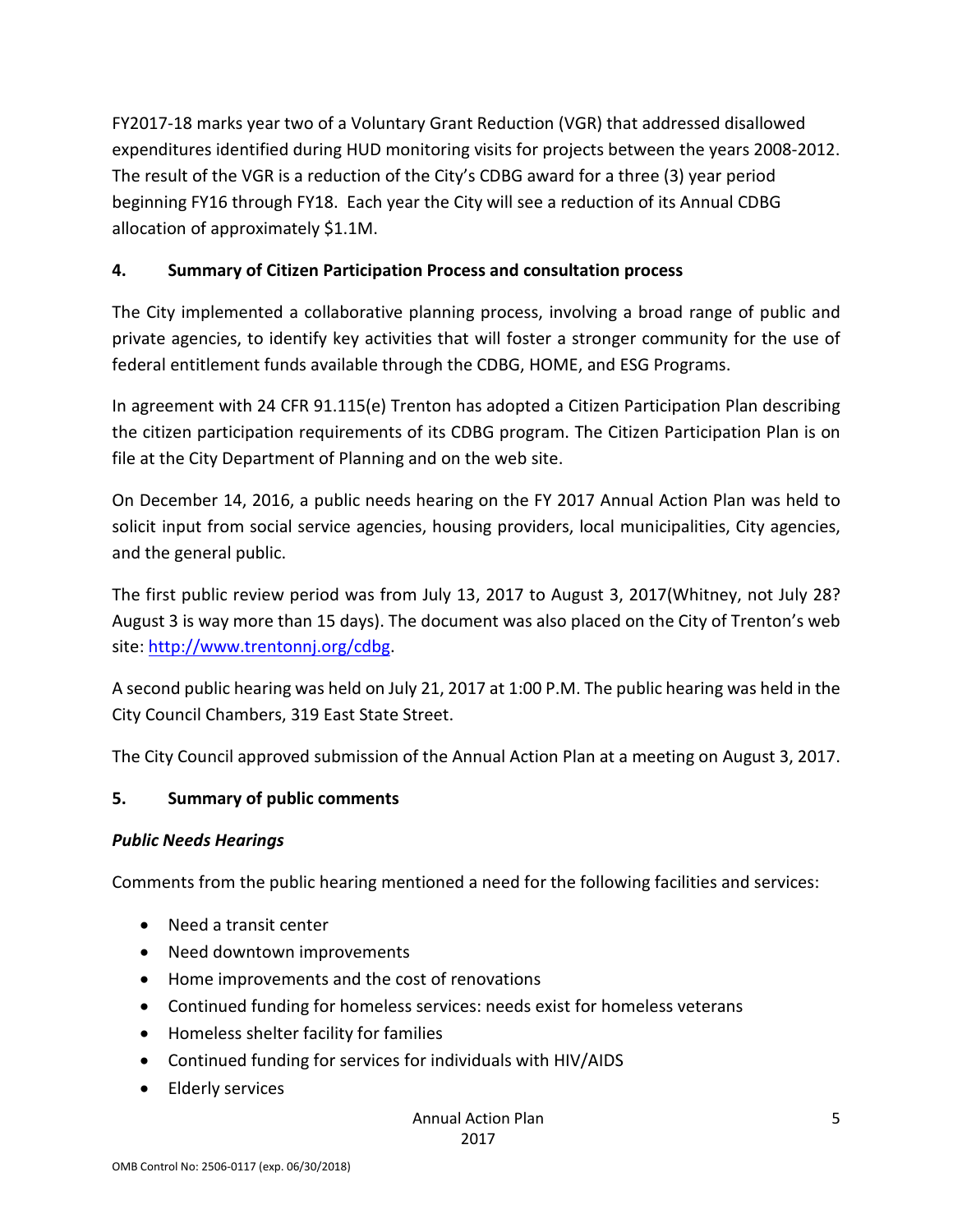- Gang prevention and public safety
- Business incentives are needed
- Funding for youth education and after school programs

### **6. Summary of comments or views not accepted and the reasons for not accepting them**

Meals on Wheels provided testimony at the hearing and written comments concerning food insecurity in the City and the need for funding for seniors beyond the senior centers. More attention is needed on the homebound.

The City focused limited public service funding on youth activities and the operation of the City's Senior Citizen Centers in FY 2017. The Meals on Wheels proposal was not funded.

### **7. Summary**

The Voluntary Grant Reduction has impacted the City's ability to meet the needs of residents and has reduced the amount of funds the City is able to provide for public services. The City focused the limited public services funds on youth and the operation of the City's Senior Citizen Centers.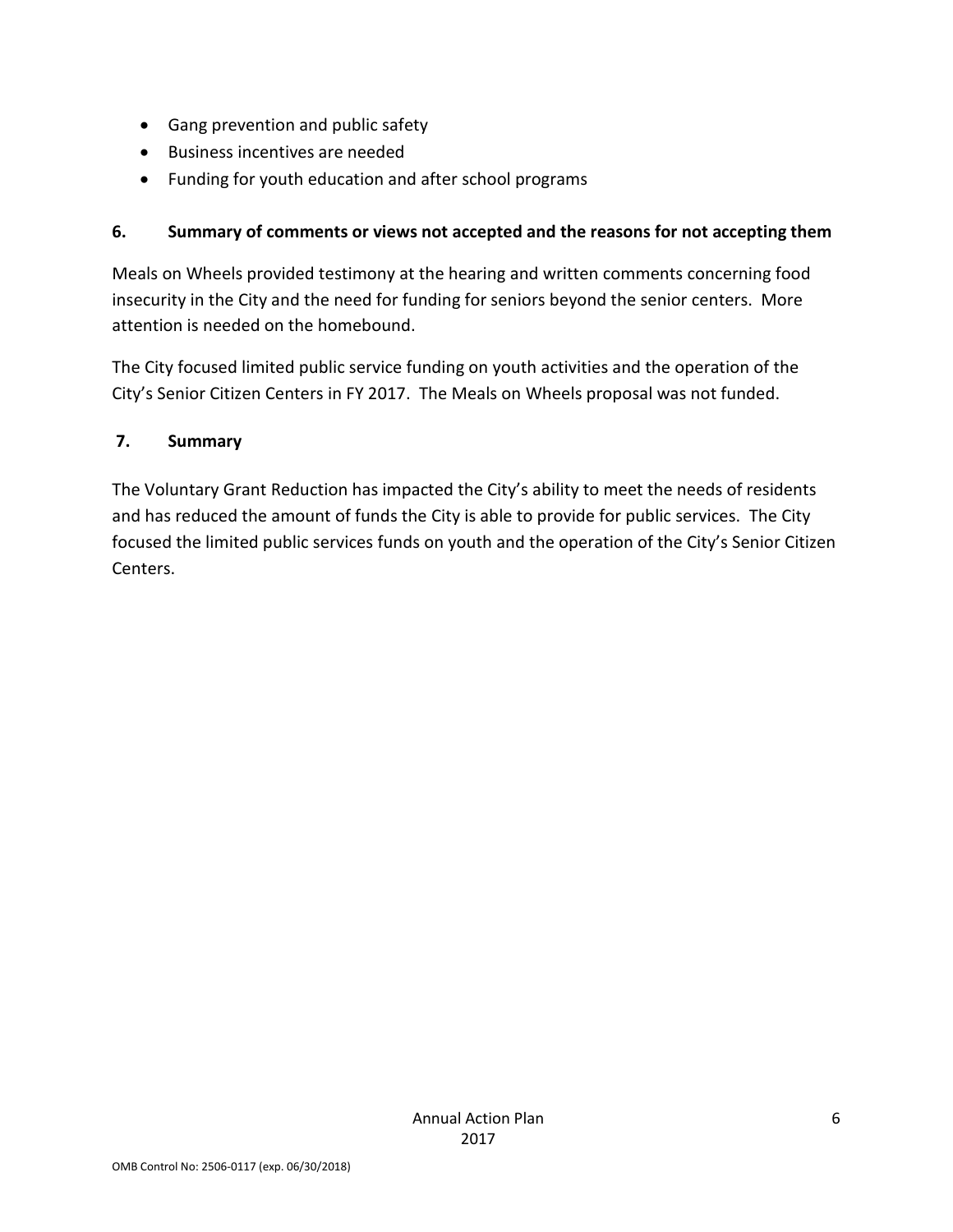# **PR-05 Lead & Responsible Agencies 24 CFR 91.200(b)**

### **1. Agency/entity responsible for preparing/administering the Consolidated Plan**

Describe the agency/entity responsible for preparing the Consolidated Plan and those responsible for administration of each grant program and funding source.

| <b>Agency Role</b>        | <b>Name</b>    | <b>Department/Agency</b>                       |  |  |
|---------------------------|----------------|------------------------------------------------|--|--|
| Lead Agency               | <b>TRENTON</b> | Department of Housing and Economic Development |  |  |
| <b>CDBG Administrator</b> | <b>TRENTON</b> | Department of Housing and Economic Development |  |  |
| <b>HOME Administrator</b> | <b>TRENTON</b> | Department of Housing and Economic Development |  |  |
| <b>ESG Administrator</b>  | <b>TRENTON</b> | Department of Health and Human Services        |  |  |

**Table 1 – Responsible Agencies**

#### <span id="page-7-0"></span>**Narrative**

The Department of Housing and Economic Development (HED) is the lead agency responsible for administering the City's CDBG and HOME programs. HED works with the Department of Health and Human Services, the Department of Recreation, Natural Resources and Culture, and the Department of Public Works to coordinate activities undertaken in the Consolidated Plan.

### **Consolidated Plan Public Contact Information**

### **City of Trenton Department of Housing and Economic Development**

319 E. State Street Trenton, NJ 08608 Contact: Marc Leckington, Chief of Housing Production Phone: 609.989.3536 Email: mleckington@trentonnj.org Website: www.trentonnj.org/cdbg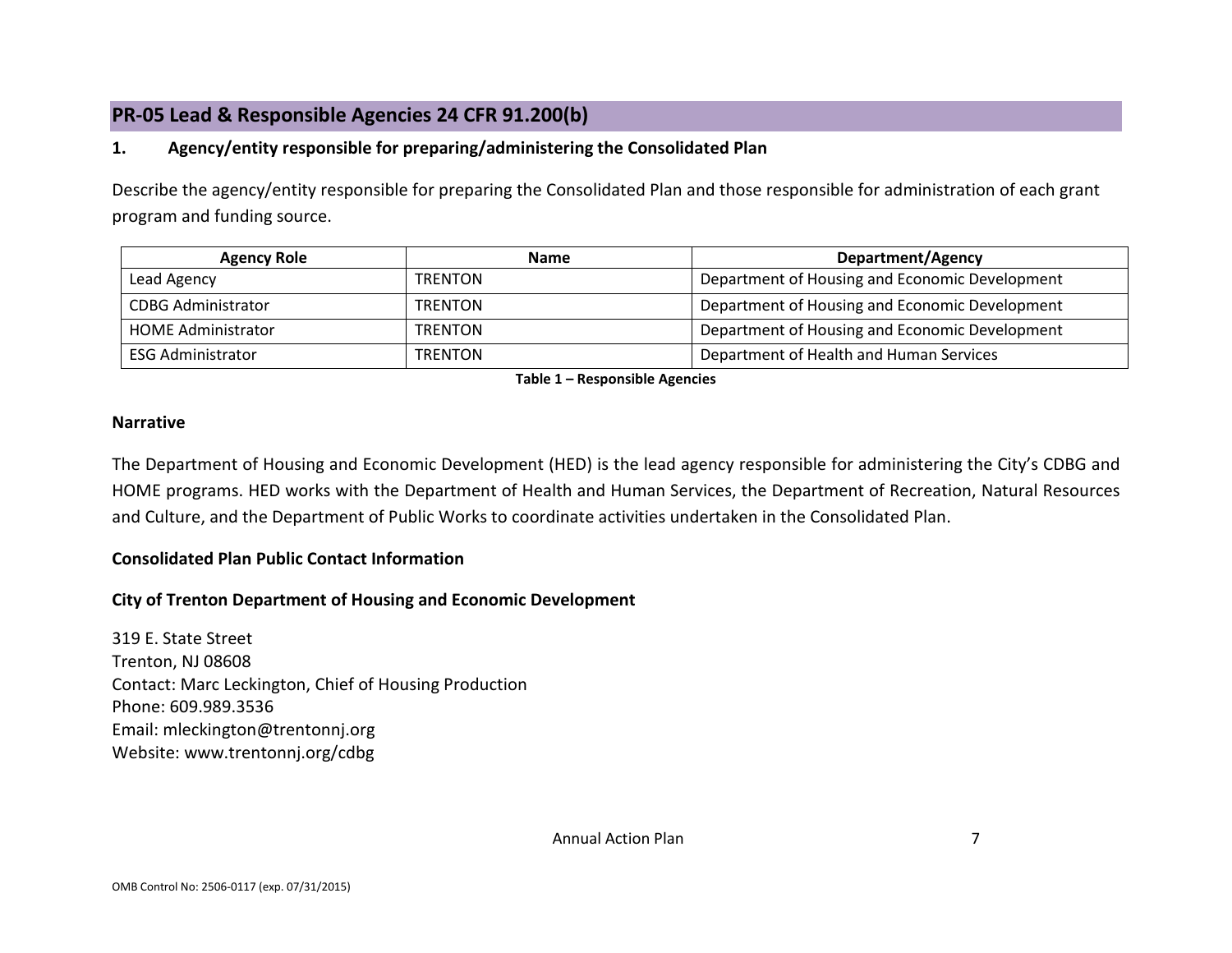# <span id="page-8-0"></span>**AP-10 Consultation - 91.100, 91.200(b), 91.215(l)**

### **1. Introduction**

The City of Trenton developed an outreach effort to maximize input from a large cross-section of stakeholders. This outreach effort included public meetings, published meeting notices, stakeholder meetings, in-person interviews, and telephone interviews.

# **Provide a concise summary of the jurisdiction's activities to enhance coordination between public and assisted housing providers and private and governmental health, mental health and service agencies (91.215(l))**

The City of Trenton is the lead entity for the Trenton/Mercer Continuum of Care (CoC). The CoC's Homeless Management Information System (HMIS) tracks aggregate CoC-wide data. This provides a high level of coordination between public and assisted housing providers. In 2016, the City began holding a monthly meeting between public and private property owners and social service agencies responsible for administering housing vouchers. The Housing Hub meetings are very well attended and productive on many fronts. Housing developments that are coming online in the short term are reviewed. Discussions often include specific cases where barriers exist to housing options.

# **Describe coordination with the Continuum of Care and efforts to address the needs of homeless persons (particularly chronically homeless individuals and families, families with children, veterans, and unaccompanied youth) and persons at risk of homelessness.**

The City of Trenton and the CoC have a valuable partner in the Mercer Alliance to End Homelessness. In 2009, the Alliance spearheaded efforts to shift the CoC's efforts to combat homelessness in Trenton from a sheltering model to a rehousing model. The Alliance has been successful at working the County Board of Social Services and City Department of Health and Human Services to leverage significant resources and address the needs of homeless persons and persons at risk of homelessness. The City intends to apply for certification of its pursuit to end chronic homelessness in 2017. The Trenton/Mercer Continuum of Care ended veteran's homelessness in 2015.

**Describe consultation with the Continuum(s) of Care that serves the jurisdiction's area in determining how to allocate ESG funds, develop performance standards for and evaluate outcomes of projects and activities assisted by ESG funds, and develop funding, policies and procedures for the operation and administration of HMIS**

Annual Action Plan 8 The City continues to have good relationships with many of its state and local partners, including entities such as the Mercer County Alliance to End Homelessness, the Trenton Housing Authority,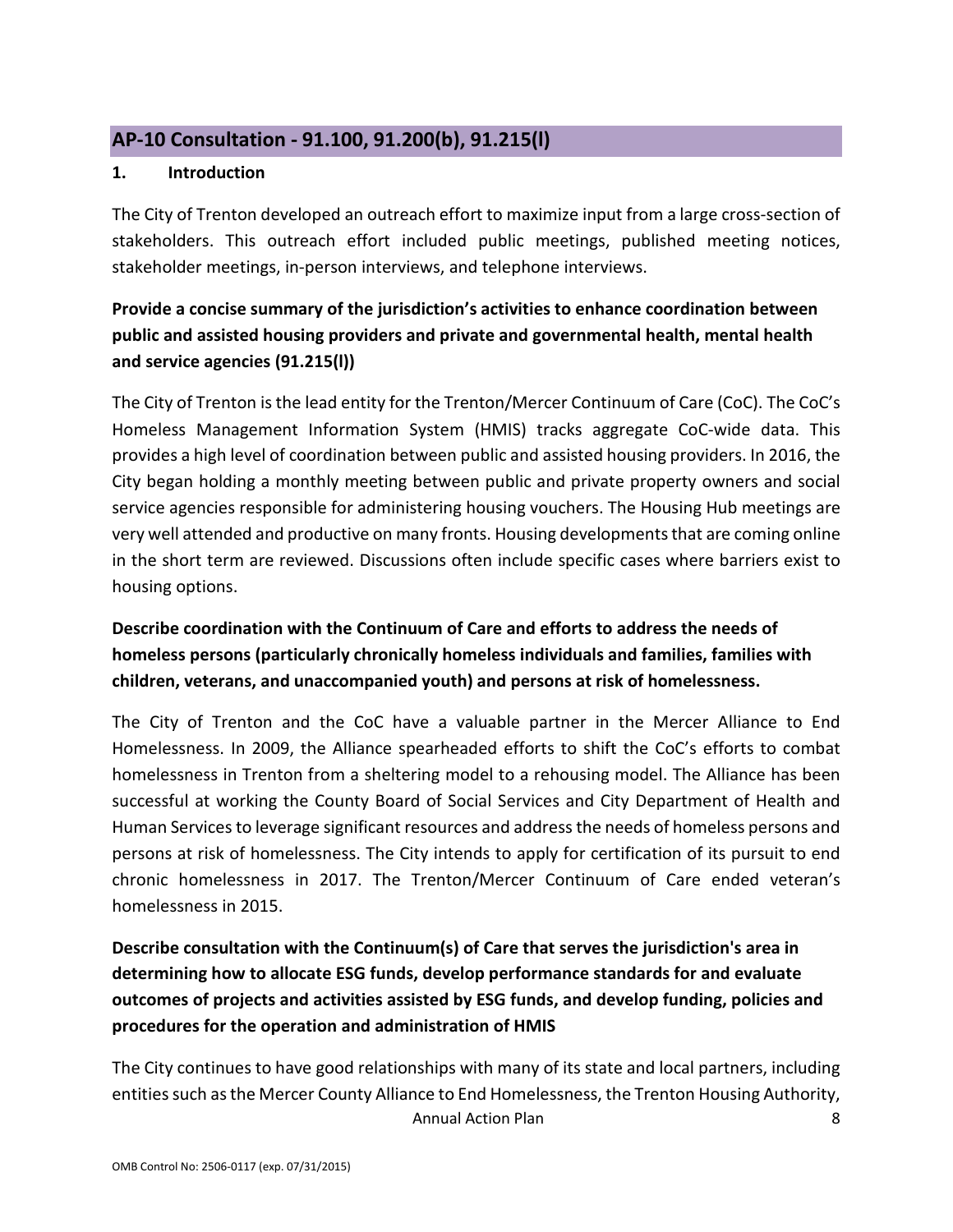NJHMFA, State and County entities, supportive service providers, non-and for-profit developers, and various financial institutions. Additionally, Mercer County Human Services Advisory Council sponsors Homeless Emergency Assistance and Affordable Housing Committee (HEAAH) meetings every month. The objective of the HEAAH committee meetings is to encourage dialogue and learning among the various agencies.

In 2011, the Trenton/Mercer CoC drafted by-laws and created an Executive Committee. The purpose of the Executive Committee is annually to set priorities for homelessness services and housing based on analysis of community data and need, in accordance with HUD and the State of New Jersey; to make funding recommendations to the Collaborative Applicant for the annual allocation from the U.S. Department of HUD; to assure that programs receiving HUD funding are appropriately monitored and meet program performance standards; to identify additional funding sources that contribute to the community's ability to respond to homeless populations; and to monitor the effective functioning of the COC, including review of attendance.

Members of the CoC Executive Committee set priorities for the City's annual ESG allocation as well as score and rank applications request from local agencies.

**2. Describe Agencies, groups, organizations and others who participated in the process and describe the jurisdiction's consultations with housing, social service agencies and other entities (Chart below)**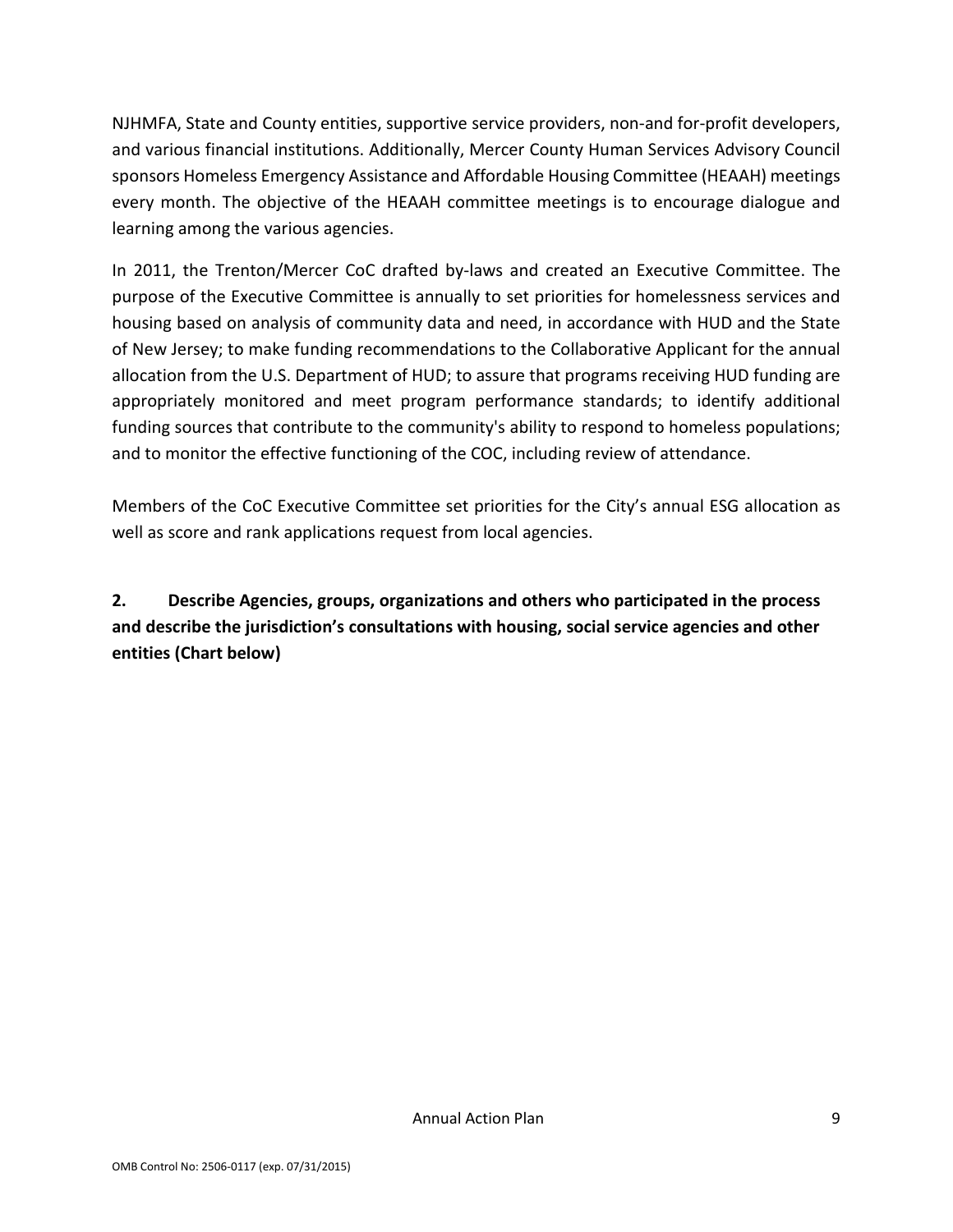| 1              | Agency/Group/Organization                            | <b>CITY OF TRENTON</b>                                                       |
|----------------|------------------------------------------------------|------------------------------------------------------------------------------|
|                | <b>Agency/Group/Organization Type</b>                | Housing<br>Services-Elderly Persons                                          |
|                |                                                      | Services-homeless                                                            |
|                |                                                      | Services-Health                                                              |
|                |                                                      | Other government - Local                                                     |
|                | What section of the Plan was addressed by            | <b>Housing Need Assessment</b>                                               |
|                | <b>Consultation?</b>                                 | Homeless Needs - Chronically homeless                                        |
|                |                                                      | Homeless Needs - Families with children                                      |
|                |                                                      | Homelessness Needs - Veterans                                                |
|                |                                                      | Homelessness Needs - Unaccompanied youth                                     |
|                |                                                      | <b>Homelessness Strategy</b>                                                 |
|                |                                                      | Economic Development                                                         |
|                | Briefly describe how the Agency/Group/Organization   | Various interviews and meetings with members of the Department of Housing &  |
|                | was consulted. What are the anticipated outcomes of  | Economic Development, Department of Health and Human Services, and the       |
|                | the consultation or areas for improved coordination? | Department of Public Works.                                                  |
| $\overline{2}$ | Agency/Group/Organization                            | MERCER ALLIANCE TO END HOMELESSNESS                                          |
|                | <b>Agency/Group/Organization Type</b>                | Planning organization                                                        |
|                | What section of the Plan was addressed by            | Homeless Needs - Chronically homeless                                        |
|                | <b>Consultation?</b>                                 | Homeless Needs - Families with children                                      |
|                |                                                      | Homelessness Needs - Veterans                                                |
|                |                                                      | Homelessness Needs - Unaccompanied youth                                     |
|                |                                                      | <b>Homelessness Strategy</b>                                                 |
|                | Briefly describe how the Agency/Group/Organization   | Various meetings and telephone discussions. See CoC in following section for |
|                | was consulted. What are the anticipated outcomes of  | additional details.                                                          |
|                | the consultation or areas for improved coordination? |                                                                              |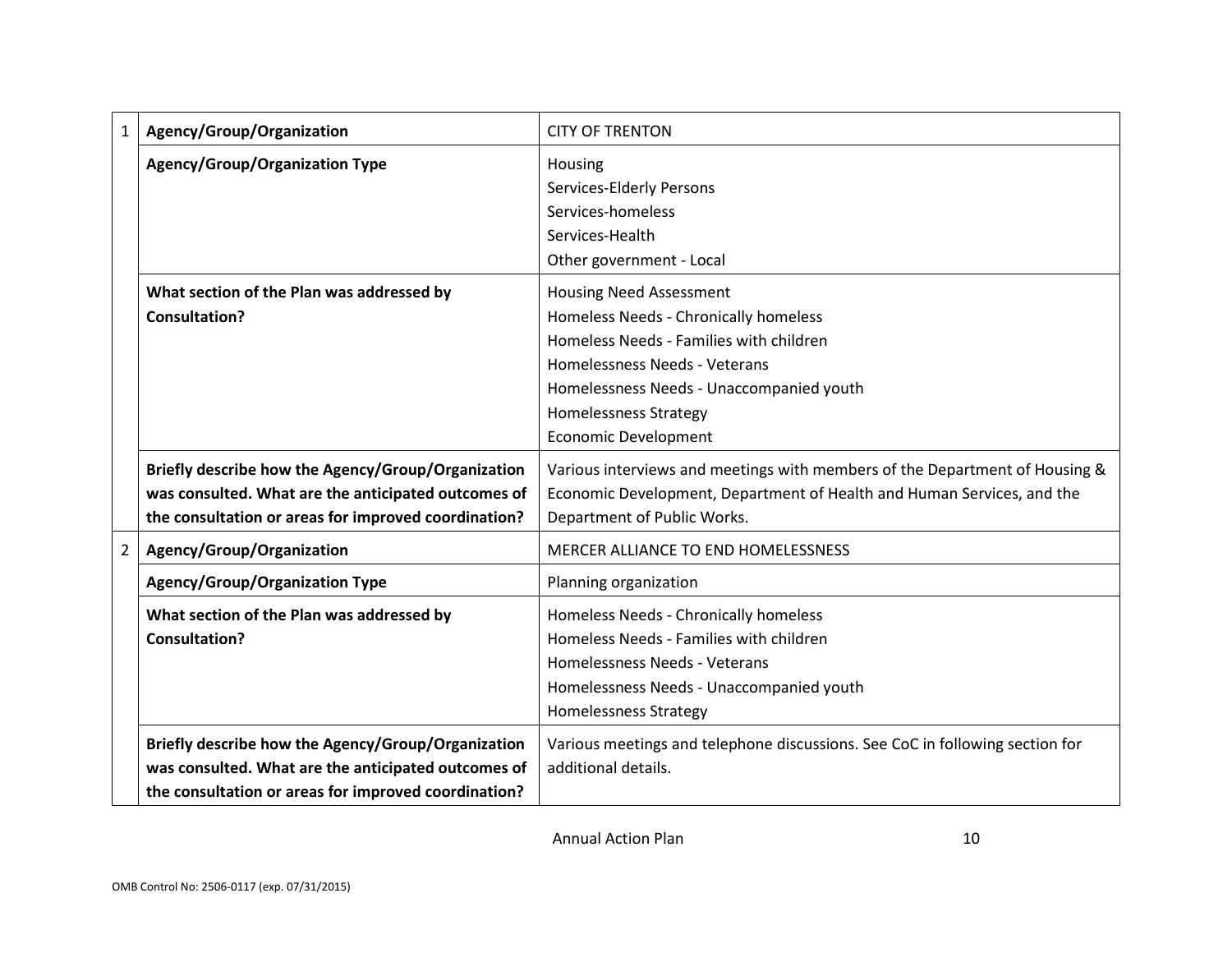| 3 | Agency/Group/Organization                                                                                                                                         | ISLES, INC                                                                                                                                                                                                                                  |
|---|-------------------------------------------------------------------------------------------------------------------------------------------------------------------|---------------------------------------------------------------------------------------------------------------------------------------------------------------------------------------------------------------------------------------------|
|   | <b>Agency/Group/Organization Type</b>                                                                                                                             | Services - Housing<br>Services-Education<br>Services-Employment<br>Service-Fair Housing<br>Services-Lead Education & Testing                                                                                                                |
|   | What section of the Plan was addressed by<br><b>Consultation?</b>                                                                                                 | <b>Housing Need Assessment</b><br><b>Market Analysis</b><br>Lead-based Paint Strategy                                                                                                                                                       |
|   | Briefly describe how the Agency/Group/Organization<br>was consulted. What are the anticipated outcomes of<br>the consultation or areas for improved coordination? | An in-person interview was conducted during the preparation of the<br>Consolidated Plan. The input provided by Isles has help inform goals surrounding<br>education, housing market conditions, lead-based paint policies and fair housing. |
| 4 | Agency/Group/Organization                                                                                                                                         | <b>HABITAT FOR HUMANITY</b>                                                                                                                                                                                                                 |
|   | <b>Agency/Group/Organization Type</b>                                                                                                                             | Housing                                                                                                                                                                                                                                     |
|   | What section of the Plan was addressed by<br><b>Consultation?</b>                                                                                                 | <b>Housing Need Assessment</b>                                                                                                                                                                                                              |
|   | Briefly describe how the Agency/Group/Organization<br>was consulted. What are the anticipated outcomes of<br>the consultation or areas for improved coordination? | An in-person interview as conducted in the preparation of the Consolidated Plan.<br>Habitat's input helped shape the plan's housing objectives.                                                                                             |
| 5 | Agency/Group/Organization                                                                                                                                         | <b>Trenton Housing Authority</b>                                                                                                                                                                                                            |
|   | <b>Agency/Group/Organization Type</b>                                                                                                                             | <b>PHA</b>                                                                                                                                                                                                                                  |
|   | What section of the Plan was addressed by<br><b>Consultation?</b>                                                                                                 | <b>Housing Need Assessment</b><br><b>Public Housing Needs</b>                                                                                                                                                                               |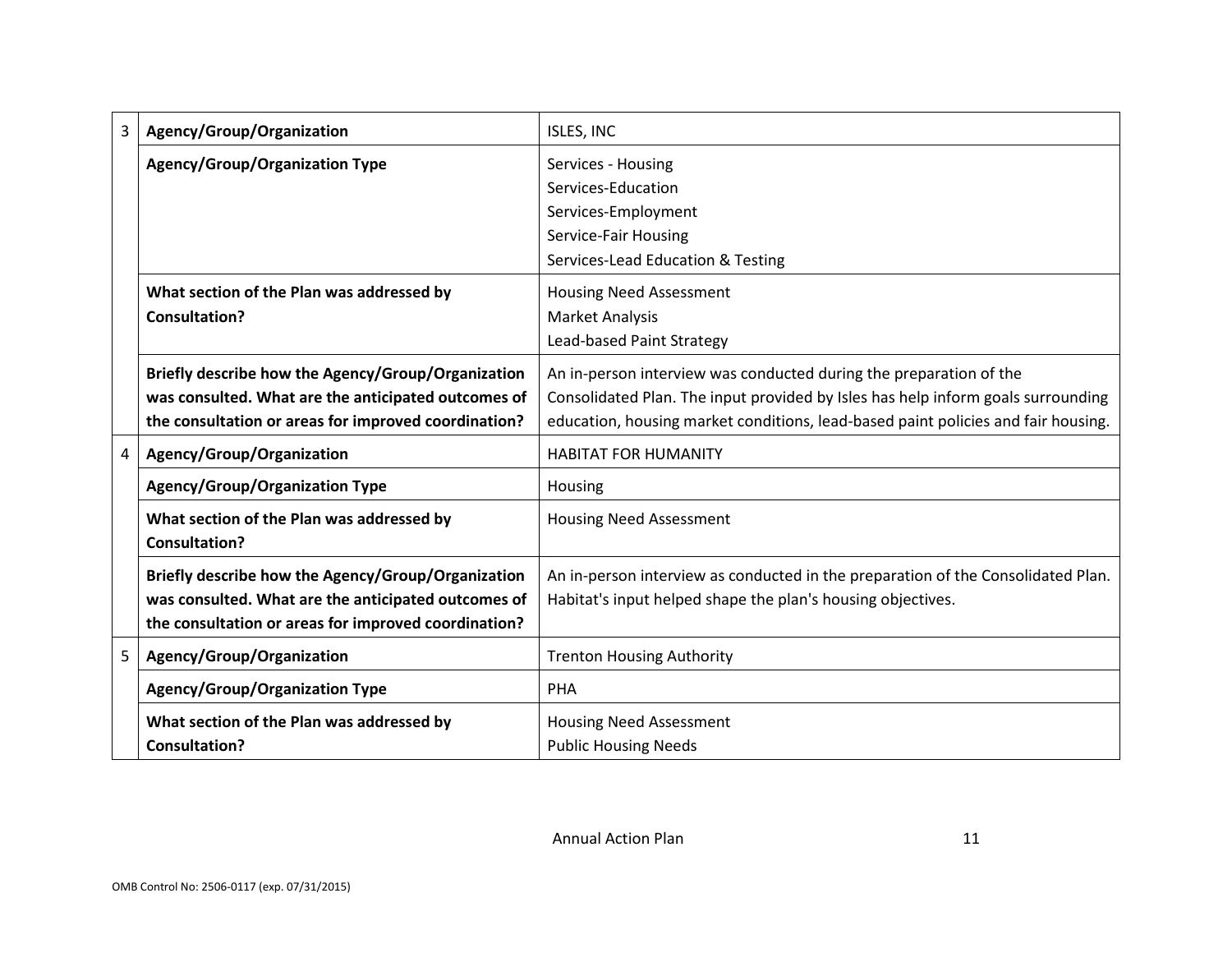| Briefly describe how the Agency/Group/Organization   | A lengthy interview with the Executive Director of the Housing Authority was |  |  |  |
|------------------------------------------------------|------------------------------------------------------------------------------|--|--|--|
| was consulted. What are the anticipated outcomes of  | conducted in preparation of the Consolidated Plan. The input provided helped |  |  |  |
| the consultation or areas for improved coordination? | shape the housing needs assessment and public housing needs sections of the  |  |  |  |
|                                                      | Plan. An outcome of the consultation is the City's intention to fund a TBRA  |  |  |  |
|                                                      | program in FY16 with the THA to immediately address individuals on the THA's |  |  |  |
|                                                      | waiting list.                                                                |  |  |  |

**Table 2 – Agencies, groups, organizations who participated**

#### **Identify any Agency Types not consulted and provide rationale for not consulting**

There were no types of agencies that the City did not consult, either through focus group meetings, personal interviews and/or questionnaires.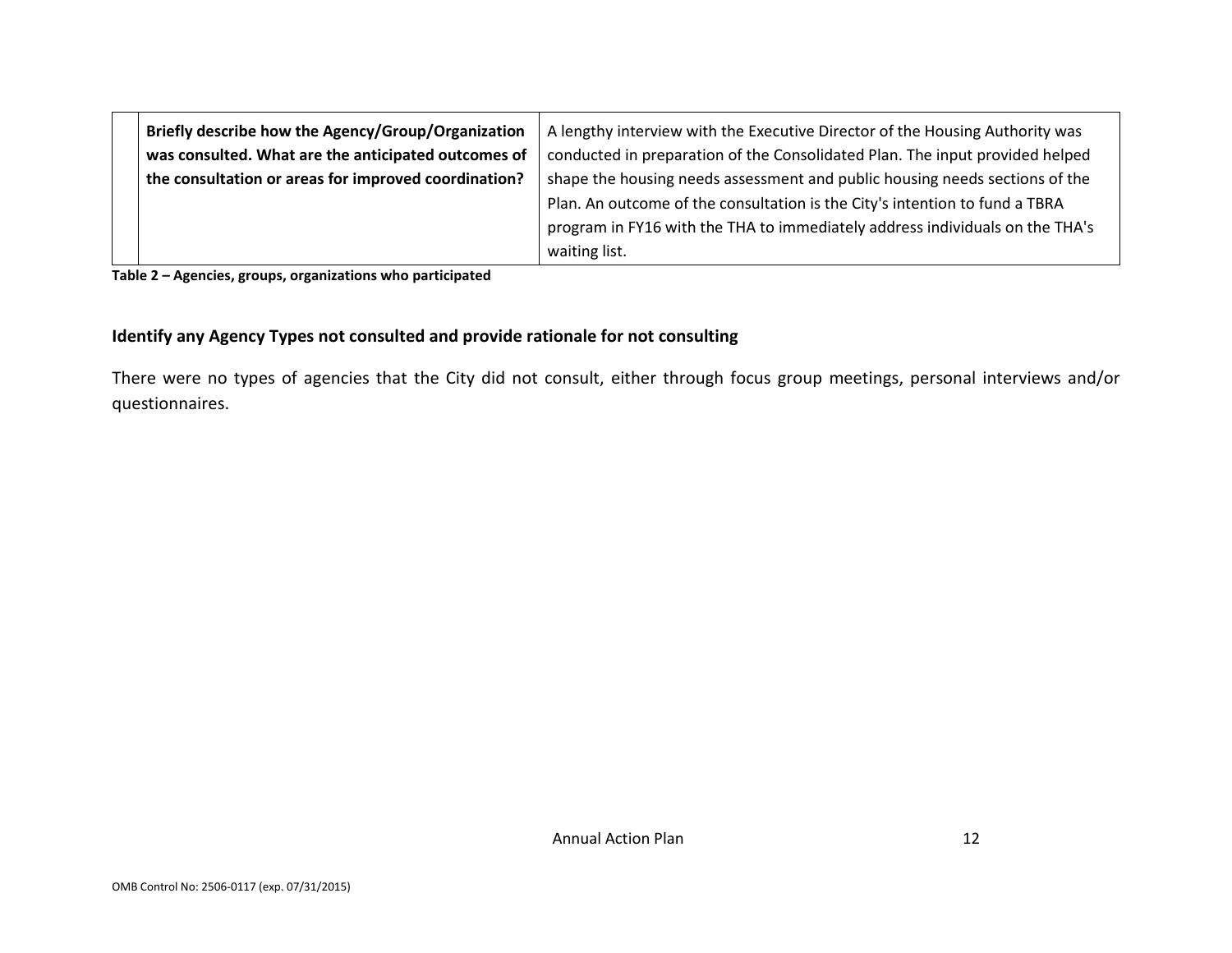### **Other local/regional/state/federal planning efforts considered when preparing the Plan**

| Name of Plan                                 | <b>Lead Organization</b>                                                   | How do the goals of your Strategic Plan<br>overlap with the goals of each plan?                                            |
|----------------------------------------------|----------------------------------------------------------------------------|----------------------------------------------------------------------------------------------------------------------------|
| 10-year plan to End Homelessness             | City of Trenton Department of Human<br><b>Services</b>                     | The 10 Year plan was used to create the<br>homeless strategies and to understand the<br>housing needs and market analysis. |
| Plan to End Veterans Homelessness            | City of Trenton Department of Human<br>Services                            | ESG and CDBG public service funds for<br>homeless projects were brought into<br>alignment with this effort.                |
| Plan to End Chronic Homelessness             | City of Trenton Department of Human<br>Services                            | ESG and CDBG public service funds for<br>homeless projects were brought into<br>alignment with this effort.                |
| COC application for 2017                     | Mercer County Department of Human<br><b>Services</b>                       | Homeless goals                                                                                                             |
| Trenton250                                   | <b>Trenton Division of Planning</b>                                        | Housing and economic development efforts                                                                                   |
| Trenton Citywide Market Study (Fall<br>2014) | City of Trenton's Department of Housing and<br><b>Economic Development</b> | Housing and economic development efforts                                                                                   |

**Table 3 – Other local / regional / federal planning efforts**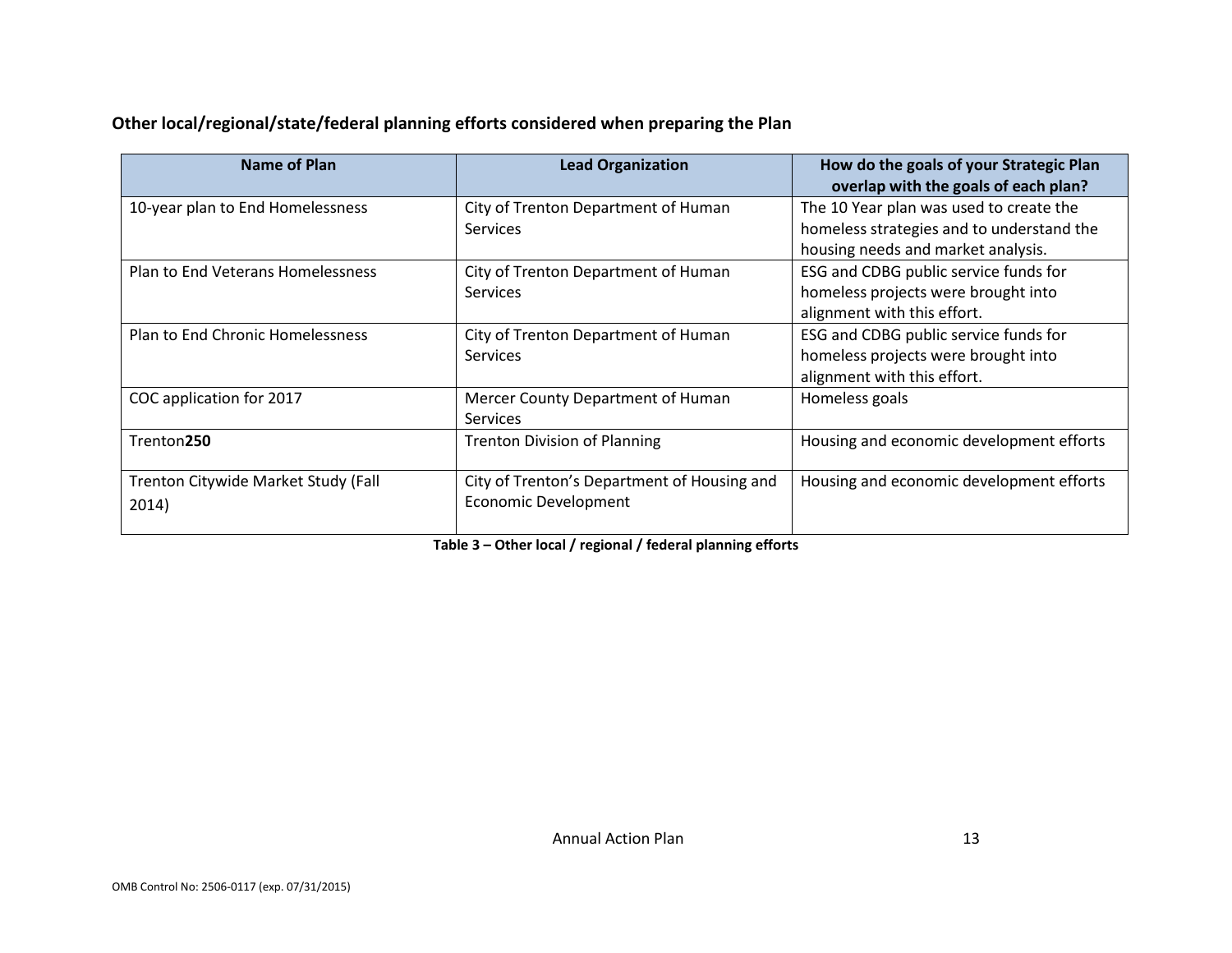# <span id="page-14-0"></span>**AP-12 Participation – 91.105, 91.200(c)**

### **1. Summary of citizen participation process/Efforts made to broaden citizen participation Summarize citizen participation process and how it impacted goal-setting**

The City of Trenton's goal for citizen participation is to ensure broad participation of City residents, housing, economic, and service providers, city departments, nonprofit organizations, neighborhood groups, and other stakeholders in the planning and implementation of community development and housing programs.

For the development of the FY 2017 Action Plan, the City of Trenton held two public meetings and a technical assistance workshop. The meetings were advertised in the *Trenton Times as display advertisements*. A housing and community development needs meeting was held on December 14, 2016. A second public meeting was held on July 21, 2017 to present a summary of the City's draft FY 2017 Annual Action Plan (AAP), to present the City's proposed allocations of FY 2017 CDBG, HOME, and ESG funds, and to review the City's past program performance. City Council approved submission of the AAP on August 3, 2017 at 5:00 PM in City Council Chambers. The technical assistance workshop was advertised on the City's website and through the CDBG listerv. The purpose of the meeting was to review changes in the use and availability of public service funds to local organizations.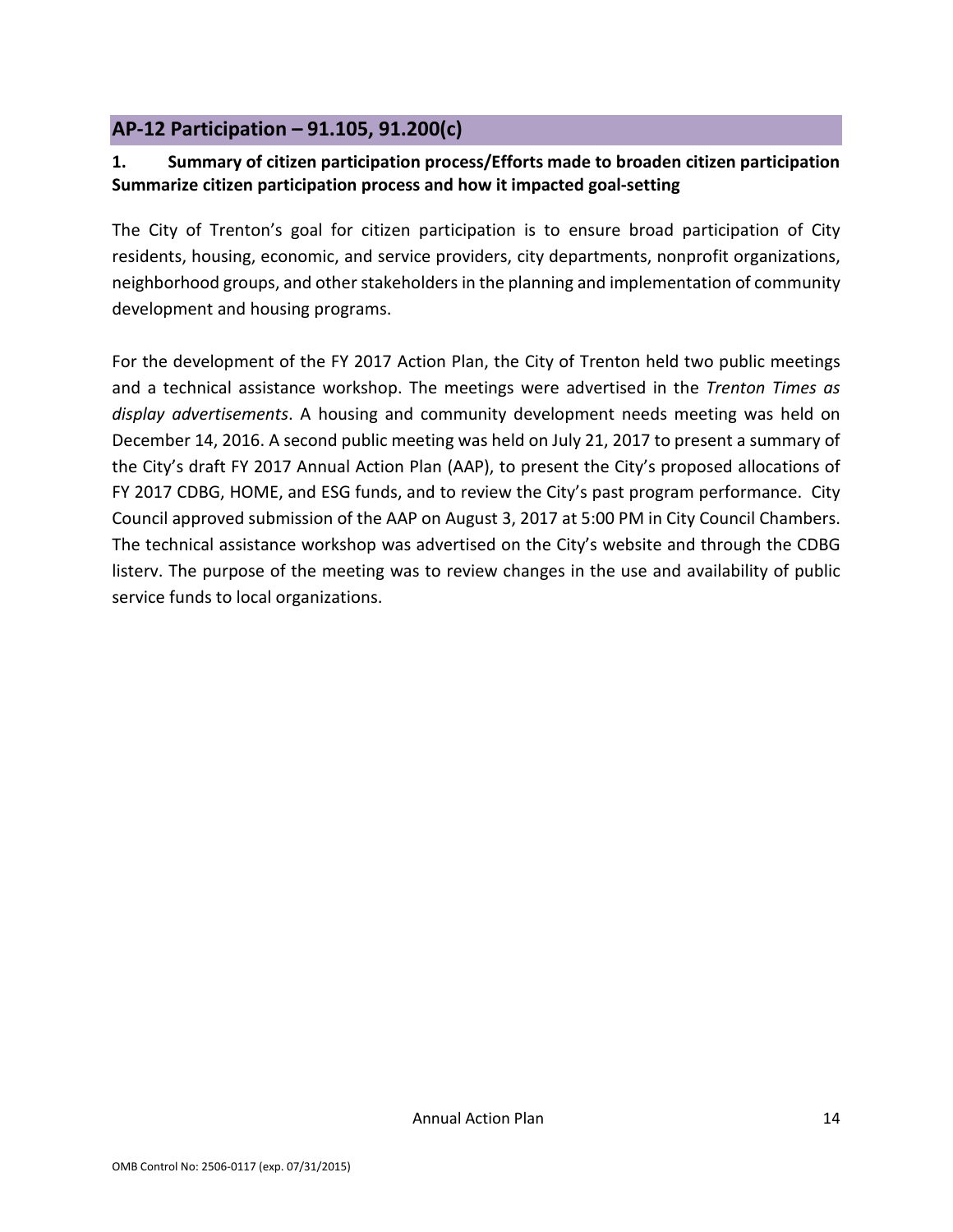# **Citizen Participation Outreach**

| Sort Or        | Mode of Ou | <b>Target of Ou</b> | Summary of     | Summary of    | <b>Summary of co</b> | URL (If |
|----------------|------------|---------------------|----------------|---------------|----------------------|---------|
| der            | treach     | treach              | response/atte  | comments re   | mments not           | applica |
|                |            |                     | ndance         | ceived        | accepted             | ble)    |
|                |            |                     |                |               | and reasons          |         |
| $\mathbf{1}$   | Public     | Non-                | 26 persons     | Attendees     | All comments         |         |
|                | Hearing    | targeted/bro        | attended the   | expressed a   | were accepted.       |         |
|                |            | ad                  | December 14,   | need for      |                      |         |
|                |            | community           | 2016 public    | youth         |                      |         |
|                |            |                     | needs hearing. | programs, a   |                      |         |
|                |            |                     | The attendees  | need for      |                      |         |
|                |            |                     | represented a  | homeless      |                      |         |
|                |            |                     | cross-section  | programs,     |                      |         |
|                |            |                     | of social      | after school  |                      |         |
|                |            |                     | service and    | programs,     |                      |         |
|                |            |                     | community      | the cost of   |                      |         |
|                |            |                     | organizations. | housing       |                      |         |
|                |            |                     |                | renovation in |                      |         |
|                |            |                     |                | the city, and |                      |         |
|                |            |                     |                | business      |                      |         |
|                |            |                     |                | incentives.   |                      |         |
| $\overline{2}$ | Public     | Non-                | Seven people   | Written       | The Meals on         |         |
|                | Hearing    | targeted/bro        | attended the   | testimony     | Wheel program        |         |
|                |            | ad                  | July 21, 2017  | was provided  | was not funded.      |         |
|                |            | community           | 2nd public     | by the Meals  | The City has         |         |
|                |            |                     | hearing.       | on Wheels of  | focused public       |         |
|                |            |                     |                | Mercer        | service funding      |         |
|                |            |                     |                | County. Their | on youth and         |         |
|                |            |                     |                | request was   | the operation        |         |
|                |            |                     |                | for funding   | of the City's        |         |
|                |            |                     |                | for           | Senior Citizen       |         |
|                |            |                     |                | homebound     | Centers.             |         |
|                |            |                     |                | seniors. No   |                      |         |
|                |            |                     |                | other         |                      |         |
|                |            |                     |                | comments      |                      |         |
|                |            |                     |                | were          |                      |         |
|                |            |                     |                | provided.     |                      |         |
|                |            |                     |                |               |                      |         |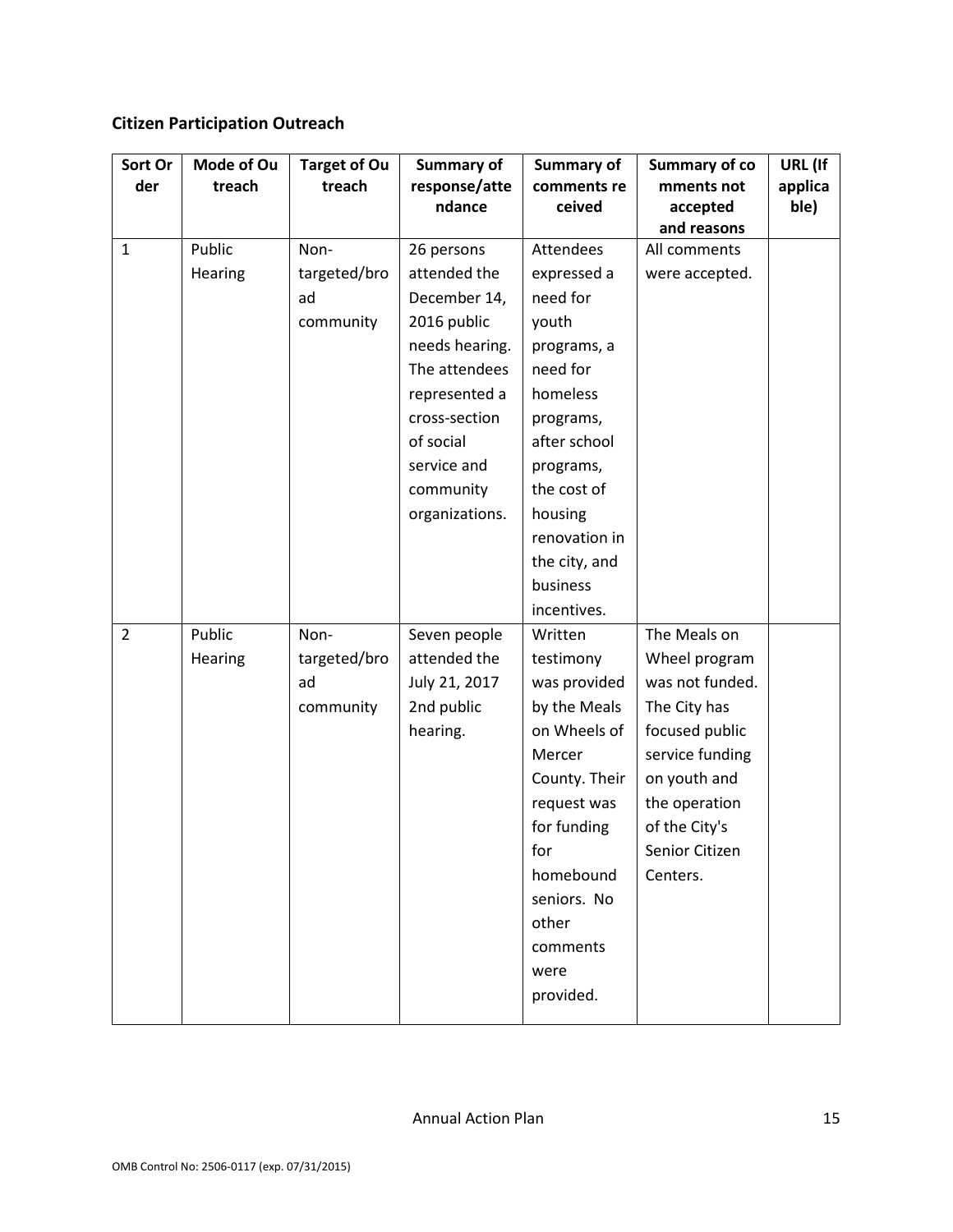| Sort Or<br>der | Mode of Ou<br>treach                | <b>Target of Ou</b><br>treach           | Summary of<br>response/atte<br>ndance                                                                          | <b>Summary of</b><br>comments re<br>ceived                                     | Summary of co<br>mments not<br>accepted<br>and reasons | URL (If<br>applica<br>ble) |
|----------------|-------------------------------------|-----------------------------------------|----------------------------------------------------------------------------------------------------------------|--------------------------------------------------------------------------------|--------------------------------------------------------|----------------------------|
| 3              | Technical<br>Assistance<br>Workshop | <b>CDBG</b><br>Listserv                 | No responses<br>were received<br>from the June<br>2 workshop.<br>7 attendees                                   | Attendees<br>expressed<br>needs similar<br>to those<br>previously<br>recorded. | All comments<br>were accepted.                         |                            |
| $\overline{a}$ | Public<br><b>Meeting</b>            | Non-<br>targeted/bro<br>ad<br>community | <b>City Council</b><br>provided an<br>opportunity to<br>comment prior<br>to decision to<br>approve the<br>AAP. | No.<br>comments<br>were<br>received                                            | No comments<br>were received                           |                            |

**Table 4 – Citizen Participation Outreach**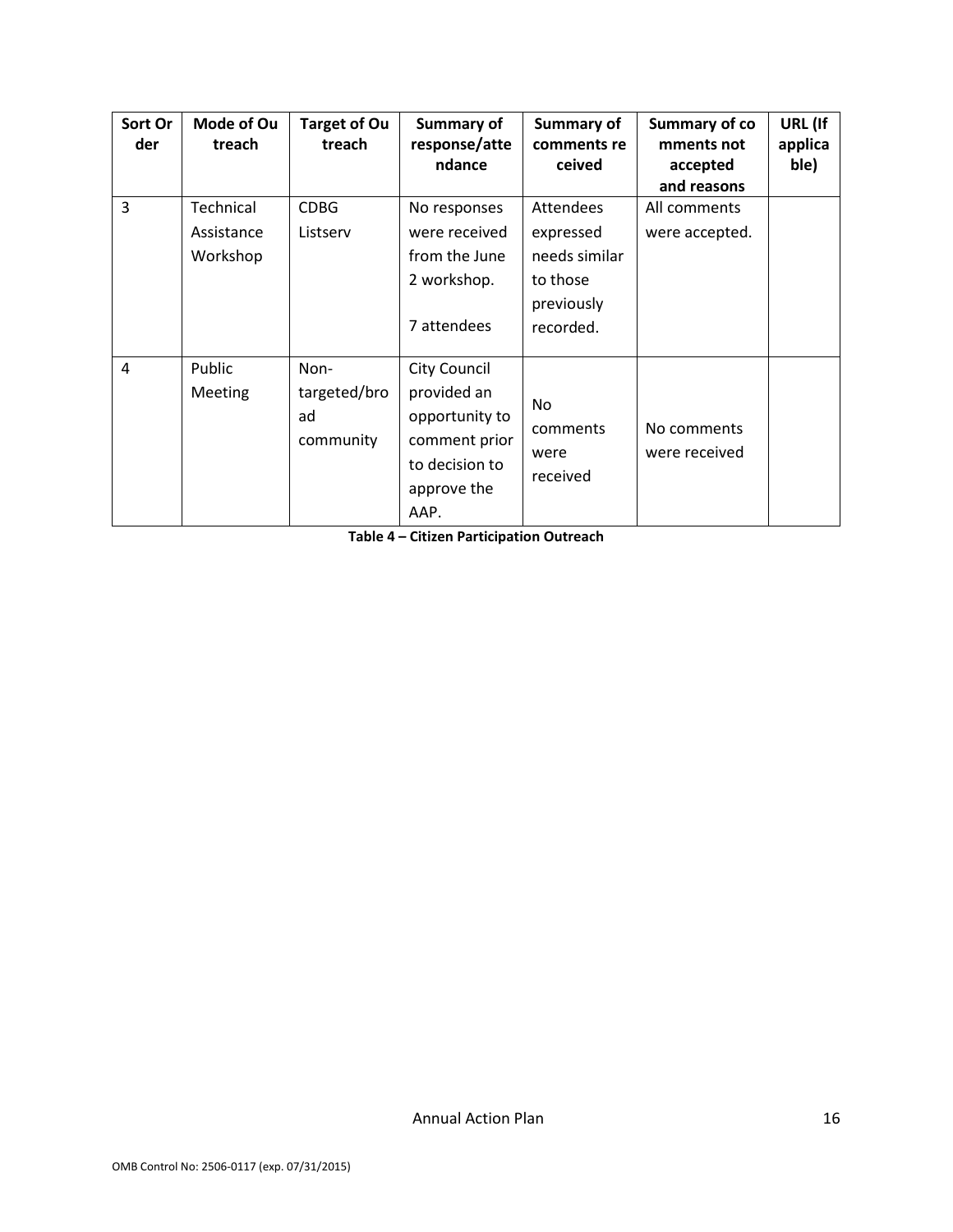# **Expected Resources**

# **AP-15 Expected Resources – 91.220(c) (1, 2)**

#### **Introduction**

The City anticipates receiving the following federal resources in FY 2017. Note that in the following table under Prior Year Resources for CDBG funds, \$233,353.70 is committed to the Habitat for Humanity project and the First-Time Homebuyer program.

#### **Anticipated Resources**

<span id="page-17-1"></span><span id="page-17-0"></span>

| Program     | Source of    | <b>Uses of Funds</b>   |                          | <b>Expected</b>       | <b>Narrative</b>                   |              |                                                                    |                    |
|-------------|--------------|------------------------|--------------------------|-----------------------|------------------------------------|--------------|--------------------------------------------------------------------|--------------------|
|             | <b>Funds</b> |                        | Annual<br>Allocation: \$ | Program<br>Income: \$ | <b>Prior Year</b><br>Resources: \$ | Total:<br>\$ | <b>Amount</b><br><b>Available</b><br><b>Reminder</b><br>of ConPlan | <b>Description</b> |
| <b>CDBG</b> | public -     | Acquisition            |                          |                       |                                    |              |                                                                    | CDBG funds         |
|             | federal      | Admin and              |                          |                       |                                    |              |                                                                    | will be            |
|             |              | Planning               |                          |                       |                                    |              |                                                                    | allocated          |
|             |              | Economic               |                          |                       |                                    |              |                                                                    | for activities     |
|             |              | Development            |                          |                       |                                    |              |                                                                    | benefiting         |
|             |              | Housing                |                          |                       |                                    |              |                                                                    | low- and           |
|             |              | Public                 |                          |                       |                                    |              |                                                                    | moderate-          |
|             |              | Improvements           |                          |                       |                                    |              |                                                                    | income             |
|             |              | <b>Public Services</b> | \$1,227,062              | 0                     | 0                                  | \$1,227,062  | \$2,454,124                                                        | persons.           |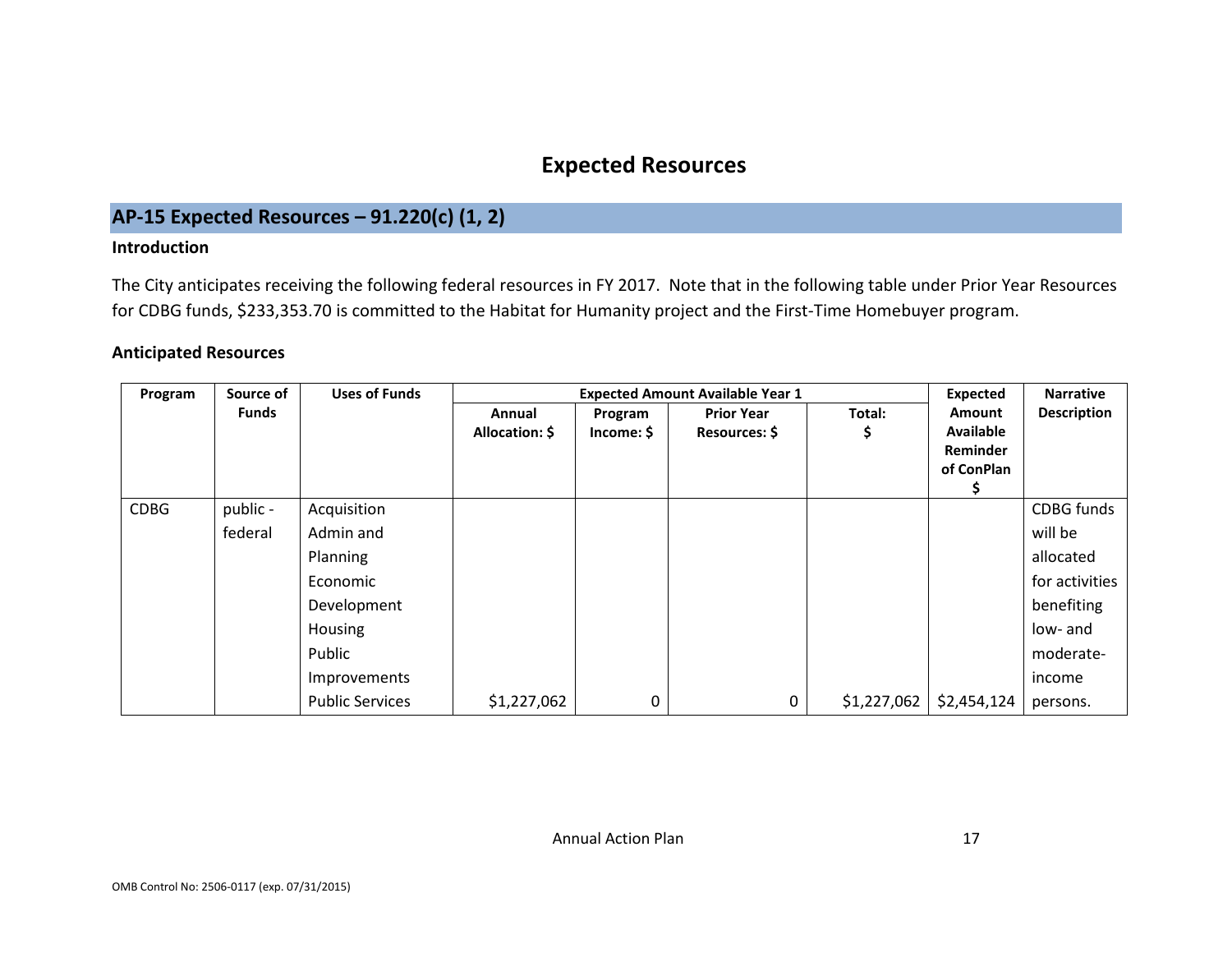| Program     | Source of    | <b>Uses of Funds</b>     |                | <b>Expected</b> | <b>Narrative</b>  |           |                        |                    |
|-------------|--------------|--------------------------|----------------|-----------------|-------------------|-----------|------------------------|--------------------|
|             | <b>Funds</b> |                          | Annual         | Program         | <b>Prior Year</b> | Total:    | Amount                 | <b>Description</b> |
|             |              |                          | Allocation: \$ | Income: \$      | Resources: \$     | \$        | <b>Available</b>       |                    |
|             |              |                          |                |                 |                   |           | Reminder<br>of ConPlan |                    |
|             |              |                          |                |                 |                   |           | \$                     |                    |
| <b>HOME</b> | public -     | Acquisition              |                |                 |                   |           |                        | <b>HOME</b>        |
|             | federal      | Homebuyer                |                |                 |                   |           |                        | funds will         |
|             |              | assistance               |                |                 |                   |           |                        | be allocated       |
|             |              | Homeowner rehab          |                |                 |                   |           |                        | for activities     |
|             |              | Multifamily rental       |                |                 |                   |           |                        | benefiting         |
|             |              | new construction         |                |                 |                   |           |                        | low- and           |
|             |              | Multifamily rental       |                |                 |                   |           |                        | moderate-          |
|             |              | rehab                    |                |                 |                   |           |                        | income             |
|             |              | New construction         |                |                 |                   |           |                        | persons.           |
|             |              | for ownership            |                |                 |                   |           |                        |                    |
|             |              | <b>TBRA</b>              | \$593,952      | 0               | \$233,353         | \$827,305 | \$1,187,904            |                    |
| <b>ESG</b>  | public -     | Financial                |                |                 |                   |           |                        | <b>ESG funds</b>   |
|             | federal      | Assistance               |                |                 |                   |           |                        | will be            |
|             |              | Shelter Support          |                |                 |                   |           |                        | allocated          |
|             |              | <b>Street Outreach</b>   |                |                 |                   |           |                        | for activities     |
|             |              |                          |                |                 |                   |           |                        | benefiting         |
|             |              | Rapid re-housing         |                |                 |                   |           |                        | qualified          |
|             |              | (rental assistance)      |                |                 |                   |           |                        | persons.           |
|             |              | <b>Rental Assistance</b> |                |                 |                   |           |                        |                    |
|             |              | Services                 |                |                 |                   |           |                        |                    |
|             |              |                          | \$203,498      | 0               | $\mathbf 0$       | \$203,498 | \$406,996              |                    |

**Table 5 - Expected Resources – Priority Table**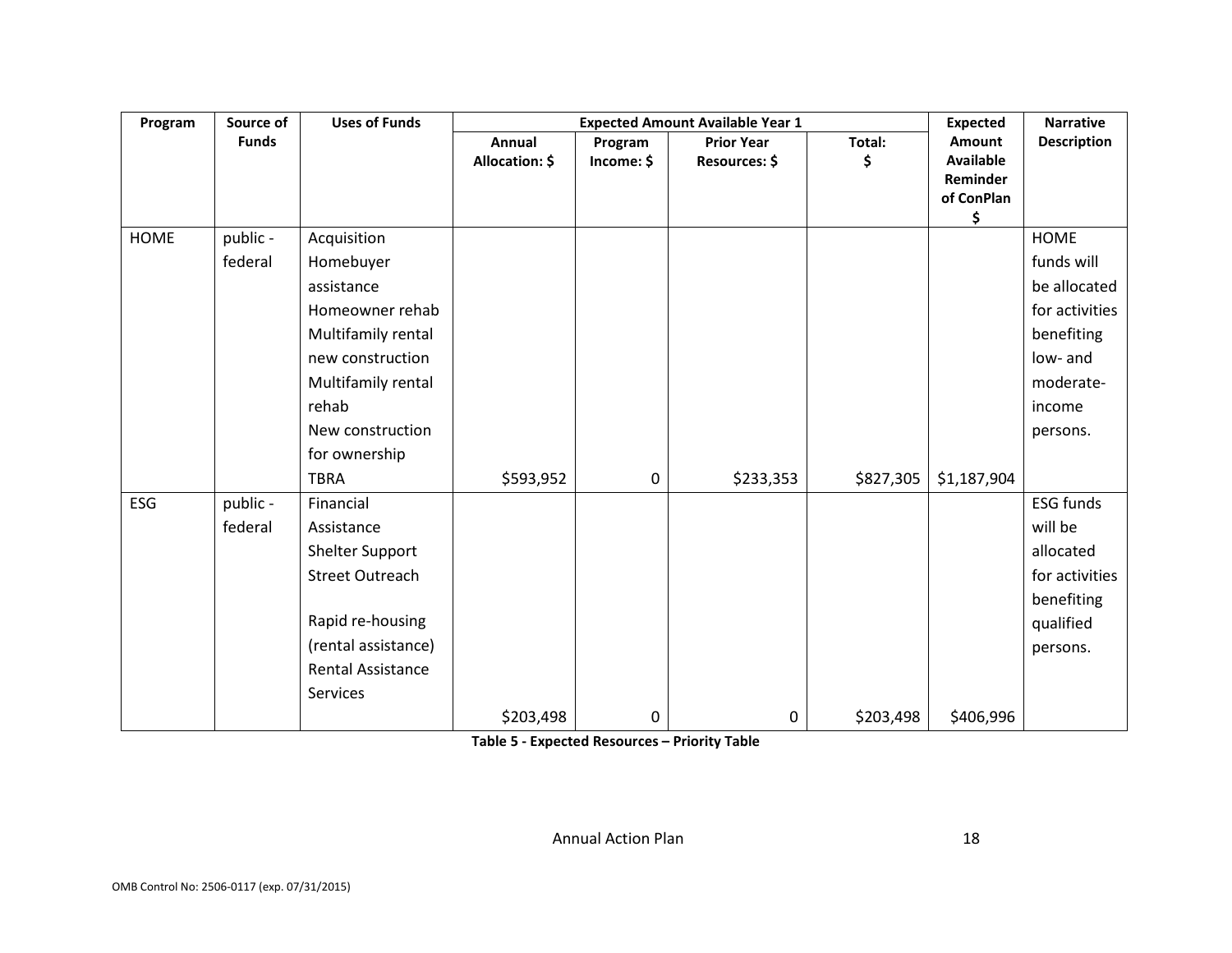# **Explain how federal funds will leverage those additional resources (private, state and local funds), including a description of how matching requirements will be satisfied**

The City has continuously sought public and private resources to leverage its entitlement funds in assisting with implementation of policies and programs to create the vision. This Annual Action Plan leverages many different resources, beyond CDBG, ESG, and HOME to meet the priority needs and goals set forth in the Consolidated Plan. The City of Trenton is adept at leveraging resources from all levels of government, as well as from for-profit and non-profit organizations to address the many needs in the community.

The City will utilize CDBG funds to administer housing rehabilitation hard costs allocated from the City's Regional Contribution Agreements. The City has revised the program guidelines of these local funds to meet Federal regulations.

The City is allocating \$131,985 in CDBG funds to leverage a \$2.1M award from HUD's Lead Hazard Reduction Demonstration Grant.

The Emergency Solutions Grant Program and the HOME Program require matching funds. All applicants to these programs must identify the match in the applications for funding from the Department of Housing and Economic Development. All matching sources are verified prior to commitment of any federal funds. The City has not committed any funds specifically to provide a monetary match to any activity, but may provide the match for Emergency Solutions activities through local grant-in-aid to homeless service providers. Sponsors of HOME activities are responsible to provide their match.

Specific matching requirements will be met as follows:

- HOME: Anticipated sources of match will be provided by activities requiring match the total value of which will meet or exceed 25% of the total HOME award, with the exception of program administration activities which do not require match. Sources will include waiver of fees, in-kind donations, donations of land, private, state and local government funds. The City of Trenton has a 100% match reduction.
- ESG: The City must provide a 1:1 match for funding provided from the Emergency Solutions Grant Program. The City continues to fund a coordinated assessment, single point of entry known as the CEAS Center at 509 Perry Street. Funds from the City's operating budget in the amount of \$440,265 are used for the operation of the CEASE Center which provides adequate match for the ESG program.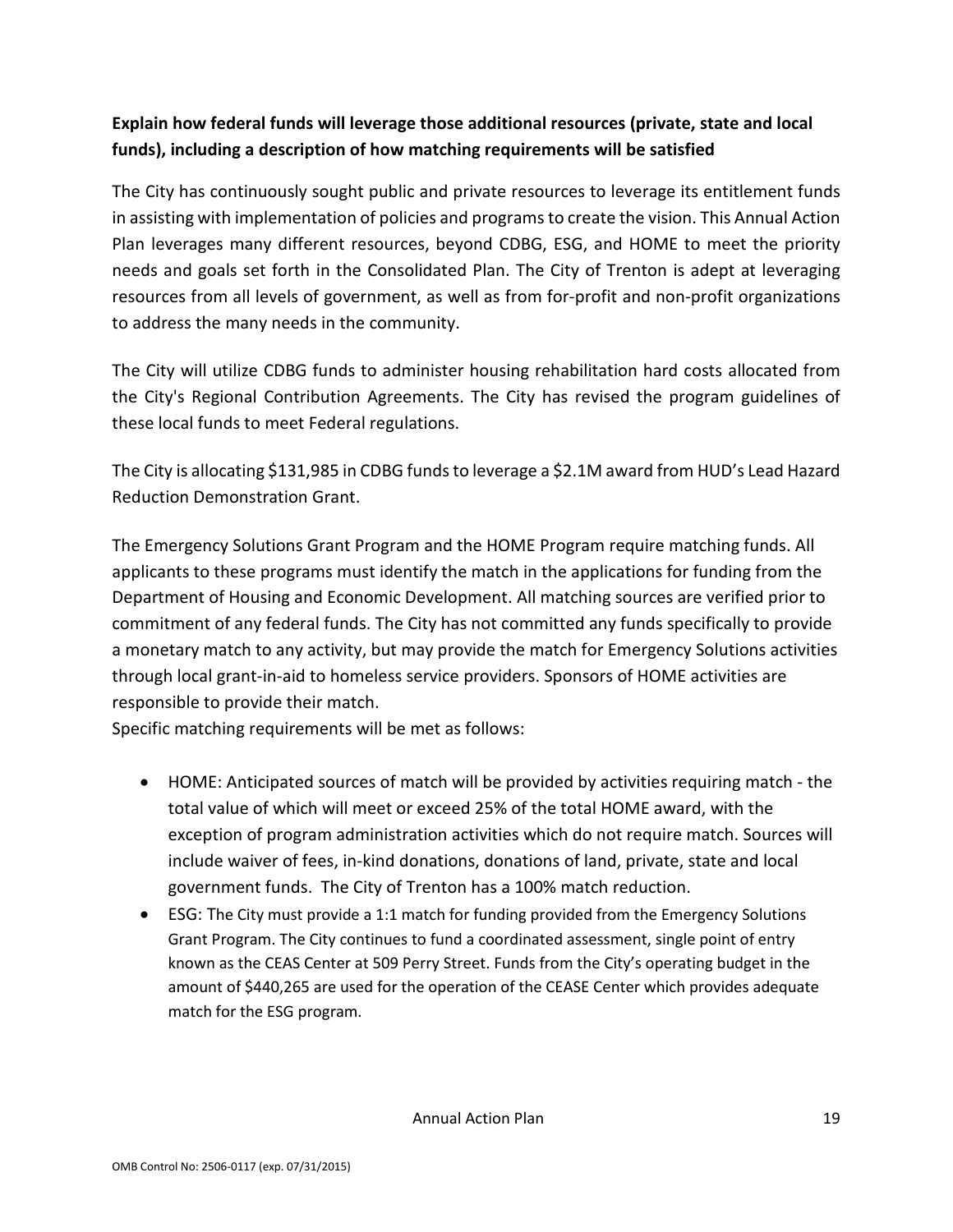# **If appropriate, describe publicly owned land or property located within the jurisdiction that may be used to address the needs identified in the plan**

The City of Trenton owns land within the City that may be used for future housing and nonhousing development.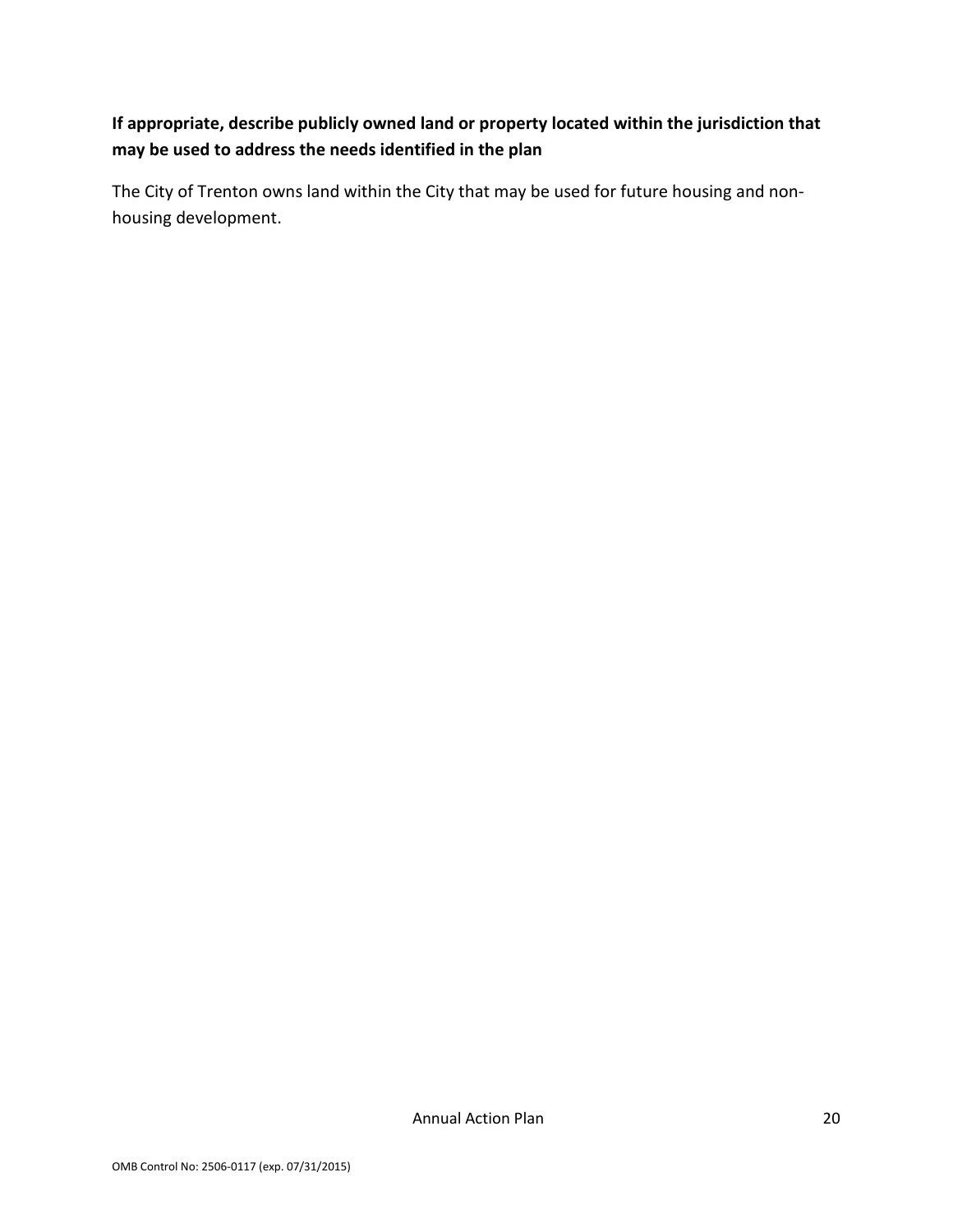# **Annual Goals and Objectives**

# **AP-20 Annual Goals and Objectives - 91.420, 91.220(c)(3)&(e)**

### **Goals Summary Information**

<span id="page-21-1"></span><span id="page-21-0"></span>

| Sort           | <b>Goal Name</b> | <b>Start</b> | End  | Category    | Geographic       | <b>Needs Addressed</b> | <b>Funding</b> | <b>Goal Outcome</b>        |  |
|----------------|------------------|--------------|------|-------------|------------------|------------------------|----------------|----------------------------|--|
| Order          |                  | Year         | Year |             | Area             |                        |                | Indicator                  |  |
| $\mathbf{1}$   | Increase the     | 2017         | 2018 | Affordable  | <b>CITY OF</b>   | Create and             | CDBG:          | Rental units               |  |
|                | number of        |              |      | Housing     | <b>TRENTON</b>   | Maintain               | \$380,019.41   | constructed: 5             |  |
|                | affordable units |              |      |             | <b>RESIDENTS</b> | Affordable             | HOME:          | <b>Household Housing</b>   |  |
|                |                  |              |      |             |                  | Housing                | \$534,557      | Unit                       |  |
|                |                  |              |      |             |                  |                        |                | <b>Homeowner Housing</b>   |  |
|                |                  |              |      |             |                  |                        |                | Rehabilitated: -5-         |  |
|                |                  |              |      |             |                  |                        |                | <b>Household Housing</b>   |  |
|                |                  |              |      |             |                  |                        |                | Unit                       |  |
|                |                  |              |      |             |                  |                        |                | Homebuyers: 19             |  |
|                |                  |              |      |             |                  |                        |                | <b>Households Assisted</b> |  |
| $\overline{2}$ | Improve public   | 2017         | 2018 | Non-Housing | <b>CITY OF</b>   | Improve Public         | CDBG:          | Public Facility or         |  |
|                | facilities       |              |      | Community   | <b>TRENTON</b>   | <b>Facilities</b>      | \$301,000      | Infrastructure             |  |
|                |                  |              |      | Development | <b>RESIDENTS</b> |                        |                | Activities other than      |  |
|                |                  |              |      |             |                  |                        |                | Low/Moderate               |  |
|                |                  |              |      |             |                  |                        |                | Income Housing             |  |
|                |                  |              |      |             |                  |                        |                | Benefit: 2,500             |  |
|                |                  |              |      |             |                  |                        |                | <b>Persons Assisted</b>    |  |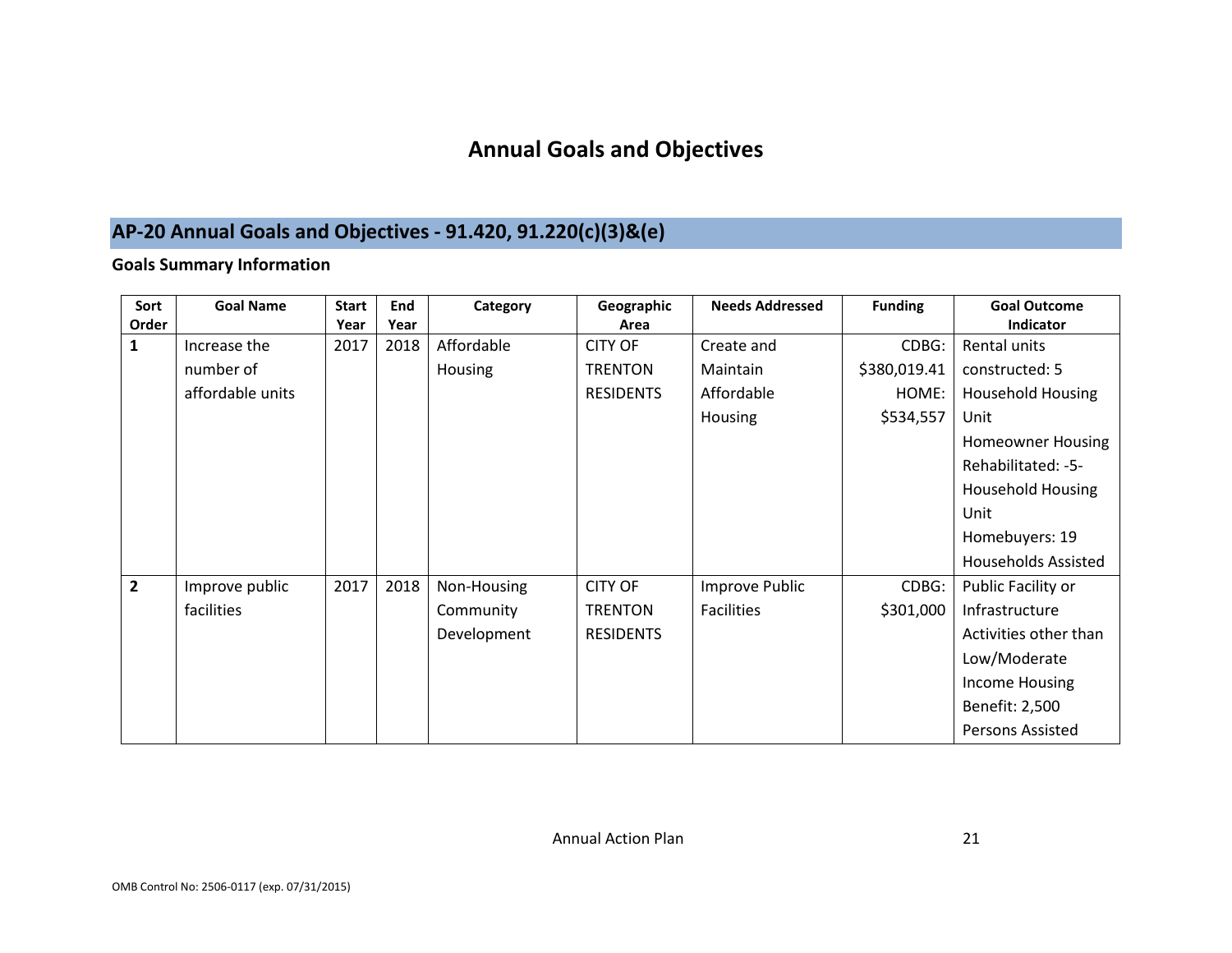| Sort                    | <b>Goal Name</b> | <b>Start</b> | End  | Category        | Geographic       | <b>Needs Addressed</b>  | <b>Funding</b> | <b>Goal Outcome</b>   |  |
|-------------------------|------------------|--------------|------|-----------------|------------------|-------------------------|----------------|-----------------------|--|
| Order                   |                  | Year         | Year |                 | Area             |                         |                | Indicator             |  |
| 3                       | Provide public   | 2017         | 2018 | Non-Housing     | <b>CITY OF</b>   | Provide Public          | CDBG:          | Public service        |  |
|                         | services         |              |      | Community       | <b>TRENTON</b>   | Services                | \$300,630.19   | activities other than |  |
|                         |                  |              |      | Development     | <b>RESIDENTS</b> |                         |                | Low/Moderate          |  |
|                         |                  |              |      |                 |                  |                         |                | Income Housing        |  |
|                         |                  |              |      |                 |                  |                         |                | Benefit: 10,000       |  |
|                         |                  |              |      |                 |                  |                         |                | Persons Assisted      |  |
| $\overline{\mathbf{4}}$ | Provide homeless | 2017         | 2018 | <b>Homeless</b> | <b>CITY OF</b>   | <b>Provide Homeless</b> | ESG:           | Rapid Rehousing: 14   |  |
|                         | housing and      |              |      |                 | <b>TRENTON</b>   | Housing and             | \$188,236      | Households Assisted;  |  |
|                         | services         |              |      |                 | <b>RESIDENTS</b> | Services                |                | shelter support       |  |
|                         |                  |              |      |                 |                  |                         |                | persons assisted      |  |
|                         |                  |              |      |                 |                  |                         |                | 1500; HMIS system;    |  |
|                         |                  |              |      |                 |                  |                         |                | shelter supplies.     |  |
| 5                       | Planning and     | 2017         | 2018 | Planning and    | <b>CITY OF</b>   | Planning and            | CDBG:          | Other: 3 Other        |  |
|                         | administration   |              |      | administration  | <b>TRENTON</b>   | administration          | \$245,412.40   |                       |  |
|                         |                  |              |      |                 | <b>RESIDENTS</b> |                         | HOME:          |                       |  |
|                         |                  |              |      |                 |                  |                         | \$59,395       |                       |  |
|                         |                  |              |      |                 |                  |                         | ESG: \$15,262  |                       |  |

**Table 6 – Goals Summary**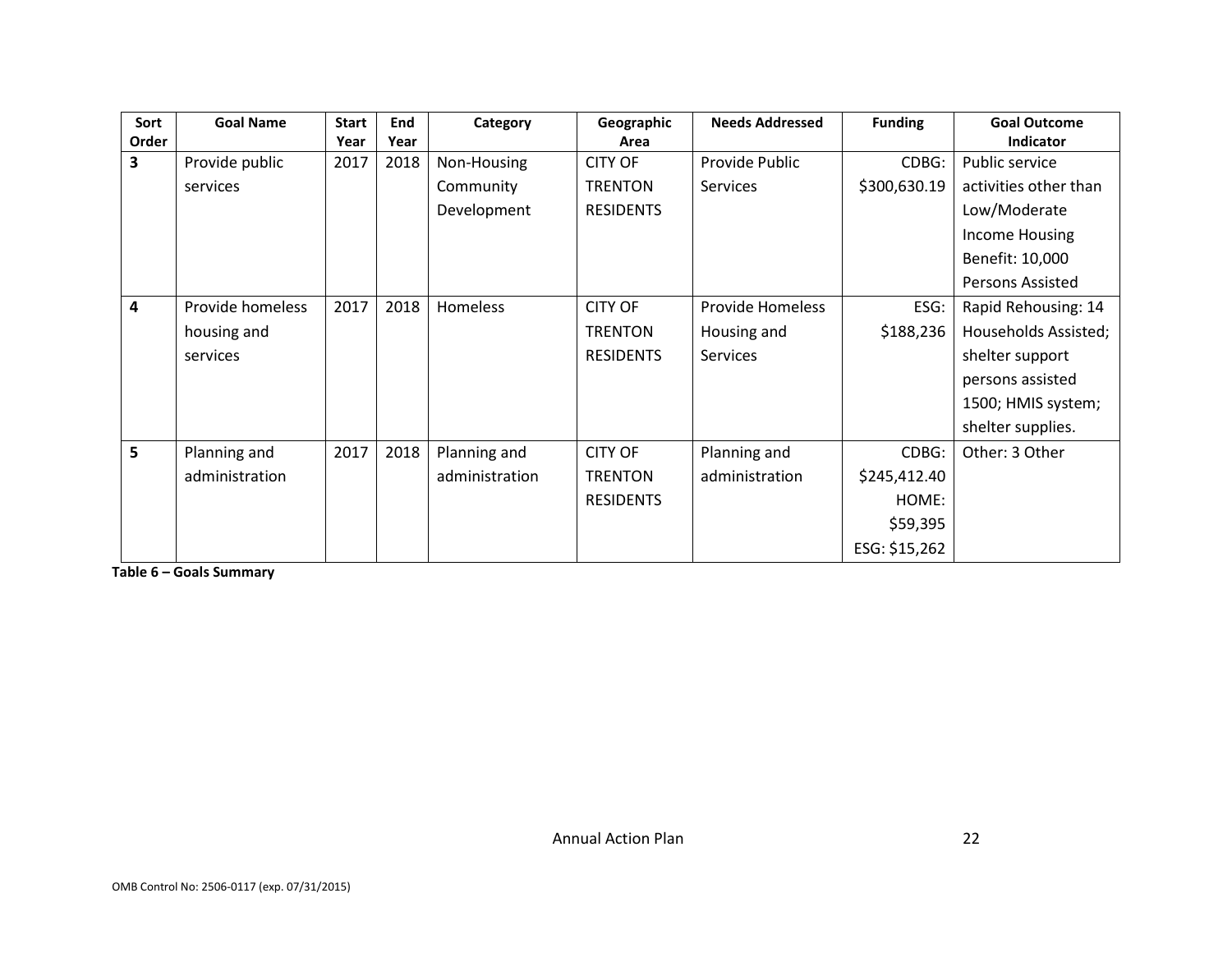### **Goal Descriptions**

| 1            | <b>Goal Name</b>           | Increase the Number of Affordable Units                                                                                                                                                |
|--------------|----------------------------|----------------------------------------------------------------------------------------------------------------------------------------------------------------------------------------|
|              | Goal<br><b>Description</b> | Continue the housing rehabilitation, first-time homebuyer, and new housing construction activities to support an<br>increase in the number of affordable units in the City of Trenton. |
| $\mathbf{2}$ | <b>Goal Name</b>           | Improve public facilities                                                                                                                                                              |
|              | Goal<br><b>Description</b> | Public facilities serving low income residents including senior centers that require capital improvements.                                                                             |
| 3            | <b>Goal Name</b>           | <b>Public Services</b>                                                                                                                                                                 |
|              | Goal<br><b>Description</b> | Expand and continue non-housing community development supportive services.                                                                                                             |
| 4            | <b>Goal Name</b>           | Provide homeless housing and services                                                                                                                                                  |
|              | Goal<br><b>Description</b> | Funds will be used for Rapid Rehousing: 14 Households Assisted; shelter support; HMIS system; shelter supplies.                                                                        |
| 5            | <b>Goal Name</b>           | Administration                                                                                                                                                                         |
|              | Goal<br><b>Description</b> | Provide administrative support for the CDBG, HOME, and ESG programs.                                                                                                                   |

**Table 7 – Goal Descriptions**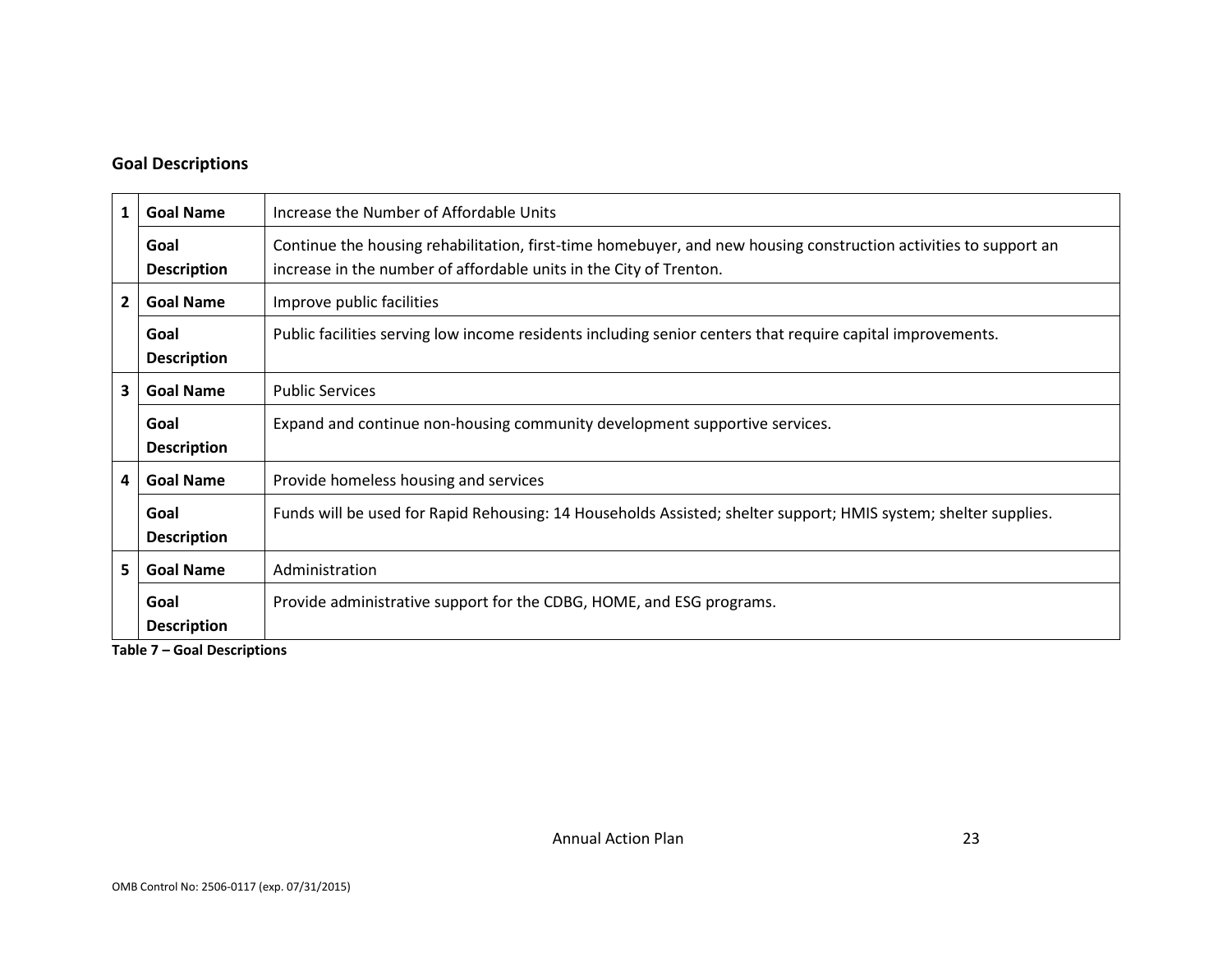# **Estimate the number of extremely low-income, low-income, and moderate-income families to whom the jurisdiction will provide affordable housing as defined by HOME 91.215(b):**

Based on an average per/unit subsidy cost of \$55,000, the HOME program will benefit approximately eleven (11) families. All units will be affordable to households earning less than 80% of AMI. The specific distribution of these units in the various income categories will be determined at a later date.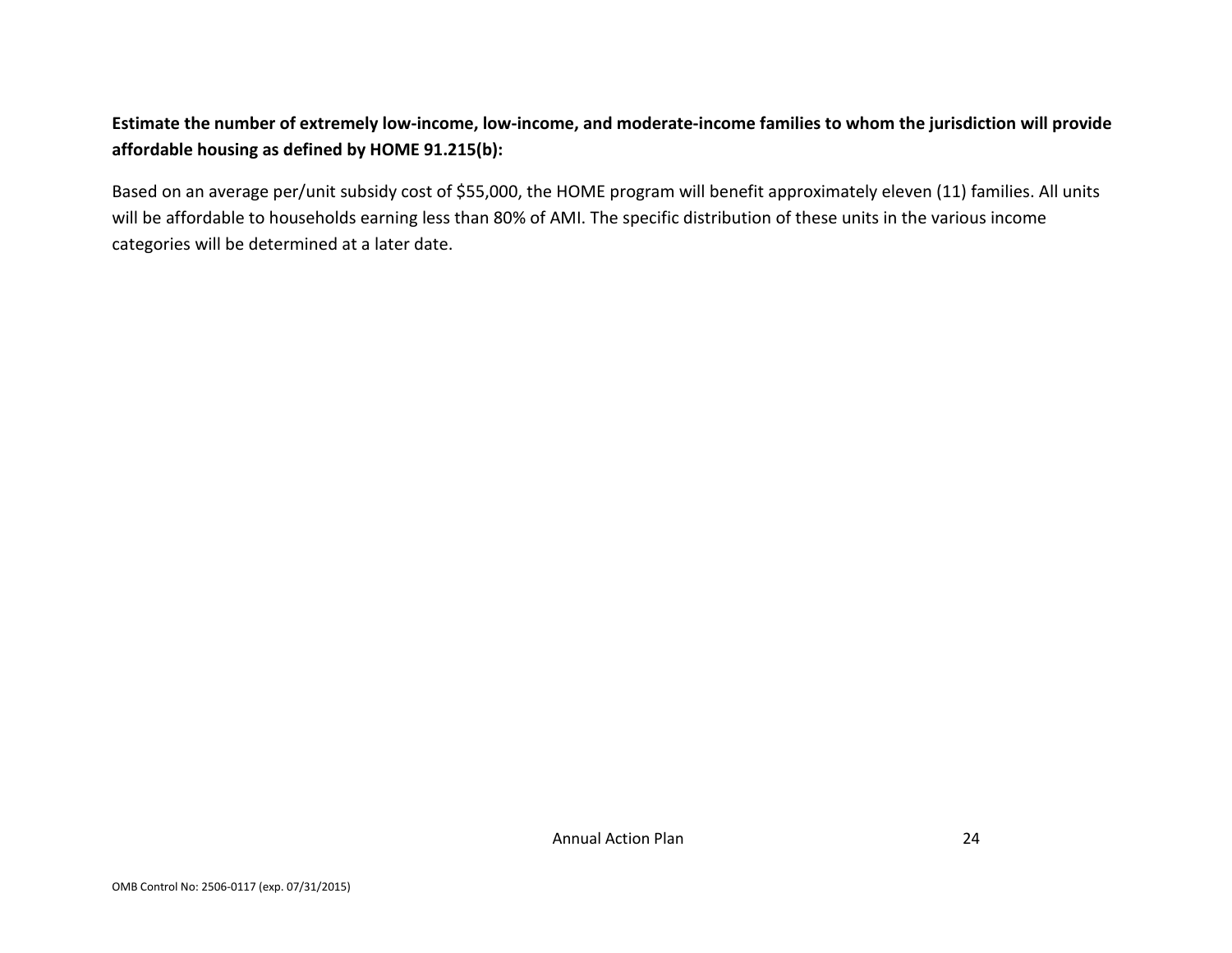# **AP-35 Projects – 91.220(d)**

#### **Introduction**

The City's FY 2017 planned actions will address the City's priority housing and community development needs.

#### **Projects**

<span id="page-25-0"></span>

| #  | <b>Project Name</b>                                                    |
|----|------------------------------------------------------------------------|
| 1  | Housing Rehabilitation of Owner-Occupied Housing                       |
| 2  | Housing Rehabilitation Administration                                  |
| 3  | <b>HOME CHDO Setaside</b>                                              |
| 4  | <b>HOME Housing Development</b>                                        |
| 5  | Lead Hazard Reduction Demonstration Grant Matching Funds               |
|    | Public Service Project: The Trenton Community Music School, Inc.,      |
| 6  | <b>Trenton Music Makers</b>                                            |
|    | Public Service Project: Catholic Youth Organization (CYO) of Mercer    |
| 7  | County, CYO's Broad St. Center After School Program (ASP)              |
|    | Public Service Project: Millhill Child & Family Development, Trenton   |
| 8  | PEERS Youth Engagement                                                 |
|    | Public Service Project: Latin American Legal Defense and Education     |
| 9  | Fund, FUTURO                                                           |
|    | Public Service Project: Trenton Children's Chorus, New and Expanded    |
| 10 | Choirs                                                                 |
|    | Public Service Project: Mercer Street Friends, Mercer Street Friends - |
| 11 | Youth Life Skills Development Program                                  |
|    | Public Service Project: Court Appointed Special Advocates of Mercer    |
| 12 | County, Inc, Fostering Futures                                         |
| 13 | Public Service Project: HomeFront, Inc.                                |
| 14 | City Run Public Service Projects: Operation of Senior Centers          |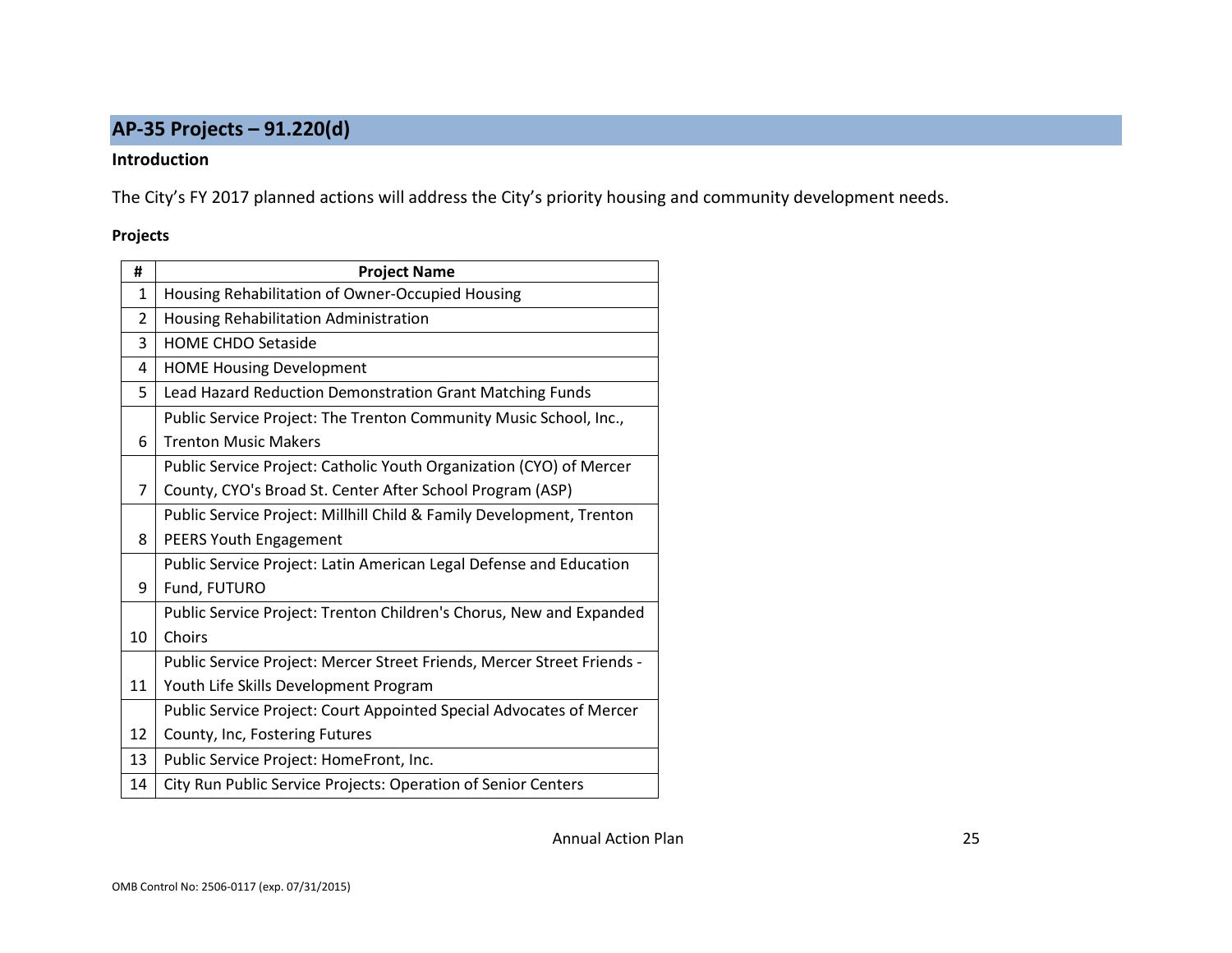| #  | <b>Project Name</b>                                                 |  |
|----|---------------------------------------------------------------------|--|
|    | Public Facilities Improvements - North Clinton Community Center     |  |
| 15 | Improvements                                                        |  |
|    | Public Facilities Improvements - Pool fencing: Cooper Pool, 397-551 |  |
|    | Union Street; Roberto Clemente Pool, 342 Academy Street; Father     |  |
| 16 | Rocco Pool, 201-207 Calhoun Street                                  |  |
| 17 | <b>CDBG Administration</b>                                          |  |
| 18 | <b>HOME Administration</b>                                          |  |
| 19 | ESG                                                                 |  |

**Table 8 – Project Information**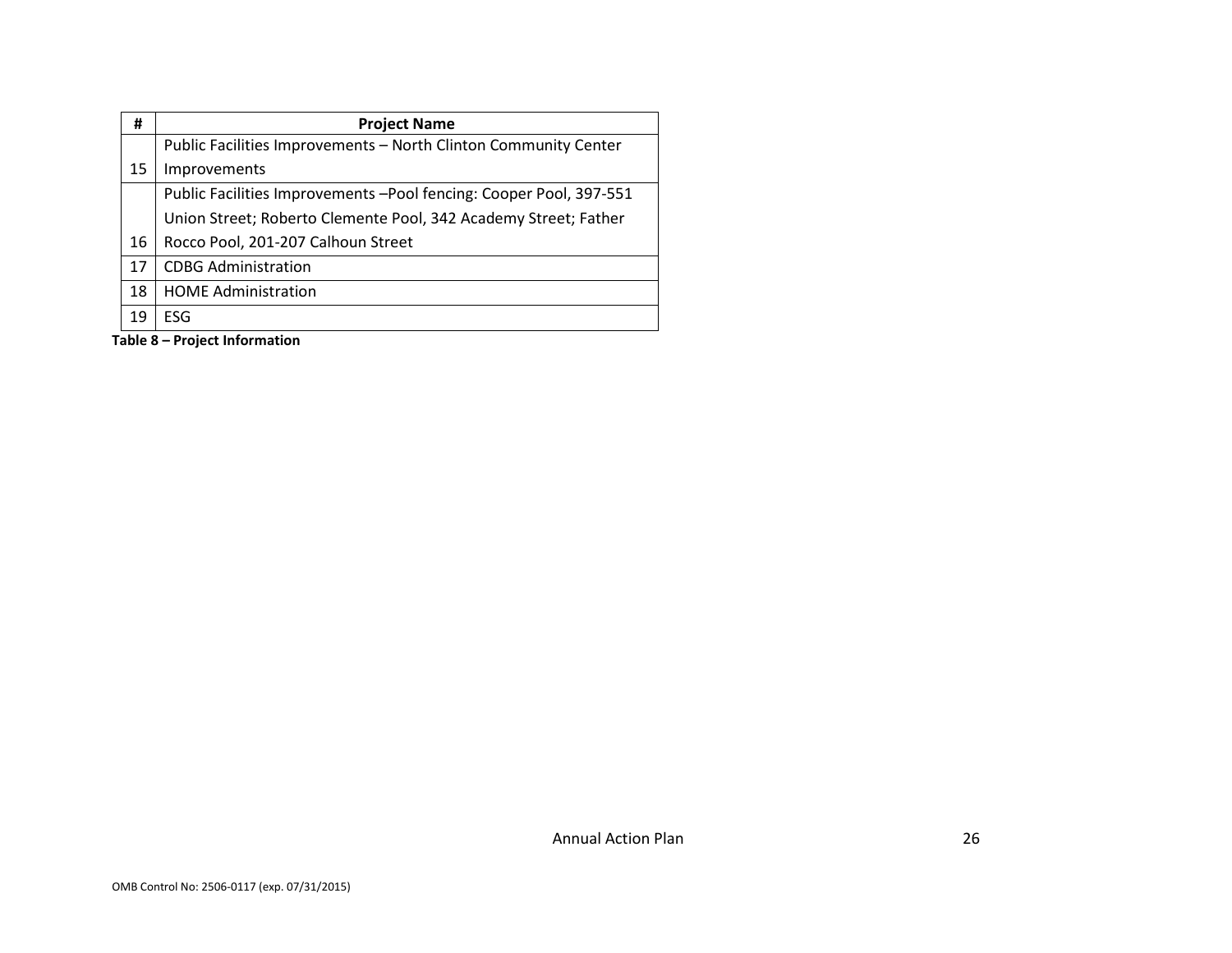### **Describe the reasons for allocation priorities and any obstacles to addressing underserved needs**

The City of Trenton's 2017 Action Plan is based on anticipated FY 2017 CDBG, HOME, and ESG allocations.

The City anticipates that 100% of its CDBG resources this year, other than those allocated for administration/planning will be spent to benefit low- and moderate-income residents. The primary obstacle to meeting underserved needs is limited resources to meet the competing demands.

The City released funding application guidelines in June 2017. The City utilized a ZoomGrants system in order to process, prioritize, and approve the funding applications from recipients. The City of Trenton substantially changed the 2017 application process to reflect more limited funding and a more focused and targeted approach. An applicant's past performance on projects previously funded CDBG/ESG projects was taken into consideration. To streamline the application process, CDBG and ESG applications were combined into one application.

The CDBG category were limited to Public Services Youth Engagement only. Eligible CDBG activities were limited to three Youth Engagement categories

- Public Services Youth Engagement: Educational
- Public Services Youth Engagement: Life Skills
- Public Services Youth Engagement: Career Exploration

Eligible ESG activities were limited to: Rapid Rehousing & Street Outreach and Emergency Shelter Operations. Funding for ESG activities was divided into two categories: 1) Rapid Re-Housing for Individuals; and 2) Operations and Support for Emergency Shelters. The City awarded the Rapid Re-Housing for Individuals Program (including Street Outreach) to one (1) agency. Multiple awards were made for Emergency Shelter projects. The selection process was outlined to give funding priority to projects that:

- Were clearly defined as to scope, location, need, budget, and goals;
- Met the 2015-19 Consolidated Five-Year Housing and Community Development Plan Strategic Goals</div><div>• Can begin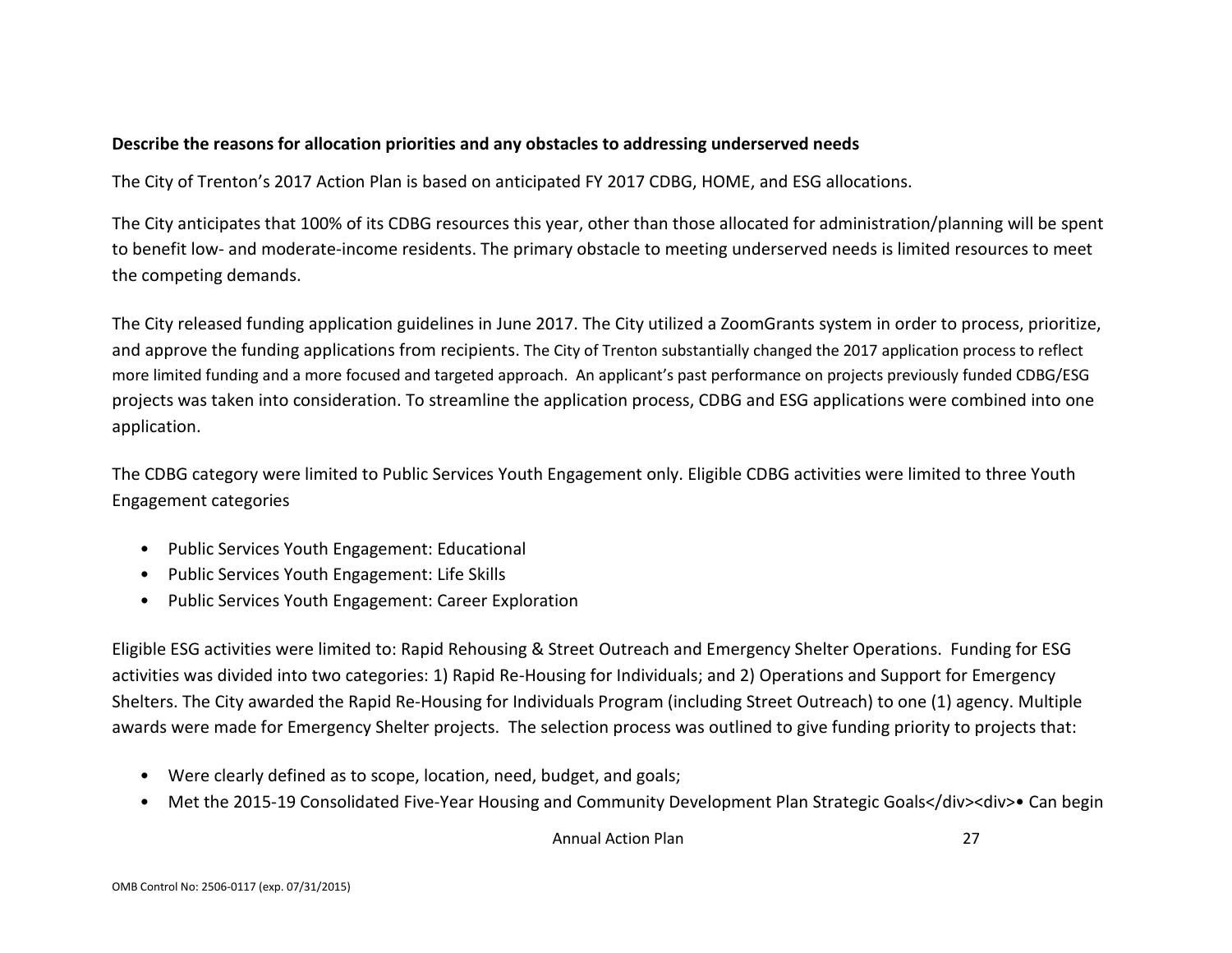immediately and finish within the contracted time;

- Demonstrate the applicant has the capacity and the capability to carry out the project successfully;
- Establish means for program evaluation and accomplishment tracking;
- Have adequate community support, and address an identified community need;
- Impact a significant number and/or percentage of low- and moderate-income persons;
- Maximize the use of outside funds and services and coordinate with other public and private efforts;
- Help end homelessness and/or create connections with employment in the community.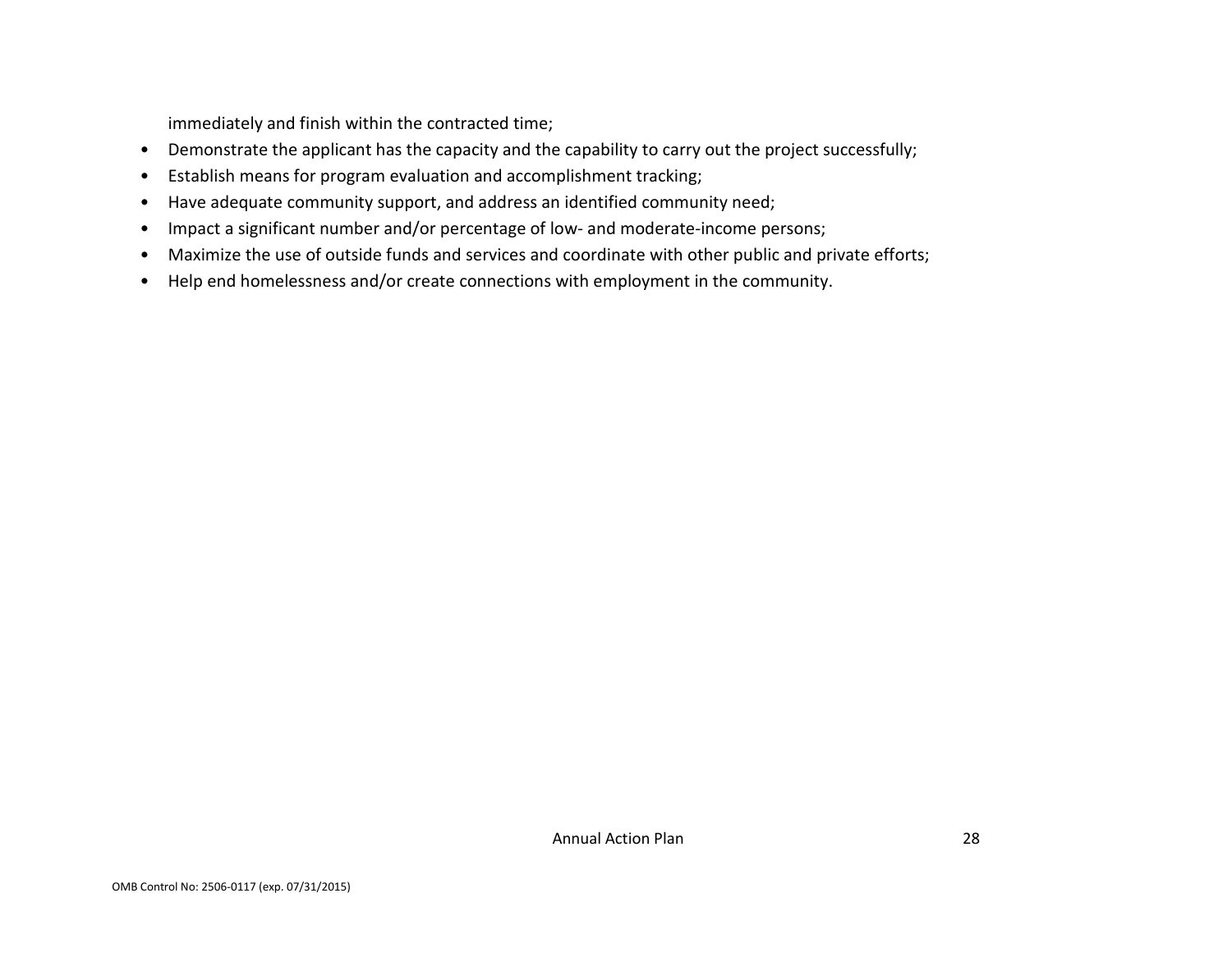# **Projects**

# **AP-38 Projects Summary**

# **Project Summary Information**

<span id="page-29-1"></span><span id="page-29-0"></span>

| $\mathbf{1}$   | <b>Project Name</b>                                                                                     | Housing Rehabilitation of Owner-Occupied Housing                                                                                                                                                                                                                                                                                                                                                                                                                                                                                                                                             |
|----------------|---------------------------------------------------------------------------------------------------------|----------------------------------------------------------------------------------------------------------------------------------------------------------------------------------------------------------------------------------------------------------------------------------------------------------------------------------------------------------------------------------------------------------------------------------------------------------------------------------------------------------------------------------------------------------------------------------------------|
|                | <b>Target Area</b>                                                                                      | <b>CITY OF TRENTON RESIDENTS</b>                                                                                                                                                                                                                                                                                                                                                                                                                                                                                                                                                             |
|                | <b>Goals Supported</b>                                                                                  | Increase the number of affordable units                                                                                                                                                                                                                                                                                                                                                                                                                                                                                                                                                      |
|                | <b>Needs Addressed</b>                                                                                  | Create and Maintain Affordable Housing                                                                                                                                                                                                                                                                                                                                                                                                                                                                                                                                                       |
|                | <b>Funding</b>                                                                                          | CDBG: \$218,035                                                                                                                                                                                                                                                                                                                                                                                                                                                                                                                                                                              |
|                | <b>Description</b>                                                                                      | The housing rehabilitation program provides home improvement assistance to income-eligible homeowners.<br>The program provides up to \$25,000 to abate code violations and bring owner-occupied homes up to a safe<br>and decent condition. CDBG funds will be leveraged 1:1 with Regional Contribution Agreement funds and all<br>assisted units will meet applicable HUD regulations (including lead-based paint regulations) as well as be<br>credit-worthy for the RCA sending municipality. The policies and procedures manual for the program is<br>included in the Unique Appendices. |
|                | <b>Target Date</b>                                                                                      | 6/30/2018                                                                                                                                                                                                                                                                                                                                                                                                                                                                                                                                                                                    |
|                | <b>Estimate the number</b><br>and type of families that<br>will benefit from the<br>proposed activities | Rehabilitation hard costs and administration costs have been allocated to provide assistance to at least ten<br>(10) low- and moderate- income households.                                                                                                                                                                                                                                                                                                                                                                                                                                   |
|                | <b>Location Description</b>                                                                             | Assistance from this program is available City-wide.                                                                                                                                                                                                                                                                                                                                                                                                                                                                                                                                         |
|                | <b>Planned Activities</b>                                                                               | Housing rehabilitation. Matrix code: 14A.                                                                                                                                                                                                                                                                                                                                                                                                                                                                                                                                                    |
| $\overline{2}$ | <b>Project Name</b>                                                                                     | Housing Rehabilitation Administration                                                                                                                                                                                                                                                                                                                                                                                                                                                                                                                                                        |
|                | <b>Target Area</b>                                                                                      | <b>CITY OF TRENTON RESIDENTS</b>                                                                                                                                                                                                                                                                                                                                                                                                                                                                                                                                                             |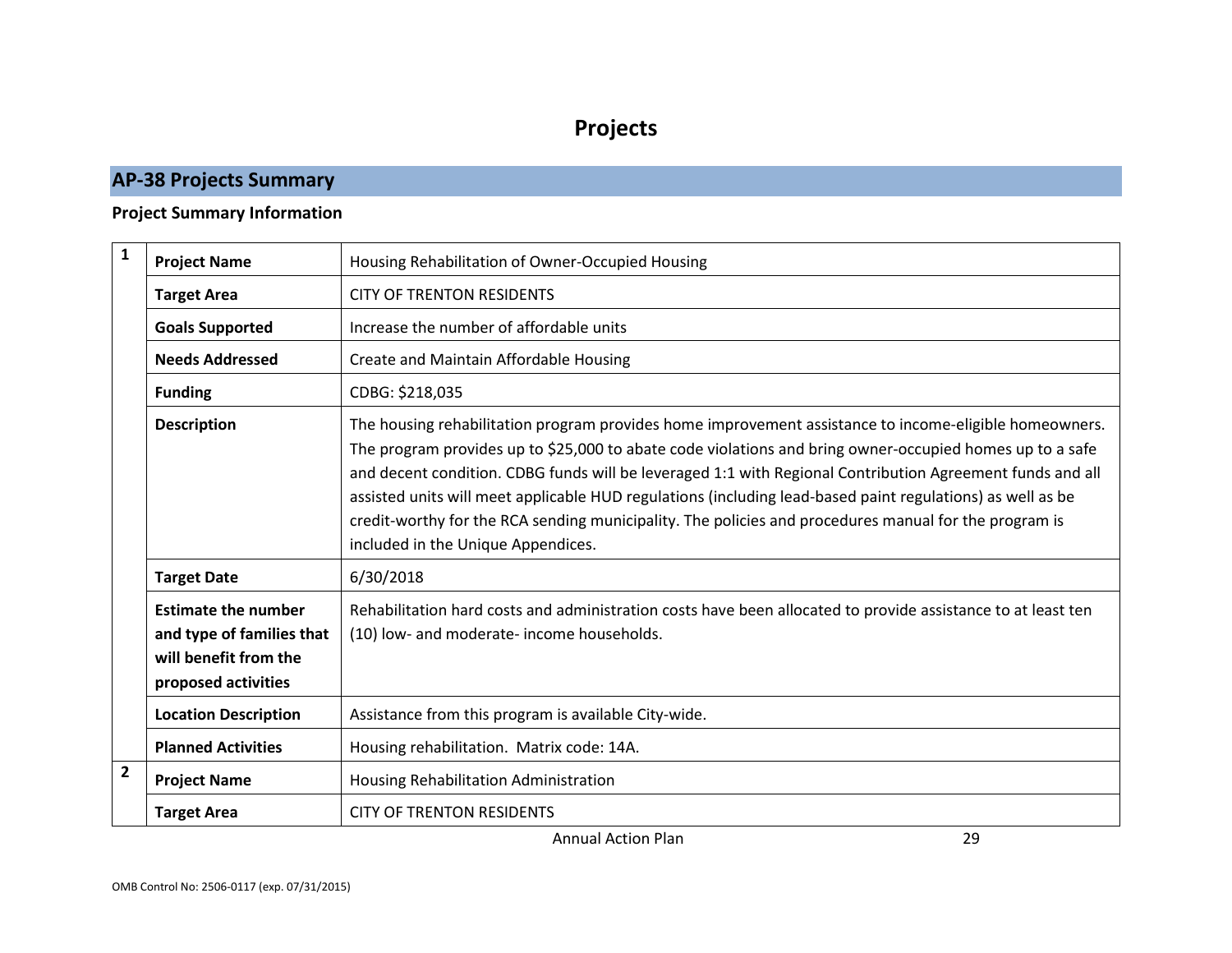|                         | <b>Goals Supported</b>                                                                                  | Increase the number of affordable units                                                                                                                                                                                                                   |
|-------------------------|---------------------------------------------------------------------------------------------------------|-----------------------------------------------------------------------------------------------------------------------------------------------------------------------------------------------------------------------------------------------------------|
|                         | <b>Needs Addressed</b>                                                                                  | Create and Maintain Affordable Housing                                                                                                                                                                                                                    |
|                         | <b>Funding</b>                                                                                          | CDBG: \$30,000                                                                                                                                                                                                                                            |
|                         | <b>Description</b>                                                                                      | Funds will be used to pay personnel and consultant costs directly related to implementing the City's Housing<br>Rehabilitation Program.                                                                                                                   |
|                         | <b>Target Date</b>                                                                                      | 6/30/2018                                                                                                                                                                                                                                                 |
|                         | <b>Estimate the number</b><br>and type of families that<br>will benefit from the<br>proposed activities | N/A                                                                                                                                                                                                                                                       |
|                         | <b>Location Description</b>                                                                             | City-wide                                                                                                                                                                                                                                                 |
|                         | <b>Planned Activities</b>                                                                               | Housing rehabilitation program administration. HUD Matrix Code: 14H                                                                                                                                                                                       |
| $\overline{\mathbf{3}}$ | <b>Project Name</b>                                                                                     | <b>HOME CHDO Setaside</b>                                                                                                                                                                                                                                 |
|                         | <b>Target Area</b>                                                                                      | <b>CITY OF TRENTON RESIDENTS</b>                                                                                                                                                                                                                          |
|                         | <b>Goals Supported</b>                                                                                  | Increase the number of affordable units                                                                                                                                                                                                                   |
|                         | <b>Needs Addressed</b>                                                                                  | Create and Maintain Affordable Housing                                                                                                                                                                                                                    |
|                         | <b>Funding</b>                                                                                          | HOME: \$89,093                                                                                                                                                                                                                                            |
|                         | <b>Description</b>                                                                                      | The City is working with an existing CDC to develop the capacity for the organization to become a CHDO. The<br>organization is interested in purchasing and rehabilitating homes in their neighborhood for resale to low- and<br>moderate- income buyers. |
|                         | <b>Target Date</b>                                                                                      | 6/30/2018                                                                                                                                                                                                                                                 |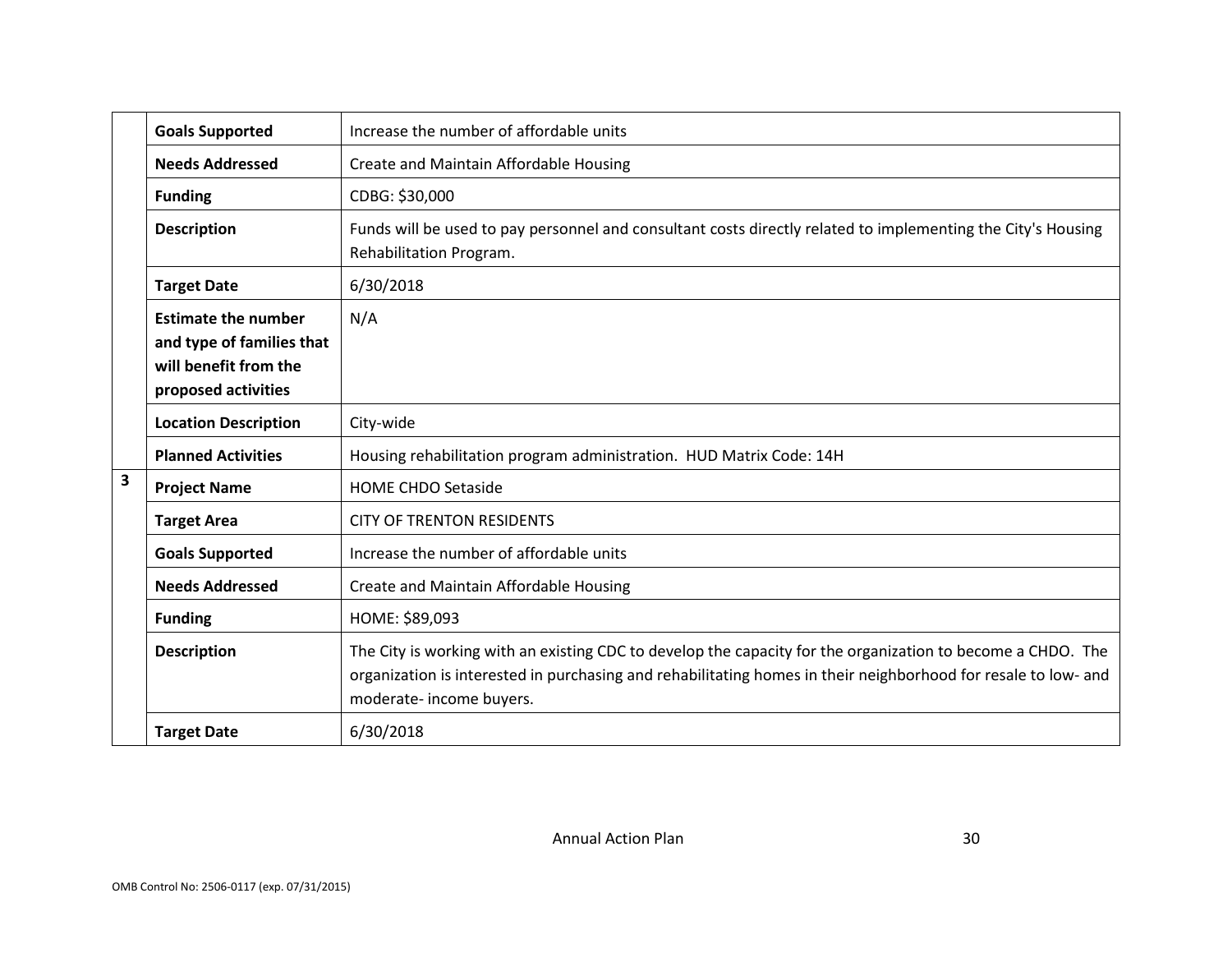|   | <b>Estimate the number</b><br>and type of families that<br>will benefit from the<br>proposed activities | It is anticipated that the CHDO setaside will benefit two (2) low income families.                                                                                                                                                                                                                                                                                                                                                                                                                           |
|---|---------------------------------------------------------------------------------------------------------|--------------------------------------------------------------------------------------------------------------------------------------------------------------------------------------------------------------------------------------------------------------------------------------------------------------------------------------------------------------------------------------------------------------------------------------------------------------------------------------------------------------|
|   | <b>Location Description</b>                                                                             | City of Trenton.                                                                                                                                                                                                                                                                                                                                                                                                                                                                                             |
|   | <b>Planned Activities</b>                                                                               | The City is currently working to build a CHDO organization with the capacity to undertake single-family<br>rehabilitations that will improve the City's housing stock.                                                                                                                                                                                                                                                                                                                                       |
| 4 | <b>Project Name</b>                                                                                     | <b>HOME Housing Development</b>                                                                                                                                                                                                                                                                                                                                                                                                                                                                              |
|   | <b>Target Area</b>                                                                                      | <b>CITY OF TRENTON RESIDENTS</b>                                                                                                                                                                                                                                                                                                                                                                                                                                                                             |
|   | <b>Goals Supported</b>                                                                                  | Increase the number of affordable units                                                                                                                                                                                                                                                                                                                                                                                                                                                                      |
|   | <b>Needs Addressed</b>                                                                                  | Create and Maintain Affordable Housing                                                                                                                                                                                                                                                                                                                                                                                                                                                                       |
|   | <b>Funding</b>                                                                                          | HOME: \$678,817                                                                                                                                                                                                                                                                                                                                                                                                                                                                                              |
|   | <b>Description</b>                                                                                      | <b>Housing Development</b>                                                                                                                                                                                                                                                                                                                                                                                                                                                                                   |
|   | <b>Target Date</b>                                                                                      | 6/30/2018                                                                                                                                                                                                                                                                                                                                                                                                                                                                                                    |
|   | <b>Estimate the number</b><br>and type of families that<br>will benefit from the<br>proposed activities | Approximately 4 families will benefit from the housing development activity.                                                                                                                                                                                                                                                                                                                                                                                                                                 |
|   | <b>Location Description</b>                                                                             | City of Trenton.                                                                                                                                                                                                                                                                                                                                                                                                                                                                                             |
|   | <b>Planned Activities</b>                                                                               | The city of Trenton will be working with the NJHMFA to assume control of REO properties that were<br>foreclosed. The City intends to rehabilitate the homes and then sell each one to a low- and moderate-<br>income buyer at an affordable price. The City may work with one or more local organizations or developers<br>to implement this program. These funds and prior year funds should be sufficient to start on 4 homes and<br>then work with the proceeds of sale to rehabilitate additional homes. |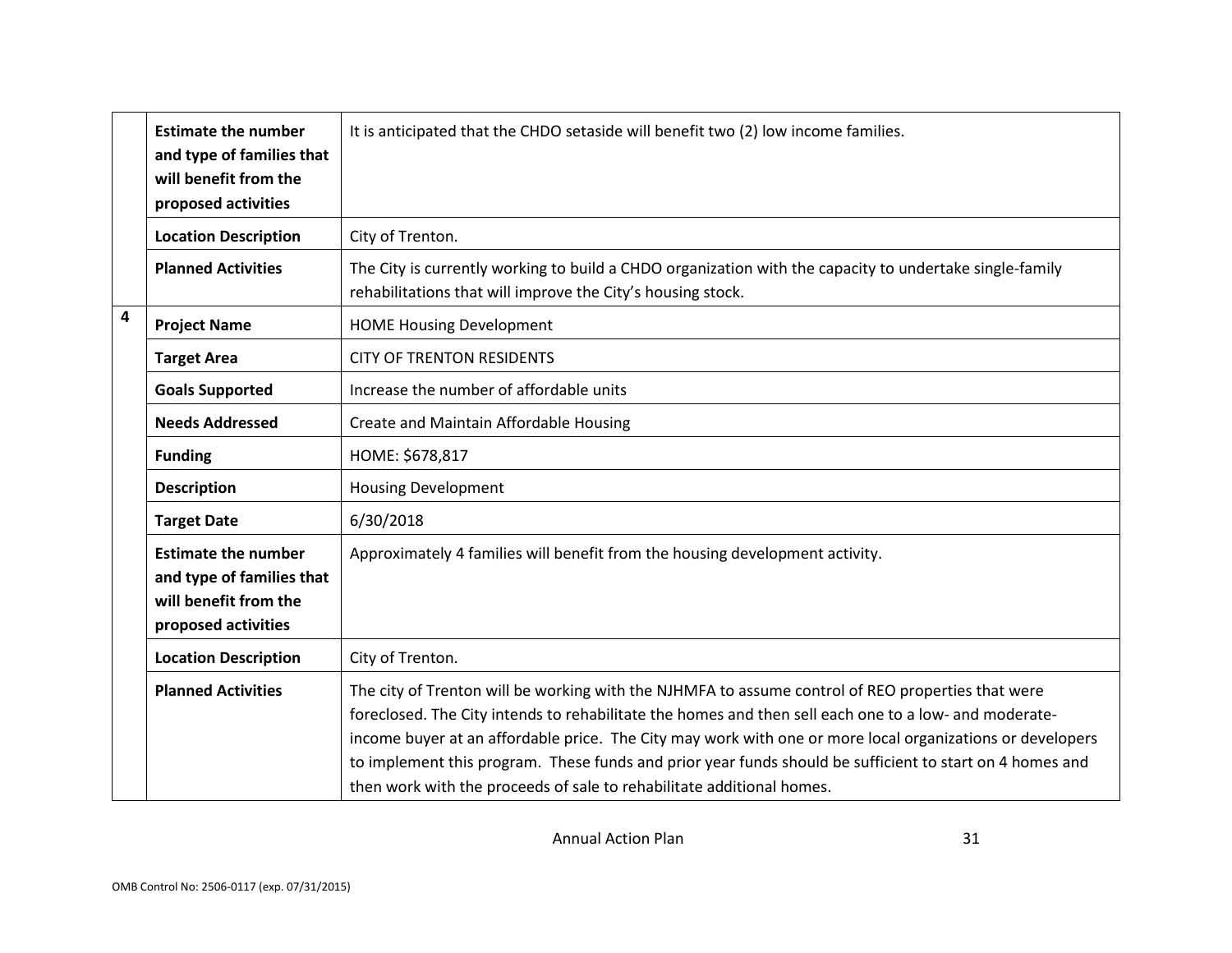| 5 | <b>Project Name</b>                                                                                     | Lead Hazard Reduction Demonstration Grant Matching Funds                                                                                                            |
|---|---------------------------------------------------------------------------------------------------------|---------------------------------------------------------------------------------------------------------------------------------------------------------------------|
|   | <b>Target Area</b>                                                                                      | <b>CITY OF TRENTON RESIDENTS</b>                                                                                                                                    |
|   | <b>Goals Supported</b>                                                                                  | Increase the number of affordable units                                                                                                                             |
|   | <b>Needs Addressed</b>                                                                                  | Create and Maintain Affordable Housing                                                                                                                              |
|   | <b>Funding</b>                                                                                          | CDBG: \$131,985                                                                                                                                                     |
|   | <b>Description</b>                                                                                      | Year 2 funding to match a grant award from the Lead Hazard Reduction Grant.                                                                                         |
|   | <b>Target Date</b>                                                                                      | 6/30/2018                                                                                                                                                           |
|   | <b>Estimate the number</b><br>and type of families that<br>will benefit from the<br>proposed activities | It is anticipated that fifty (50) households will benefit each year of the three-year Lead Hazard Reduction<br>Grant.                                               |
|   | <b>Location Description</b>                                                                             | City-wide                                                                                                                                                           |
|   | <b>Planned Activities</b>                                                                               | Funding will be leveraged with Lead Hazard Reduction Grant to abate lead hazards in Trenton homes where a<br>child has been identified with an elevated lead level. |
| 6 | <b>Project Name</b>                                                                                     | Public Service Project: The Trenton Community Music School, Inc., Trenton Music Makers                                                                              |
|   | <b>Target Area</b>                                                                                      | <b>CITY OF TRENTON RESIDENTS</b>                                                                                                                                    |
|   | <b>Goals Supported</b>                                                                                  | Provide public services                                                                                                                                             |
|   | <b>Needs Addressed</b>                                                                                  | <b>Provide Public Services</b>                                                                                                                                      |
|   | <b>Funding</b>                                                                                          | CDBG: \$20,000                                                                                                                                                      |
|   | <b>Description</b>                                                                                      | Life Skills Development                                                                                                                                             |
|   | <b>Target Date</b>                                                                                      | 6/30/2018                                                                                                                                                           |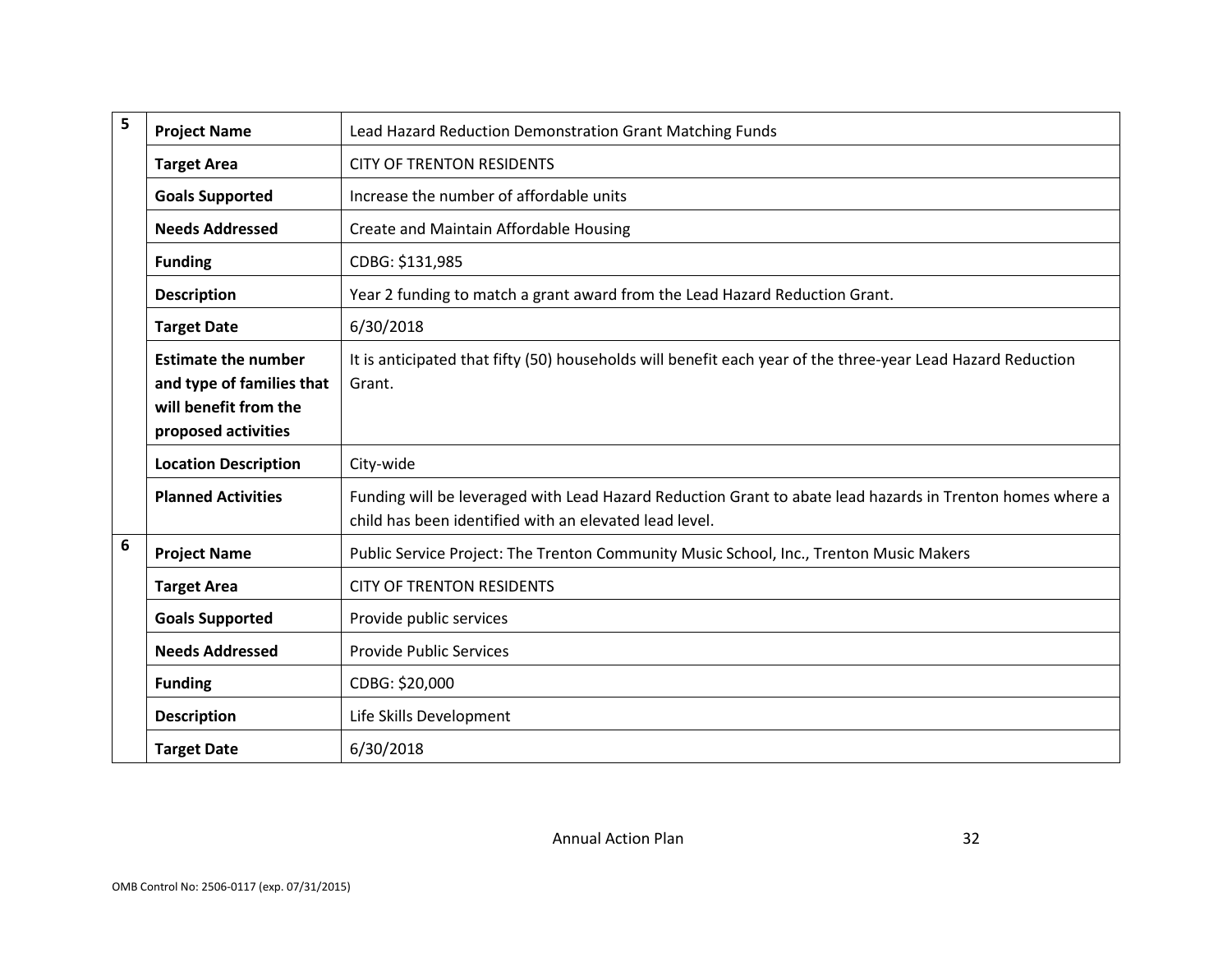|                         | <b>Estimate the number</b><br>and type of families that<br>will benefit from the<br>proposed activities | 110 persons.                                                                                                                                                                                                                                                                            |
|-------------------------|---------------------------------------------------------------------------------------------------------|-----------------------------------------------------------------------------------------------------------------------------------------------------------------------------------------------------------------------------------------------------------------------------------------|
|                         | <b>Location Description</b>                                                                             | <b>Grant Elementary School</b><br>159 N. Clinton Avenue<br>Trenton, New Jersey 08609                                                                                                                                                                                                    |
|                         |                                                                                                         | Grace A. Dunn Middle School<br>401 Dayton Street<br>Trenton, New Jersey 08610                                                                                                                                                                                                           |
|                         | <b>Planned Activities</b>                                                                               | Trenton Music Makers is a transformative youth development program that has created an orchestra of 75<br>children in the third through eighth grades and will, over time, produce a youth orchestra across the city that<br>engages children and their families in a joyful community. |
| $\overline{\mathbf{z}}$ | <b>Project Name</b>                                                                                     | Public Service Project: Catholic Youth Organization (CYO) of Mercer County, CYO's Broad St. Center After<br>School Program (ASP)                                                                                                                                                        |
|                         | <b>Target Area</b>                                                                                      | <b>CITY OF TRENTON RESIDENTS</b>                                                                                                                                                                                                                                                        |
|                         | <b>Goals Supported</b>                                                                                  | Provide public services                                                                                                                                                                                                                                                                 |
|                         | <b>Needs Addressed</b>                                                                                  | <b>Provide Public Services</b>                                                                                                                                                                                                                                                          |
|                         | <b>Funding</b>                                                                                          | CDBG: \$20,000                                                                                                                                                                                                                                                                          |
|                         | <b>Description</b>                                                                                      | Education                                                                                                                                                                                                                                                                               |
|                         | <b>Target Date</b>                                                                                      | 6/30/2018                                                                                                                                                                                                                                                                               |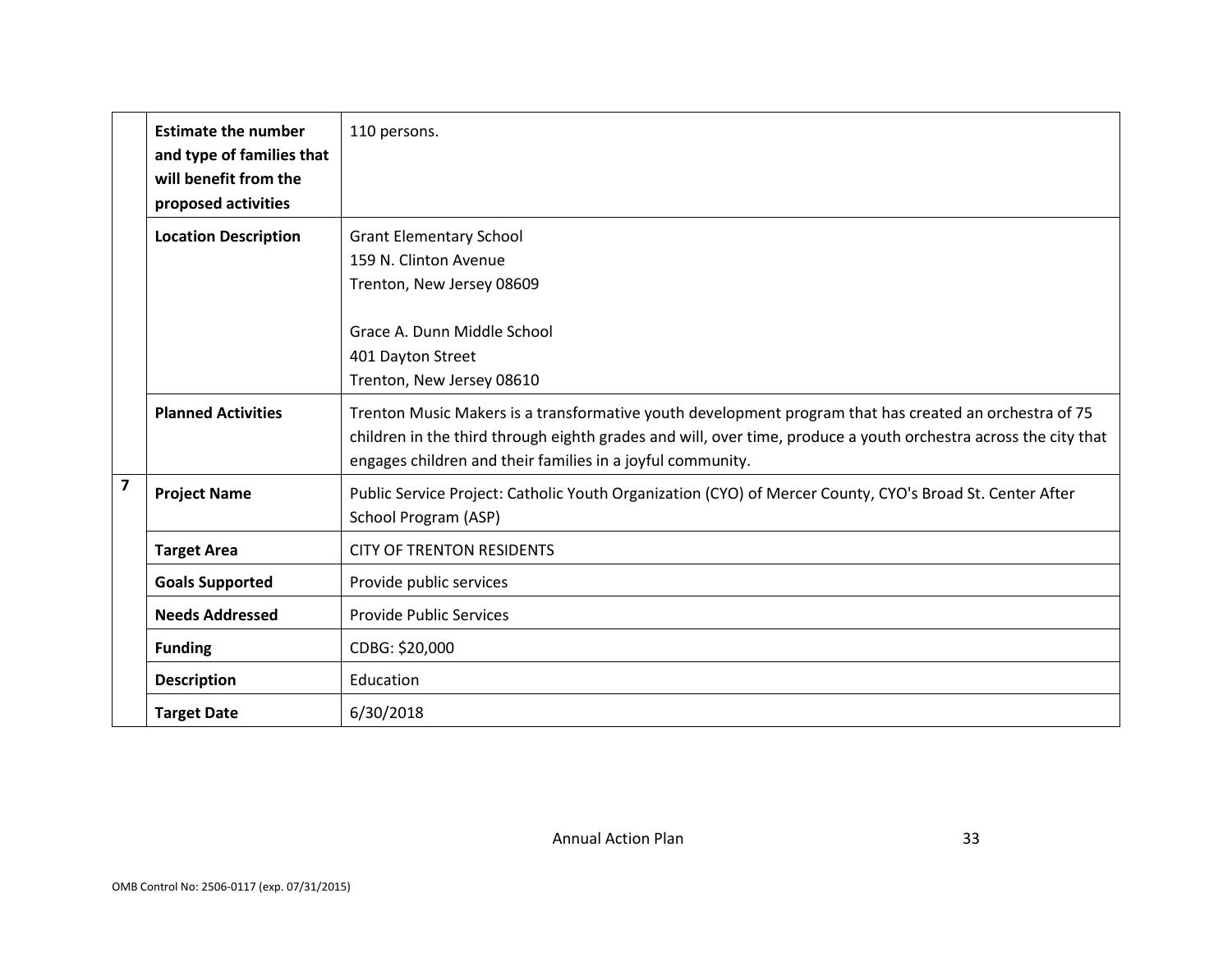|   | <b>Estimate the number</b><br>and type of families that<br>will benefit from the<br>proposed activities | 104 persons.                                                                                                                                                                                                                                                                                                                                                                                                                                        |
|---|---------------------------------------------------------------------------------------------------------|-----------------------------------------------------------------------------------------------------------------------------------------------------------------------------------------------------------------------------------------------------------------------------------------------------------------------------------------------------------------------------------------------------------------------------------------------------|
|   | <b>Location Description</b>                                                                             | <b>CYO Broad Street Center</b><br>920 S. Broad Street<br>Trenton, NJ 08611                                                                                                                                                                                                                                                                                                                                                                          |
|   | <b>Planned Activities</b>                                                                               | CYO's Broad St. Center after school program (ASP) operates M-F, 2:30-5:30pm, September-June, consisting of<br>supervised athletic, educational & recreational activities, including arts & crafts, homework help, tutoring,<br>life skills (with tolerance & diversity elements), Coordinated Approach to Children's Health (CATCH) gym<br>activity, computer lab, engineering design & science programs, Legos, environmental studies & book club. |
| 8 | <b>Project Name</b>                                                                                     | Public Service Project: Millhill Child & Family Development, Trenton PEERS Youth Engagement                                                                                                                                                                                                                                                                                                                                                         |
|   | <b>Target Area</b>                                                                                      | <b>CITY OF TRENTON RESIDENTS</b>                                                                                                                                                                                                                                                                                                                                                                                                                    |
|   | <b>Goals Supported</b>                                                                                  | Provide public services                                                                                                                                                                                                                                                                                                                                                                                                                             |
|   | <b>Needs Addressed</b>                                                                                  | <b>Provide Public Services</b>                                                                                                                                                                                                                                                                                                                                                                                                                      |
|   | <b>Funding</b>                                                                                          | CDBG: \$10,000                                                                                                                                                                                                                                                                                                                                                                                                                                      |
|   | <b>Description</b>                                                                                      | Life Skills Development                                                                                                                                                                                                                                                                                                                                                                                                                             |
|   | <b>Target Date</b>                                                                                      | 6/30/2018                                                                                                                                                                                                                                                                                                                                                                                                                                           |
|   | <b>Estimate the number</b><br>and type of families that<br>will benefit from the<br>proposed activities | 34 persons                                                                                                                                                                                                                                                                                                                                                                                                                                          |
|   | <b>Location Description</b>                                                                             | 802 Prospect Street in Trenton                                                                                                                                                                                                                                                                                                                                                                                                                      |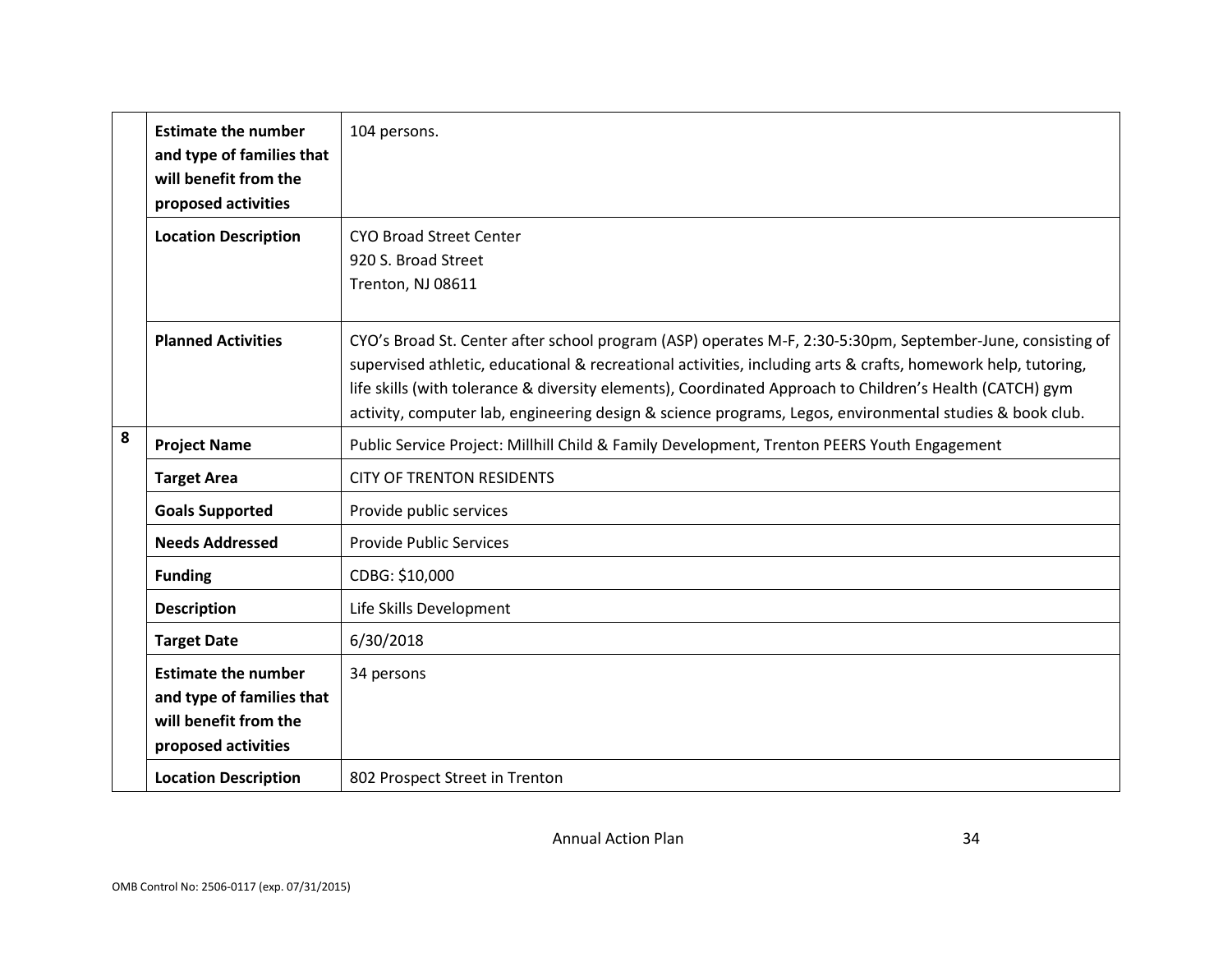|    | <b>Planned Activities</b>                                                                               | Trenton PEERS is a year-round teen peer education and support group for youth ages 13–18 that provides<br>potentially life-changing information to Trenton youths each year. Through the Trenton PEERS program,<br>Millhill reaches adolescents in subjects ranging from bullying to HIV/AIDS awareness to violence prevention<br>via highly effective peer led education. |
|----|---------------------------------------------------------------------------------------------------------|----------------------------------------------------------------------------------------------------------------------------------------------------------------------------------------------------------------------------------------------------------------------------------------------------------------------------------------------------------------------------|
| 9  | <b>Project Name</b>                                                                                     | Public Service Project: Latin American Legal Defense and Education Fund, FUTURO                                                                                                                                                                                                                                                                                            |
|    | <b>Target Area</b>                                                                                      | <b>CITY OF TRENTON RESIDENTS</b>                                                                                                                                                                                                                                                                                                                                           |
|    | <b>Goals Supported</b>                                                                                  | Provide public services                                                                                                                                                                                                                                                                                                                                                    |
|    | <b>Needs Addressed</b>                                                                                  | <b>Provide Public Services</b>                                                                                                                                                                                                                                                                                                                                             |
|    | <b>Funding</b>                                                                                          | CDBG: \$10,000                                                                                                                                                                                                                                                                                                                                                             |
|    | <b>Description</b>                                                                                      | Education                                                                                                                                                                                                                                                                                                                                                                  |
|    | <b>Target Date</b>                                                                                      | 6/30/2018                                                                                                                                                                                                                                                                                                                                                                  |
|    | <b>Estimate the number</b><br>and type of families that<br>will benefit from the<br>proposed activities | 15 persons                                                                                                                                                                                                                                                                                                                                                                 |
|    | <b>Location Description</b>                                                                             | Samuel Naples Senior Citizen<br>611 Chestnut Avenue<br>Trenton, NJ 08611                                                                                                                                                                                                                                                                                                   |
|    | <b>Planned Activities</b>                                                                               | The objective of the program is to provide motivated youth with personal and academic support to enable<br>them to attain their long-term educational and life goals. To meet this objective, FUTURO matches students<br>with mentors and tutors.                                                                                                                          |
| 10 | <b>Project Name</b>                                                                                     | Public Service Project: Trenton Children's Chorus, New and Expanded Choirs                                                                                                                                                                                                                                                                                                 |
|    | <b>Target Area</b>                                                                                      | <b>CITY OF TRENTON RESIDENTS</b>                                                                                                                                                                                                                                                                                                                                           |
|    | <b>Goals Supported</b>                                                                                  | Provide public services                                                                                                                                                                                                                                                                                                                                                    |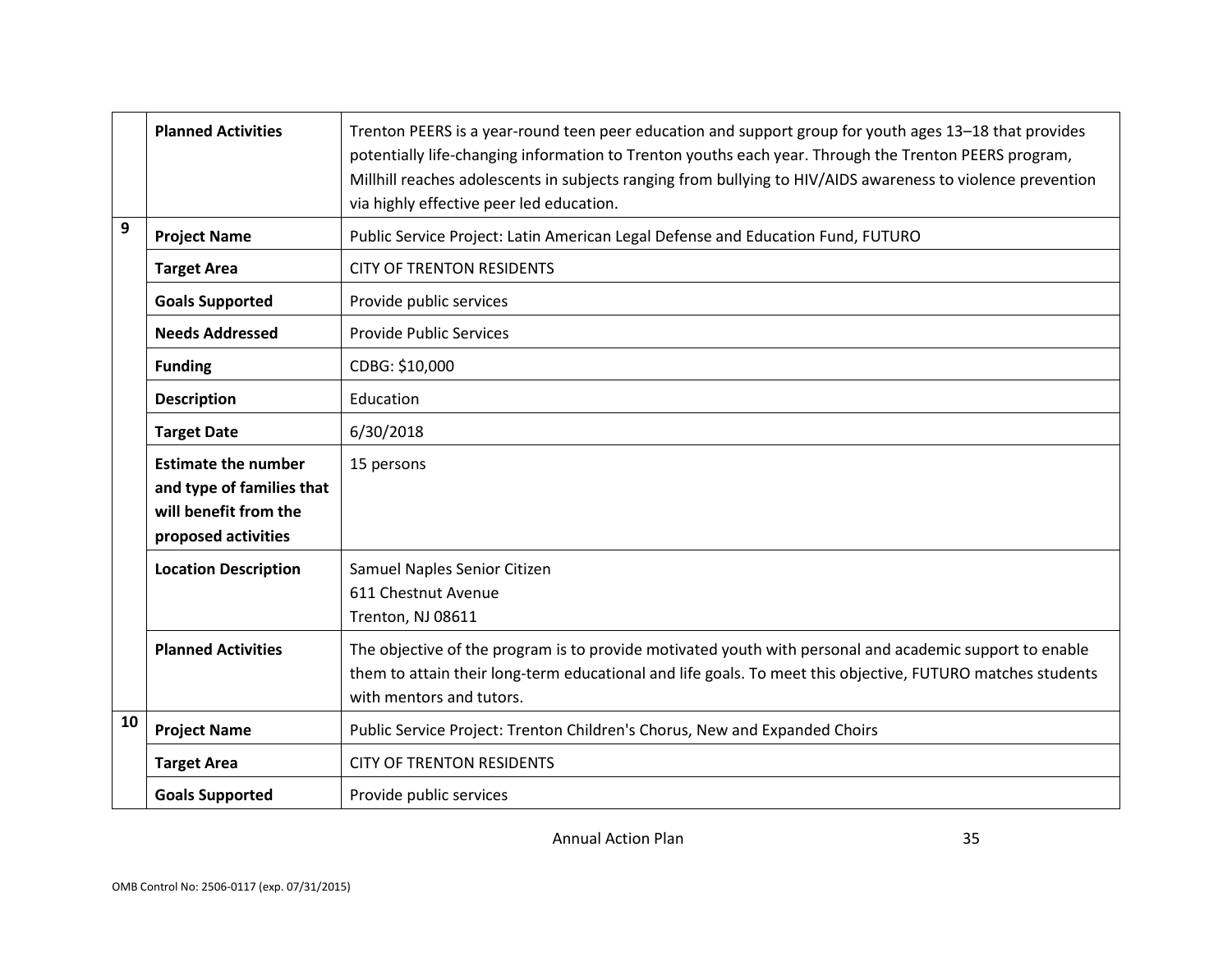|    | <b>Needs Addressed</b>                                                                                  | <b>Provide Public Services</b>                                                                                                             |
|----|---------------------------------------------------------------------------------------------------------|--------------------------------------------------------------------------------------------------------------------------------------------|
|    | <b>Funding</b>                                                                                          | CDBG: \$15,000                                                                                                                             |
|    | <b>Description</b>                                                                                      | Life Skills Development.                                                                                                                   |
|    | <b>Target Date</b>                                                                                      | 6/30/2018                                                                                                                                  |
|    | <b>Estimate the number</b><br>and type of families that<br>will benefit from the<br>proposed activities | 60 persons                                                                                                                                 |
|    | <b>Location Description</b>                                                                             | Trenton Children's Chorus<br>471 Parkway Avenue<br>Trenton, NJ 08618-2641                                                                  |
|    |                                                                                                         | <b>Trenton Central HS</b><br>Visual and Performing Arts<br>544 Chestnut Street<br>Trenton, NJ 08611-1216                                   |
|    |                                                                                                         | Luis Munoz Rivera Middle School<br>400 N. Montgomery Street<br>Trenton, NJ 08618-3915                                                      |
|    | <b>Planned Activities</b>                                                                               | The Honor Choir will provide rewarding training and performing opportunities to students in grades 6-12 who<br>self-identify as musicians. |
| 11 | <b>Project Name</b>                                                                                     | Public Service Project: Mercer Street Friends, Mercer Street Friends - Youth Life Skills Development Program                               |
|    | <b>Target Area</b>                                                                                      | <b>CITY OF TRENTON RESIDENTS</b>                                                                                                           |
|    | <b>Goals Supported</b>                                                                                  | Provide public services                                                                                                                    |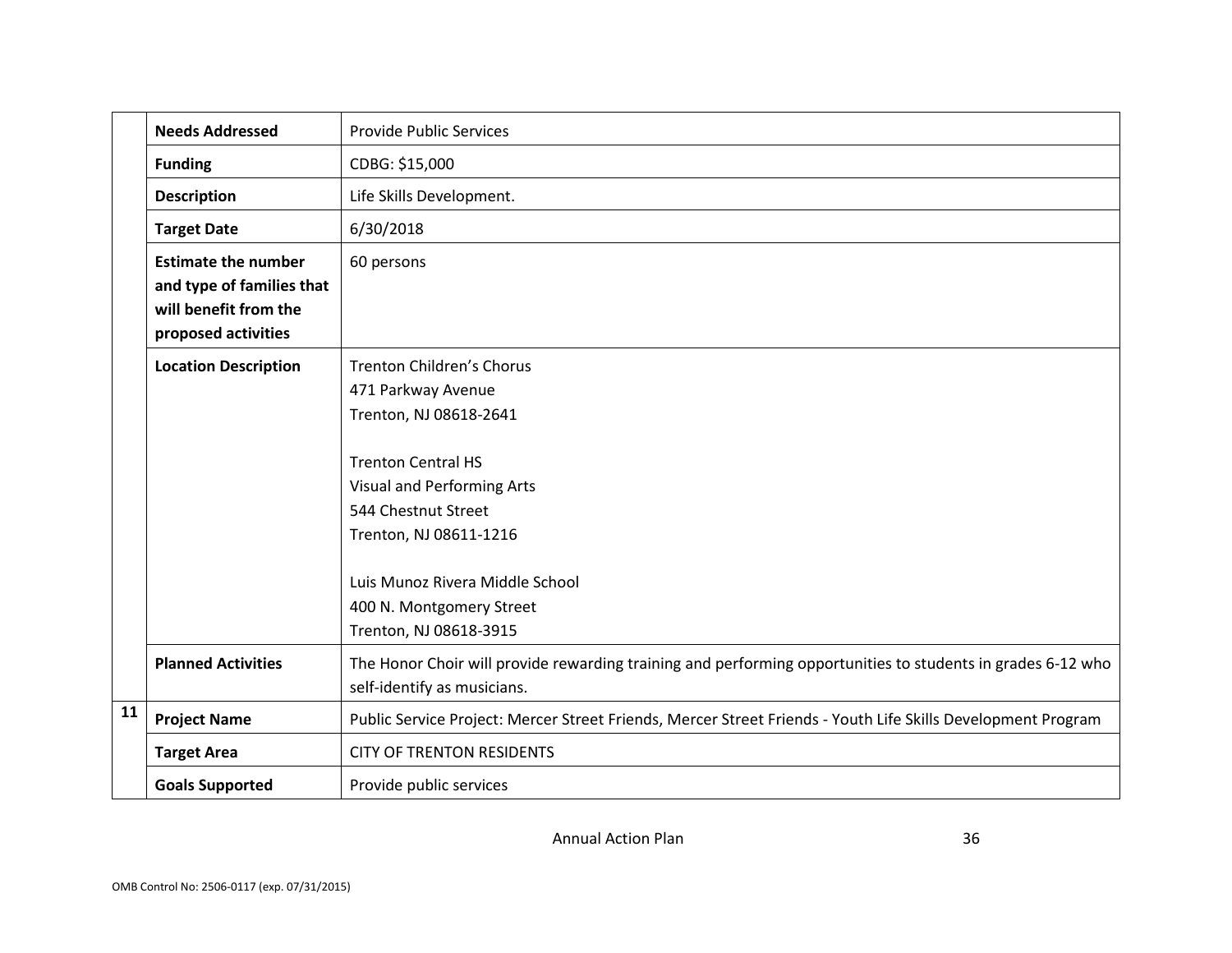|    | <b>Needs Addressed</b>                                                                                  | <b>Provide Public Services</b>                                                                                                                                  |
|----|---------------------------------------------------------------------------------------------------------|-----------------------------------------------------------------------------------------------------------------------------------------------------------------|
|    | <b>Funding</b>                                                                                          | CDBG: \$15,000                                                                                                                                                  |
|    | <b>Description</b>                                                                                      | Life Skills Development.                                                                                                                                        |
|    | <b>Target Date</b>                                                                                      | 6/30/2018                                                                                                                                                       |
|    | <b>Estimate the number</b><br>and type of families that<br>will benefit from the<br>proposed activities | 30 persons                                                                                                                                                      |
|    | <b>Location Description</b>                                                                             | Luis Munoz Rivera Community Middle School<br>400 N Montgomery Street<br>Trenton, NJ 08618                                                                       |
|    |                                                                                                         | Daylight/Twilight Alternative High School<br>501 Edgewood Avenue<br>Trenton, NJ 08618                                                                           |
|    | <b>Planned Activities</b>                                                                               | Youth Life Skills Development Program will serve 30 youth attending Luis Munoz Rivera Community Middle<br>School and Daylight/Twilight Alternative High School. |
| 12 | <b>Project Name</b>                                                                                     | Public Service Project: Court Appointed Special Advocates of Mercer County, Inc, Fostering Futures                                                              |
|    | <b>Target Area</b>                                                                                      | <b>CITY OF TRENTON RESIDENTS</b>                                                                                                                                |
|    | <b>Goals Supported</b>                                                                                  | Provide public services                                                                                                                                         |
|    | <b>Needs Addressed</b>                                                                                  | <b>Provide Public Services</b>                                                                                                                                  |
|    | <b>Funding</b>                                                                                          | CDBG: \$15,000                                                                                                                                                  |
|    | <b>Description</b>                                                                                      | Life Skills Development.                                                                                                                                        |
|    | <b>Target Date</b>                                                                                      | 6/30/2018                                                                                                                                                       |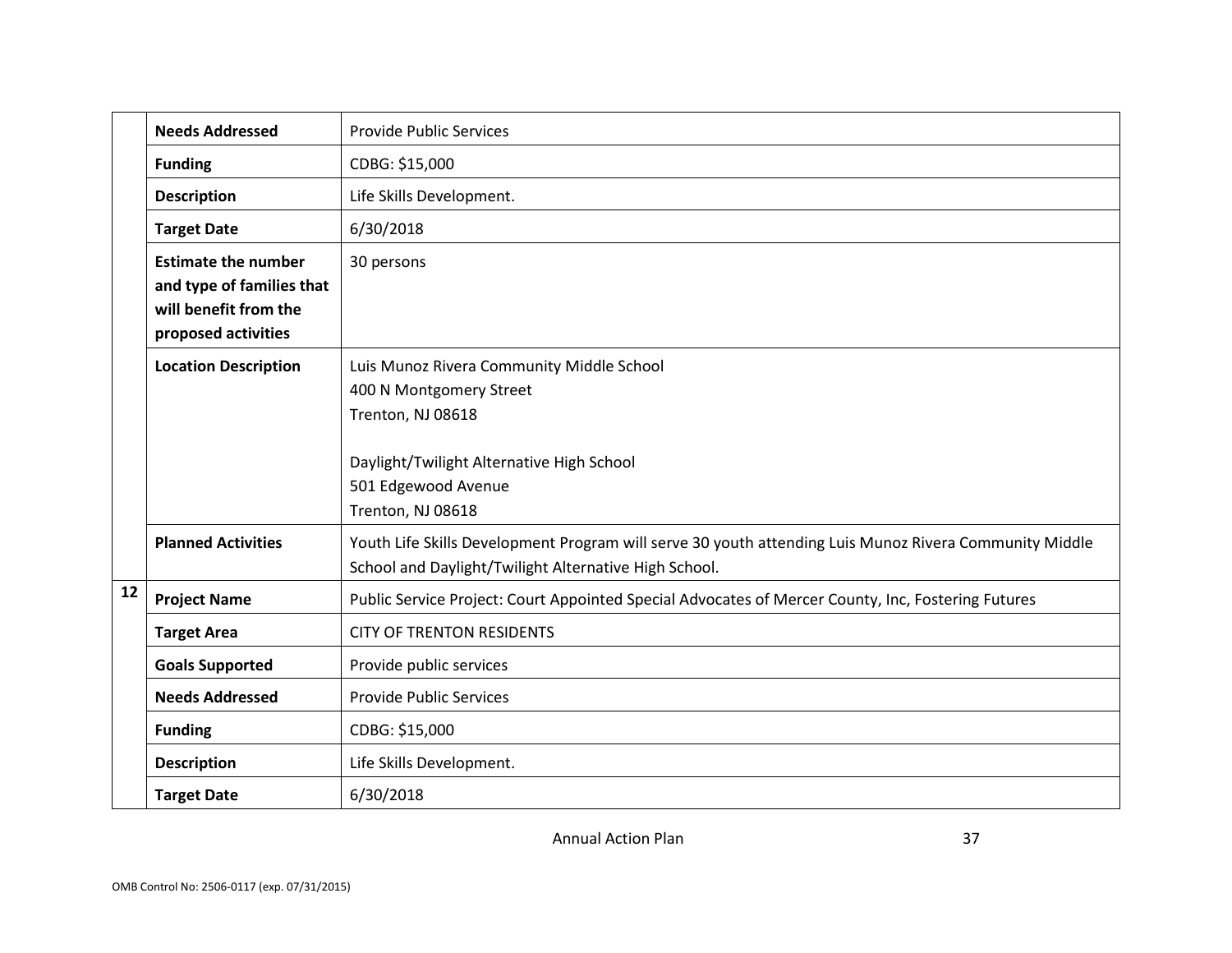|    | <b>Estimate the number</b><br>and type of families that<br>will benefit from the<br>proposed activities | 60 persons                                                                                                                                                                                                                                                                                                                                 |
|----|---------------------------------------------------------------------------------------------------------|--------------------------------------------------------------------------------------------------------------------------------------------------------------------------------------------------------------------------------------------------------------------------------------------------------------------------------------------|
|    | <b>Location Description</b>                                                                             | 1450 Parkside Avenue, Suite 22, Ewing, NJ                                                                                                                                                                                                                                                                                                  |
|    | <b>Planned Activities</b>                                                                               | Fostering Futures provides a framework for CASA volunteers to guide older youths through intensive goal<br>setting and planning for emancipation. Through Fostering Futures, CASA volunteers identify support systems<br>as well as gaps that youth need to address in order to be successful when they leave the child welfare<br>system. |
| 13 | <b>Project Name</b>                                                                                     | Public Service Project: HomeFront, Inc.                                                                                                                                                                                                                                                                                                    |
|    | <b>Target Area</b>                                                                                      | <b>CITY OF TRENTON RESIDENTS</b>                                                                                                                                                                                                                                                                                                           |
|    | <b>Goals Supported</b>                                                                                  | Provide public services                                                                                                                                                                                                                                                                                                                    |
|    | <b>Needs Addressed</b>                                                                                  | <b>Provide Public Services</b>                                                                                                                                                                                                                                                                                                             |
|    | <b>Funding</b>                                                                                          | CDBG: \$10,000                                                                                                                                                                                                                                                                                                                             |
|    | <b>Description</b>                                                                                      | Life Skills Development.                                                                                                                                                                                                                                                                                                                   |
|    | <b>Target Date</b>                                                                                      | 6/30/2018                                                                                                                                                                                                                                                                                                                                  |
|    | <b>Estimate the number</b><br>and type of families that<br>will benefit from the<br>proposed activities | 120 persons                                                                                                                                                                                                                                                                                                                                |
|    | <b>Location Description</b>                                                                             | <b>HomeFront Family Campus</b><br><b>Family Preservation Center</b><br>101 Celia Way<br><b>Ewing NJ 08628</b>                                                                                                                                                                                                                              |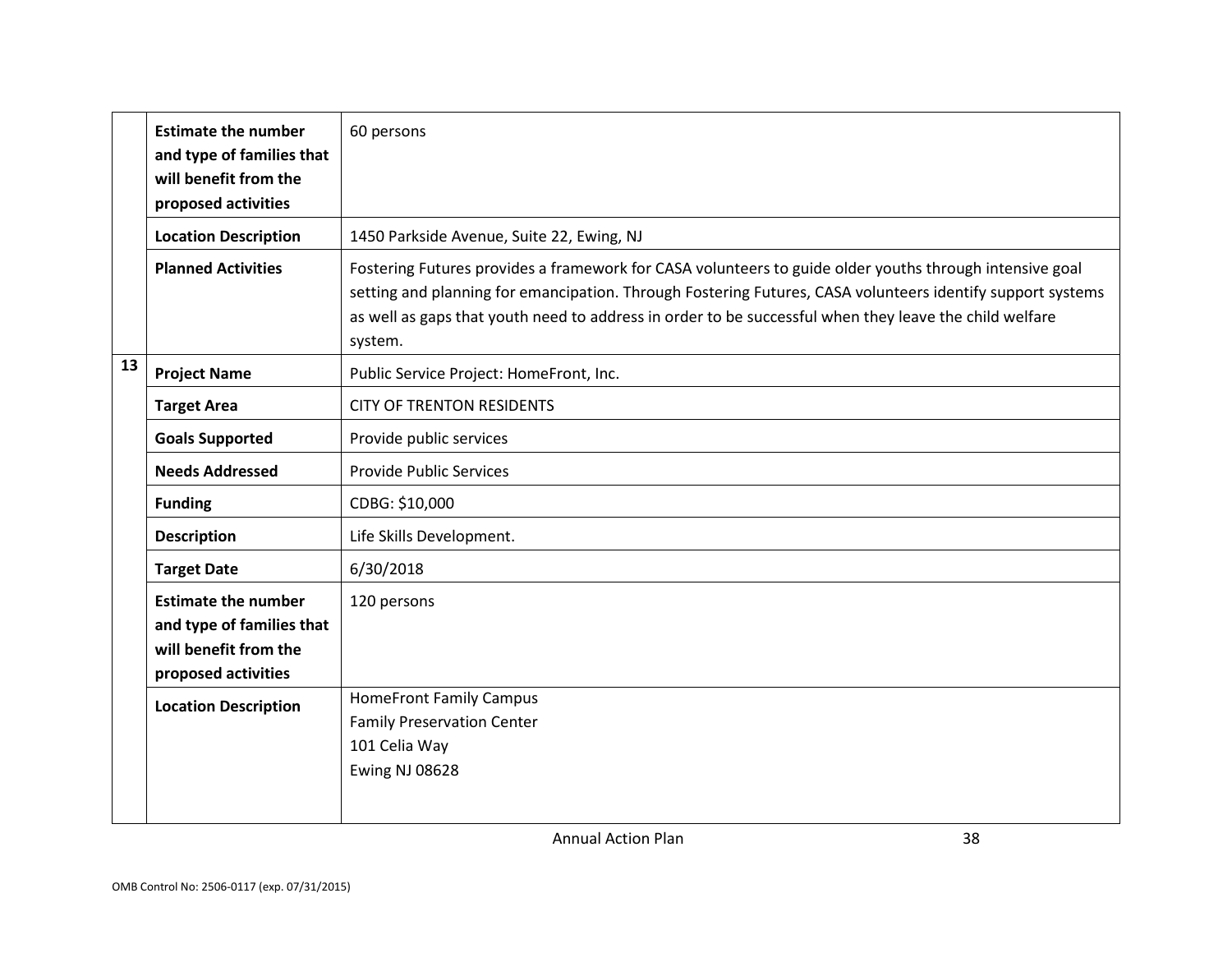|    | <b>Planned Activities</b>                                                                               | The goal of this program is to increase the ability of 120 low and very-low-income Trenton residents under<br>the age of 25 to succeed in life by giving them a way to build up the skills they need. It gives them the ability<br>to identify positions at which they can excel, build the skills they need to succeed at the job, and have the<br>supportive services that will help them maintain their employment and their household's stability. |
|----|---------------------------------------------------------------------------------------------------------|--------------------------------------------------------------------------------------------------------------------------------------------------------------------------------------------------------------------------------------------------------------------------------------------------------------------------------------------------------------------------------------------------------------------------------------------------------|
| 14 | <b>Project Name</b>                                                                                     | City Run Public Service Projects: Operation of Senior Centers                                                                                                                                                                                                                                                                                                                                                                                          |
|    | <b>Target Area</b>                                                                                      | <b>CITY OF TRENTON RESIDENTS</b>                                                                                                                                                                                                                                                                                                                                                                                                                       |
|    | <b>Goals Supported</b>                                                                                  | Provide public services                                                                                                                                                                                                                                                                                                                                                                                                                                |
|    | <b>Needs Addressed</b>                                                                                  | <b>Provide Public Services</b>                                                                                                                                                                                                                                                                                                                                                                                                                         |
|    | <b>Funding</b>                                                                                          | CDBG: \$185,630.19                                                                                                                                                                                                                                                                                                                                                                                                                                     |
|    | <b>Description</b>                                                                                      | These funds will be used for operations and staffing of the City's senior centers. Services include health<br>screening, counseling, physical examinations, immunizations, STD screening, testing and treatment.                                                                                                                                                                                                                                       |
|    | <b>Target Date</b>                                                                                      | 6/30/2018                                                                                                                                                                                                                                                                                                                                                                                                                                              |
|    | <b>Estimate the number</b><br>and type of families that<br>will benefit from the<br>proposed activities | It is estimated that more than 2,500 elderly individuals will benefit from the activity.                                                                                                                                                                                                                                                                                                                                                               |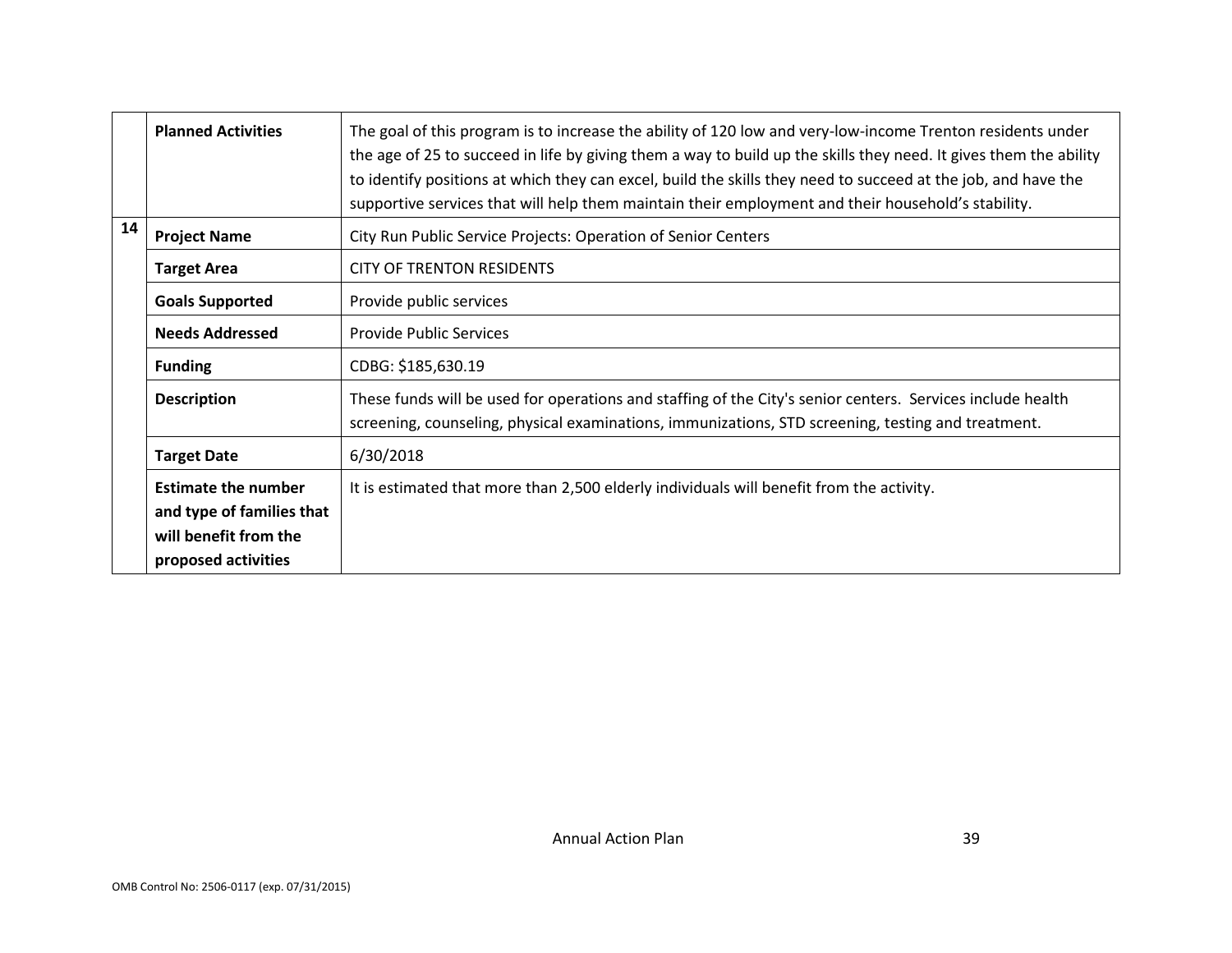|    | <b>Location Description</b> | Senior Centers Hours of operation: 8:30 a.m. to 4:30 p.m. Monday - Friday |                                                                                                                                                                                                                                                                                                                                              |
|----|-----------------------------|---------------------------------------------------------------------------|----------------------------------------------------------------------------------------------------------------------------------------------------------------------------------------------------------------------------------------------------------------------------------------------------------------------------------------------|
|    |                             | Msgr. Lipinski Senior Center                                              | <b>Reading Senior Center</b>                                                                                                                                                                                                                                                                                                                 |
|    |                             | 19 Heil Avenue                                                            | 15 Ringold Street                                                                                                                                                                                                                                                                                                                            |
|    |                             | Trenton, New Jersey 08638                                                 | Trenton, New Jersey 08618                                                                                                                                                                                                                                                                                                                    |
|    |                             | <b>Samuel Naples Senior Center</b>                                        | Jennye W. Stubblefield Senior Center                                                                                                                                                                                                                                                                                                         |
|    |                             | 611 Chestnut Avenue                                                       | 301 Prospect Street                                                                                                                                                                                                                                                                                                                          |
|    |                             | Trenton, New Jersey 08611                                                 | Trenton, New Jersey 08618                                                                                                                                                                                                                                                                                                                    |
|    |                             | <b>SOUTH WARD SENIOR CENTER</b>                                           |                                                                                                                                                                                                                                                                                                                                              |
|    |                             | 870 S. BROAD ST.                                                          |                                                                                                                                                                                                                                                                                                                                              |
|    |                             | <b>TRENTON, NJ 08611</b>                                                  |                                                                                                                                                                                                                                                                                                                                              |
|    | <b>Planned Activities</b>   | classes, card playing, and cultural and recreation trips.                 | Senior centers provide a variety of programs and recreational activities, which promote socialization and<br>assist in maintaining economic self-support for the older adults. Activities include, but are not limited to:<br>nutrition, painting, singing, dancing, bingo, sewing, on-site social services, health workshops, sign language |
| 15 | <b>Project Name</b>         | Public Facility Improvements: North Clinton Community Center Improvements |                                                                                                                                                                                                                                                                                                                                              |
|    | <b>Target Area</b>          | <b>CITY OF TRENTON RESIDENTS</b>                                          |                                                                                                                                                                                                                                                                                                                                              |
|    | <b>Goals Supported</b>      | Improve public facilities                                                 |                                                                                                                                                                                                                                                                                                                                              |
|    | <b>Needs Addressed</b>      | <b>Improve Public Facilities</b>                                          |                                                                                                                                                                                                                                                                                                                                              |
|    | <b>Funding</b>              | CDBG: \$127,000                                                           |                                                                                                                                                                                                                                                                                                                                              |
|    | <b>Description</b>          | replacement.                                                              | North Clinton Community Center Improvements: Interior renovations, including restrooms; HVAC                                                                                                                                                                                                                                                 |
|    | <b>Target Date</b>          | 6/30/2018                                                                 |                                                                                                                                                                                                                                                                                                                                              |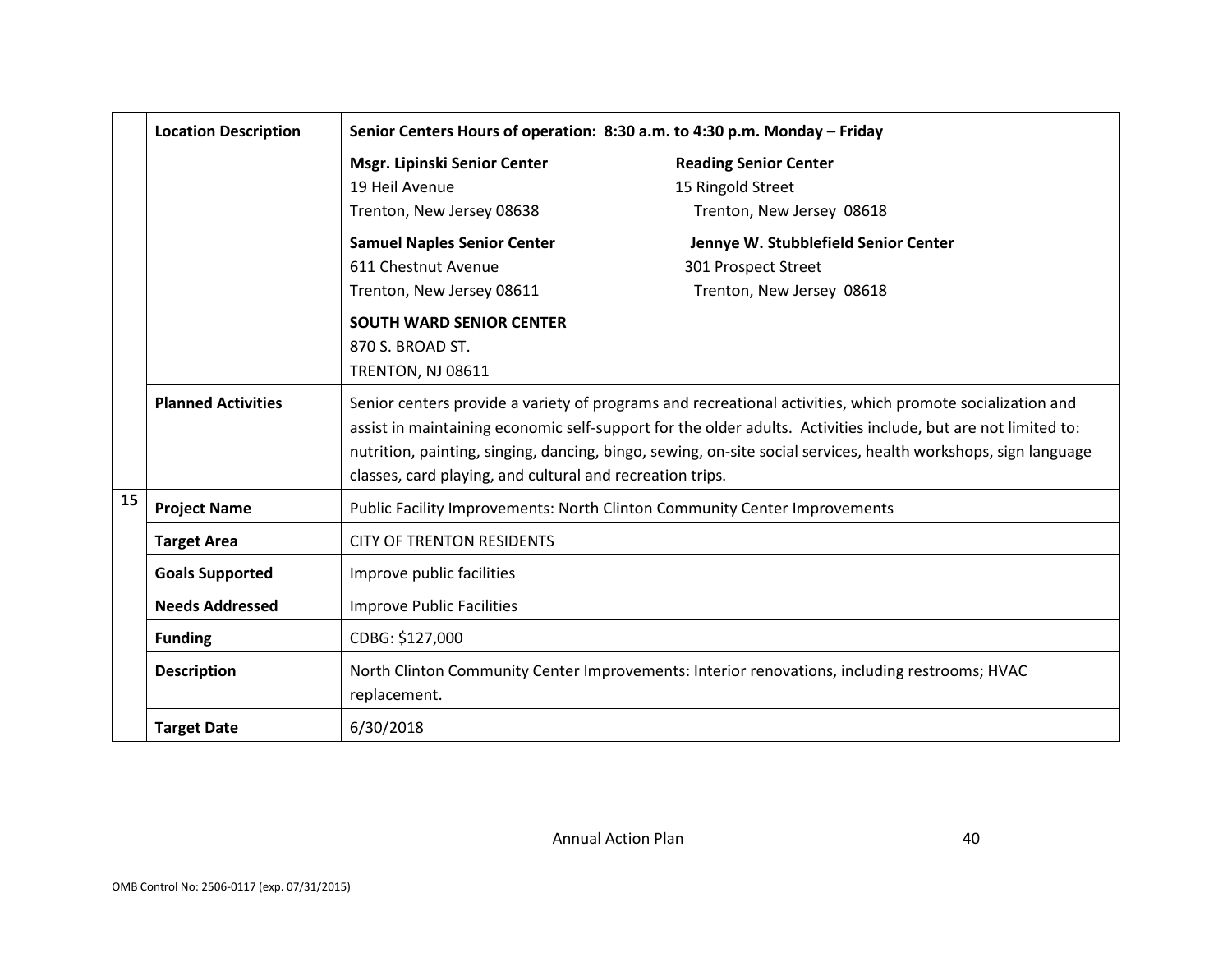|    | <b>Estimate the number</b><br>and type of families that<br>will benefit from the<br>proposed activities | It is estimated that at least 5000 persons of the City of Trenton will benefit from the proposed activity.                                            |
|----|---------------------------------------------------------------------------------------------------------|-------------------------------------------------------------------------------------------------------------------------------------------------------|
|    | <b>Location Description</b>                                                                             | North Clinton Community Center Improvements, 454 N. Clinton Ave.                                                                                      |
|    | <b>Planned Activities</b>                                                                               | North Clinton Community Center Improvements: Interior renovations, including restrooms; HVAC<br>replacement. Matrix Code: 03E.                        |
| 16 | <b>Project Name</b>                                                                                     | <b>Public Facility Improvements: Pool Fencing</b>                                                                                                     |
|    | <b>Target Area</b>                                                                                      | <b>CITY OF TRENTON RESIDENTS</b>                                                                                                                      |
|    | <b>Goals Supported</b>                                                                                  | Improve public facilities                                                                                                                             |
|    | <b>Needs Addressed</b>                                                                                  | <b>Improve Public Facilities</b>                                                                                                                      |
|    | <b>Funding</b>                                                                                          | CDBG: \$174,000                                                                                                                                       |
|    | <b>Description</b>                                                                                      | The City will replace the fencing at several public pools: Cooper Pool (\$53,500); Roberto Clemente Pool<br>(\$59,000); Father Rocco Pool (\$61,500). |
|    | <b>Target Date</b>                                                                                      | 6/30/2018                                                                                                                                             |
|    | <b>Estimate the number</b><br>and type of families that<br>will benefit from the<br>proposed activities | It is estimated that at least 81,205 persons of the City of Trenton will benefit from the proposed activity                                           |
|    | <b>Location Description</b>                                                                             | Cooper Pool, 397-551 Union Street                                                                                                                     |
|    |                                                                                                         | Roberto Clemente Pool, 342 Academy Street                                                                                                             |
|    |                                                                                                         | Father Rocco Pool, 201-207 Calhoun Street                                                                                                             |
|    | <b>Planned Activities</b>                                                                               | New fence installations at the following pools: Cooper Pool, Roberto Clemente Pool, Father Rocco Pool.<br>Matrix Code: 03F.                           |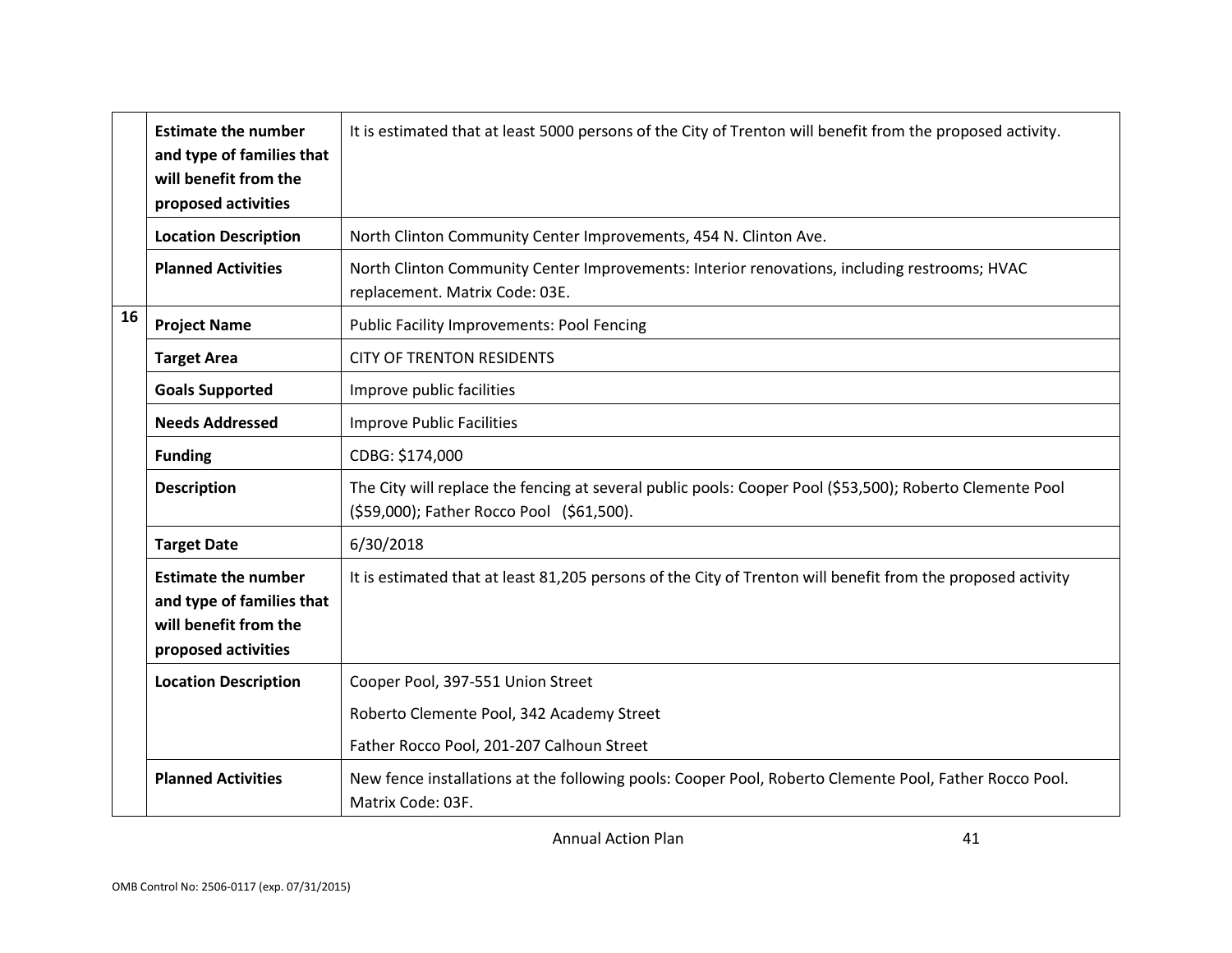| 17 | <b>Project Name</b>                                                                                     | <b>CDBG Administration</b>          |
|----|---------------------------------------------------------------------------------------------------------|-------------------------------------|
|    | <b>Target Area</b>                                                                                      | <b>CITY OF TRENTON RESIDENTS</b>    |
|    | <b>Goals Supported</b>                                                                                  | Planning and administration         |
|    | <b>Needs Addressed</b>                                                                                  | Planning and administration         |
|    | <b>Funding</b>                                                                                          | CDBG: \$245,412.40                  |
|    | <b>Description</b>                                                                                      | Administration of the CDBG Program. |
|    | <b>Target Date</b>                                                                                      | 6/30/2018                           |
|    | <b>Estimate the number</b><br>and type of families that<br>will benefit from the<br>proposed activities | N/A                                 |
|    | <b>Location Description</b>                                                                             | N/A                                 |
|    | <b>Planned Activities</b>                                                                               | Planning and administration.        |
| 18 | <b>Project Name</b>                                                                                     | <b>HOME Administration</b>          |
|    | <b>Target Area</b>                                                                                      | <b>CITY OF TRENTON RESIDENTS</b>    |
|    | <b>Goals Supported</b>                                                                                  | Planning and administration         |
|    | <b>Needs Addressed</b>                                                                                  | Planning and administration         |
|    | <b>Funding</b>                                                                                          | HOME: \$59,395                      |
|    | <b>Description</b>                                                                                      | HOME program administration.        |
|    | <b>Target Date</b>                                                                                      | 6/30/2018                           |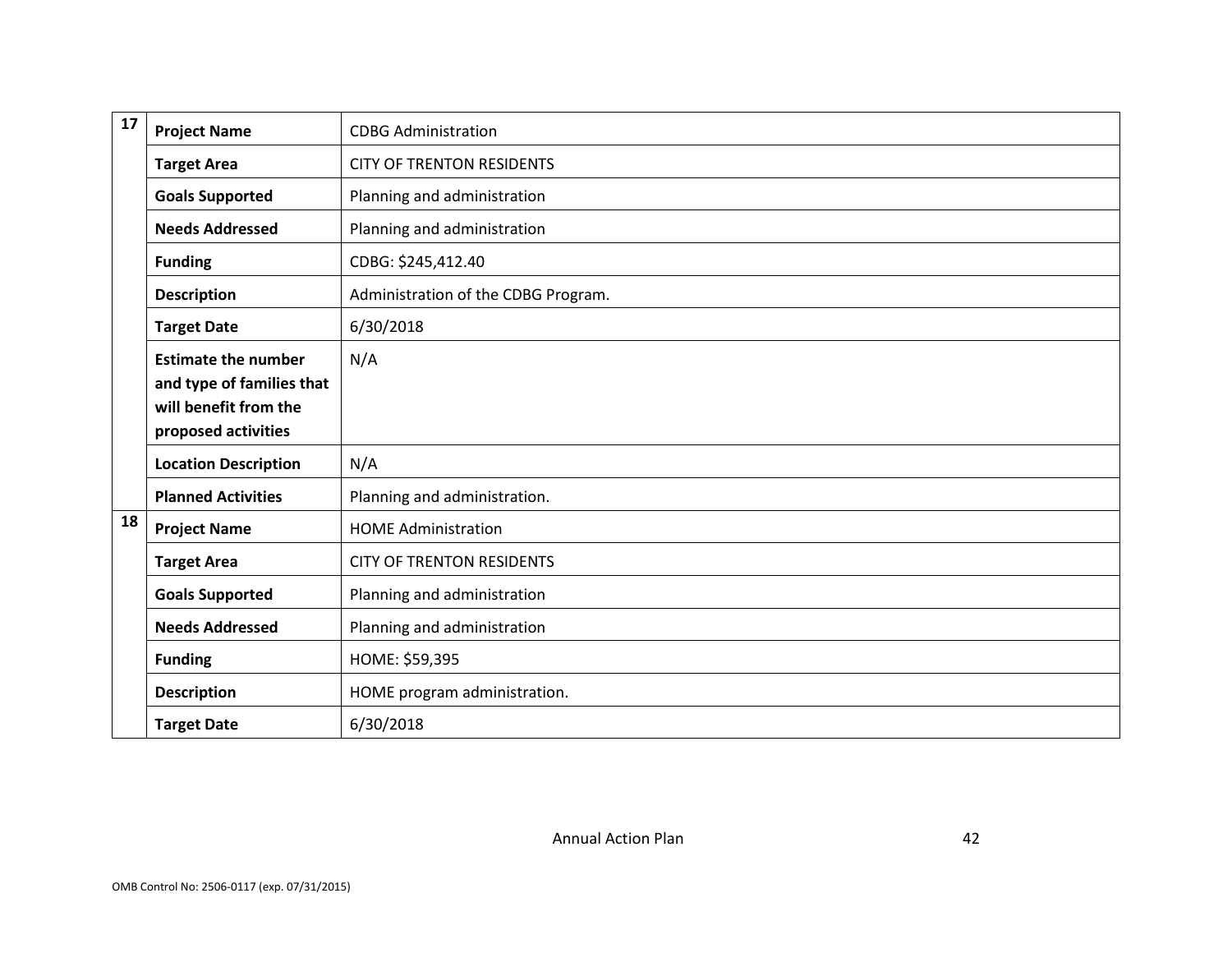|    | <b>Estimate the number</b><br>and type of families that<br>will benefit from the<br>proposed activities | N/A                                                                                                                                                                                                                                                                                                                                                                                                                                                                                                                                                                          |
|----|---------------------------------------------------------------------------------------------------------|------------------------------------------------------------------------------------------------------------------------------------------------------------------------------------------------------------------------------------------------------------------------------------------------------------------------------------------------------------------------------------------------------------------------------------------------------------------------------------------------------------------------------------------------------------------------------|
|    | <b>Location Description</b>                                                                             | N/A                                                                                                                                                                                                                                                                                                                                                                                                                                                                                                                                                                          |
|    | <b>Planned Activities</b>                                                                               | HOME program administration.                                                                                                                                                                                                                                                                                                                                                                                                                                                                                                                                                 |
| 19 | <b>Project Name</b>                                                                                     | <b>ESG Trenton</b>                                                                                                                                                                                                                                                                                                                                                                                                                                                                                                                                                           |
|    | <b>Target Area</b>                                                                                      | <b>CITY OF TRENTON RESIDENTS</b>                                                                                                                                                                                                                                                                                                                                                                                                                                                                                                                                             |
|    | <b>Goals Supported</b>                                                                                  | Provide homeless housing and services                                                                                                                                                                                                                                                                                                                                                                                                                                                                                                                                        |
|    | <b>Needs Addressed</b>                                                                                  | Provide Homeless Housing and Services                                                                                                                                                                                                                                                                                                                                                                                                                                                                                                                                        |
|    | <b>Funding</b>                                                                                          | ESG: \$203,498                                                                                                                                                                                                                                                                                                                                                                                                                                                                                                                                                               |
|    | <b>Description</b>                                                                                      | ESG funds will provide funds for Rapid Rehousing and Street Outreach, administration of the ESG program,<br>emergency shelter repairs to the following facilities: Womanspace (\$12,000), Anchor House (\$12,000), and<br>Homefront (\$10,000). Also, funds will be supplied to the Rescue Mission for shelter operations (\$10,000).<br>ESG funds will also be provided for street outreach and rapid rehousing activities to Catholic Charities<br>(\$135,236). In addition, ESG funds will be used to support the HMIS system (\$9,000). ESG Administration:<br>\$15,262. |
|    | <b>Target Date</b>                                                                                      | 6/30/2018                                                                                                                                                                                                                                                                                                                                                                                                                                                                                                                                                                    |
|    | <b>Estimate the number</b><br>and type of families that<br>will benefit from the<br>proposed activities | It is estimated that more than 1500 homeless individuals and families will benefit from the various activities<br>under the ESG Program.                                                                                                                                                                                                                                                                                                                                                                                                                                     |
|    | <b>Location Description</b>                                                                             | Various.                                                                                                                                                                                                                                                                                                                                                                                                                                                                                                                                                                     |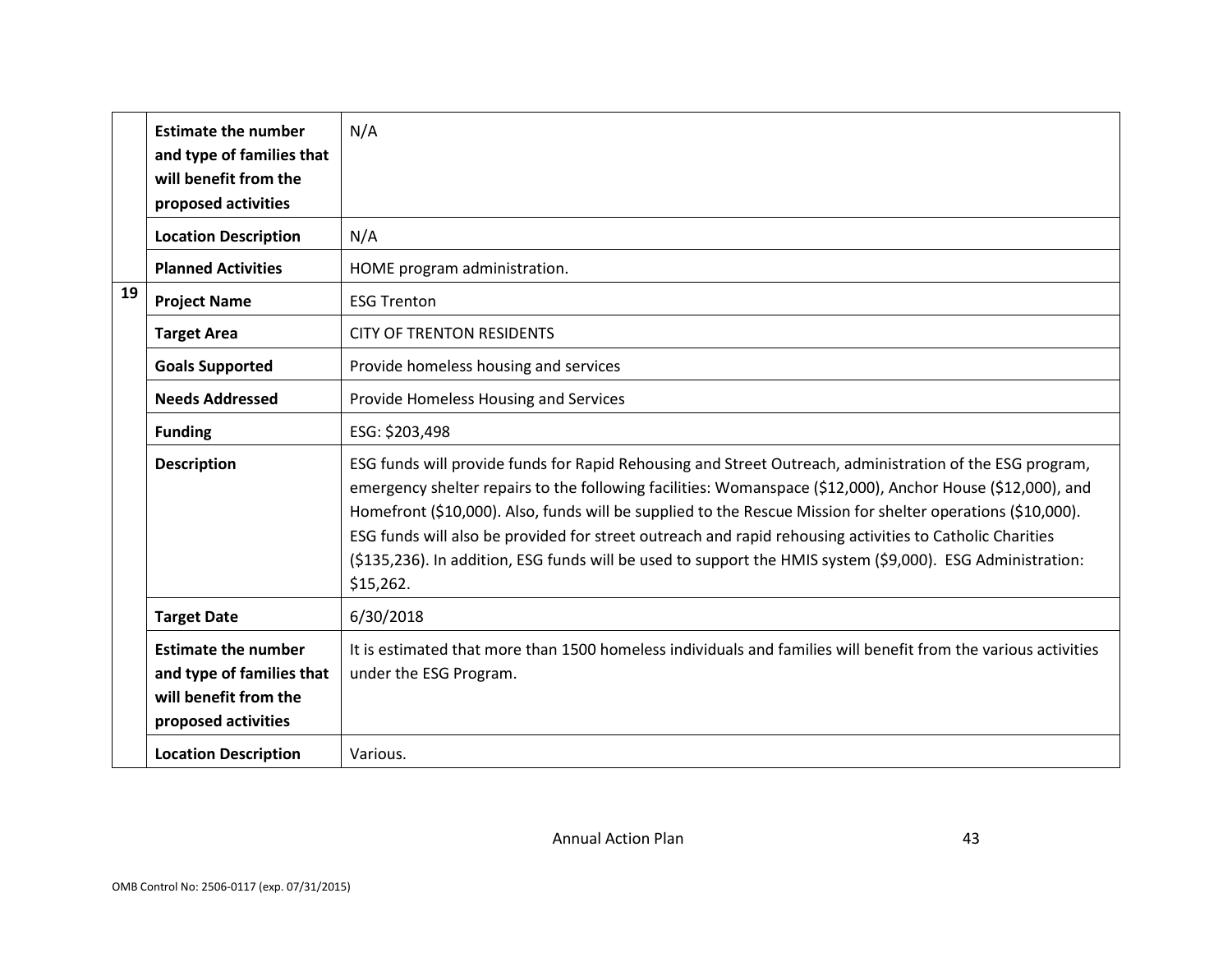| <b>Planned Activities</b> | ESG funds will provide funds for Rapid Rehousing and Street Outreach, administration of the ESG program,<br>emergency shelter operations support. |
|---------------------------|---------------------------------------------------------------------------------------------------------------------------------------------------|
|                           | Matrix code: 05S.                                                                                                                                 |

**Table 9 – Project Summary**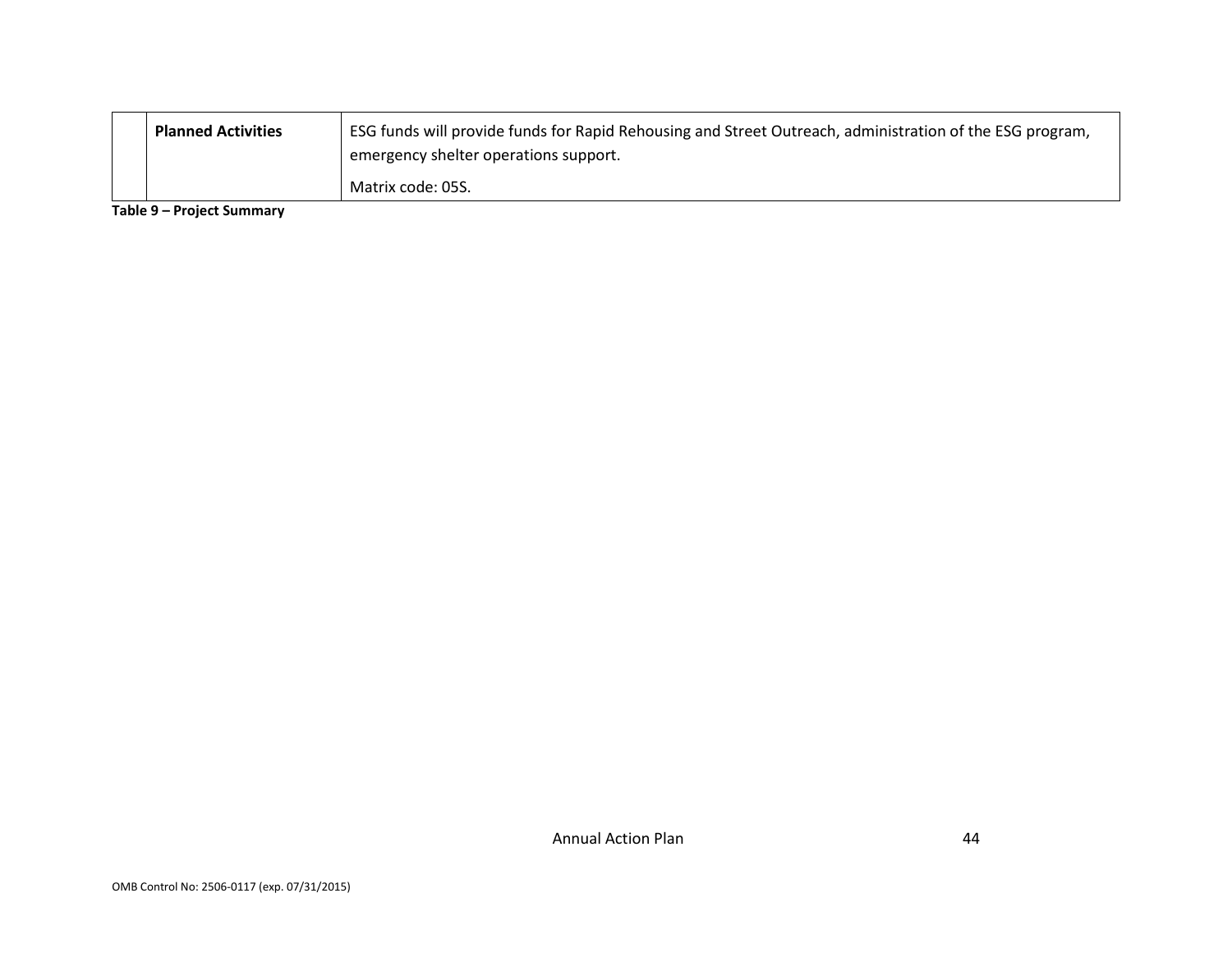# <span id="page-45-0"></span>**AP-50 Geographic Distribution – 91.220(f)**

# **Description of the geographic areas of the entitlement (including areas of low-income and minority concentration) where assistance will be directed**

By federal regulation, 70% of CDBG funds must be spent in neighborhoods where at least 51% of the population is Low and Moderate Income (LMI). Portions of all census tracts in the city meet the LMI criteria with one exception (Census Tract 6, or the Villa Park neighborhood).

In Trenton itself, there are clear patterns of racial segregation throughout the City. Tract data from the 2010 Census shows evidence of minority concentration with respect to both the African-American and Latino populations. Approximately 62% of the City's African-American population lived in tracts in which 65% or more of the population was African-American. The Latino population was concentrated in the city's South and East wards, Census Tracts 1, 4, 9, 10, 21 and 22.

### **Geographic Distribution**

| <b>Target Area</b>               | <b>Percentage of Funds</b> |
|----------------------------------|----------------------------|
| <b>CITY OF TRENTON RESIDENTS</b> | 100                        |

**Table 10 - Geographic Distribution** 

### **Rationale for the priorities for allocating investments geographically**

CDBG and HOME funds are intended to provide low and moderate-income households with viable communities, including decent housing, a suitable living environment, and expanded economic opportunities. Eligible activities to be funded with CDBG funds include public improvements, housing rehabilitation and preservation, affordable housing development activities, public services, economic development, planning, and administration. ESG funds are intended to address homelessness.

The system for establishing the priority for the selection of these projects is predicated upon the following criteria:

- Meeting the statutory requirements of the CDBG program;
- Meeting the needs of very-low, low-, and moderate-income residents;
- Focusing on low- and moderate-income persons, areas, or neighborhoods;
- Coordinating and leveraging of resources;
- Responding to expressed needs;
- Achieving sustainability and/or long-term impact;
- Having the ability to measure or demonstrate progress and success.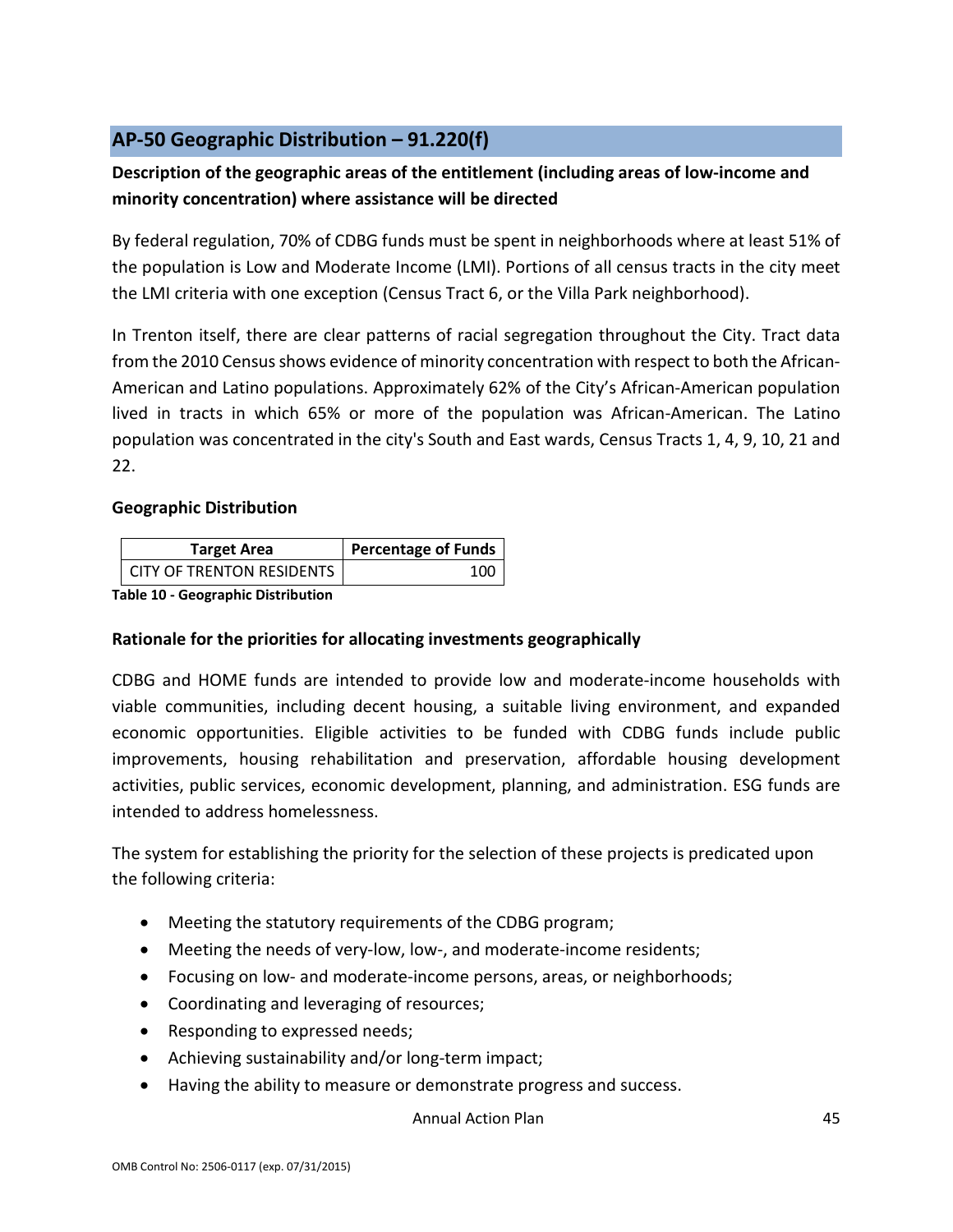# **Affordable Housing**

# <span id="page-46-1"></span><span id="page-46-0"></span>**AP-55 Affordable Housing – 91.220(g)**

### **Introduction**

| One Year Goals for the Number of Households to be Supported |        |
|-------------------------------------------------------------|--------|
| Homeless                                                    | 1,500  |
| Non-Homeless                                                | 10,000 |
| Special-Needs                                               | 750    |
| Total                                                       | 12,250 |

**Table 11 - One Year Goals for Affordable Housing by Support Requirement**

| One Year Goals for the Number of Households Supported Through |       |
|---------------------------------------------------------------|-------|
| Rental Assistance                                             |       |
| The Production of New Units                                   |       |
| <b>Rehab of Existing Units</b>                                | 80    |
| <b>Acquisition of Existing Units</b>                          | 19    |
| Total                                                         | 1 N 4 |

**Table 12 - One Year Goals for Affordable Housing by Support Type**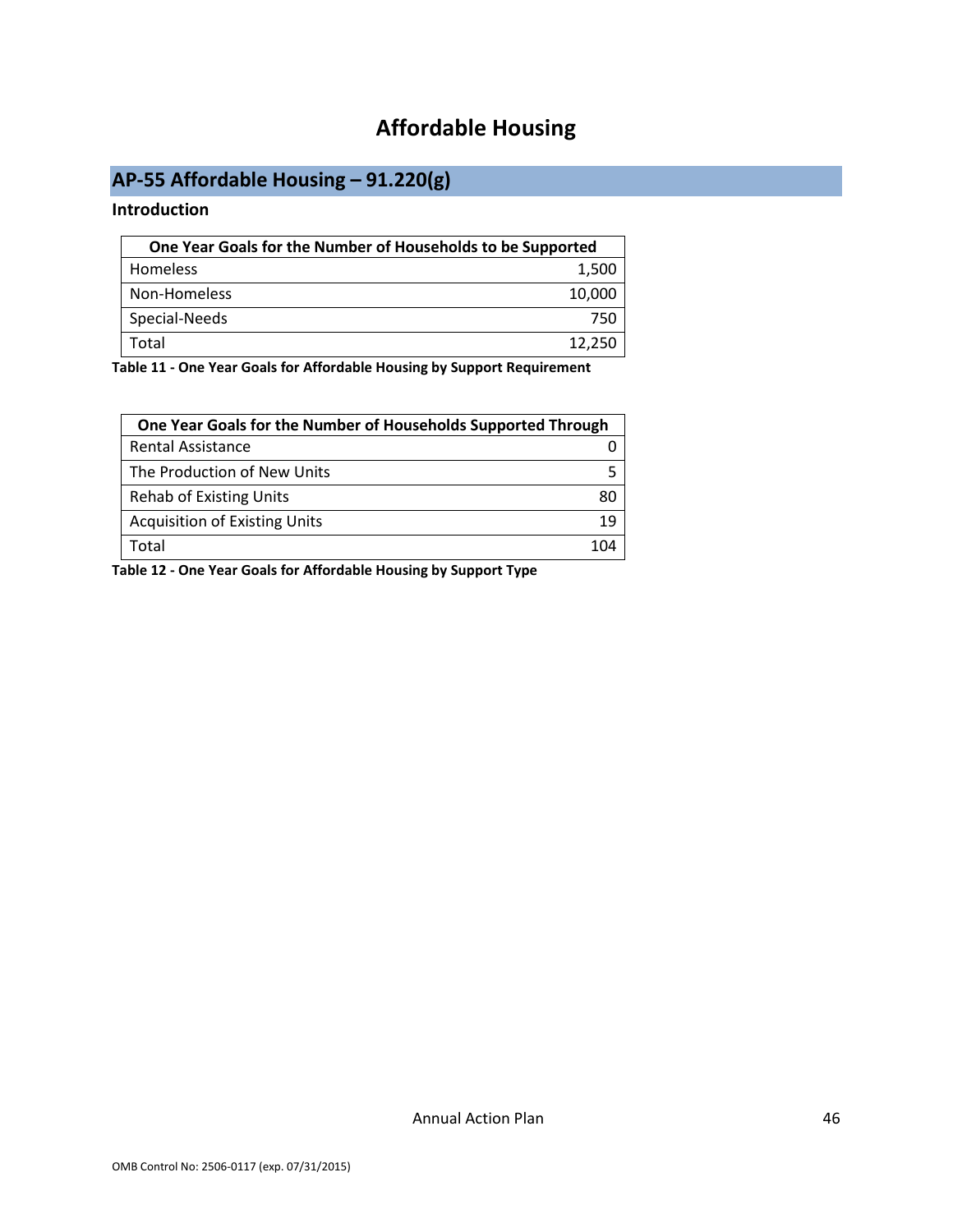# <span id="page-47-0"></span>**AP-60 Public Housing** *–* **91.220(h)**

### **Introduction**

The Trenton Housing Authority (THA) provides public housing within the City of Trenton.

### **Actions planned during the next year to address the needs to public housing**

THA will continue to use its Capital Fund grant to make, physical, operational and management improvements at its various housing developments and administrative sites. The Trenton Housing Authority has received a commitment from HUD to convert up to 77 public housing units as part of the Redevelopment to project based funding under HUD's Rental Assistance Demonstration ("RAD") program. The Redevelopment will consist of a single phase, and will include the demolition of the existing Page Homes Site (159 units) and the new construction of 77 dwelling units, including 7 one-bedroom units, 39 two-bedroom units and 31 three-bedroom units. The Page Homes calls for complete demolition and reconstruction at the existing site. THA applied for demolition approval from HUD to demolish all existing residential structures, sidewalks and parking areas at the Page Homes site. The Page Homes site is part of the Authority's Project NJ 005000003 (Donnelly Homes). All of the Redevelopment units will be RAD-assisted units (the "RAD-Assisted Units"). The Page Homes project is part of the City of Trenton's larger objective of revitalizing and stabilizing immediate neighborhoods with high concentration of vacancy and abandonment. In addition, this project is aligned with the City's goals to create and preserve rental housing for low-income households.

# **Actions to encourage public housing residents to become more involved in management and participate in homeownership**

The Trenton Housing Authority (THA) has established a Resident Advisory Board. Tenants were recommended to this board by their property managers as a tenant who is involved in their residential community and is in good tenant standing with THA. The purpose of the RAB is to include THA residents in the THA's strategic planning and redevelopment efforts. The RAB will provide THA staff and residents with a forum for sharing information and providing input concerning the THA's Annual and Five-Year Plans. The main role of the RAB is to make recommendations regarding the development of the THA's Annual and Five-Year Plans and to provide input related to THA's public housing redevelopment efforts.

Trenton Housing Authority has promoted the development of resident councils for the various housing sites and encourage resident leaders to participate. The resident council are charged with communicating with THA and property management staff about programming and service needs and other resident concerns that may emerge. These resident councils have input/involvement with THA management operations and modernization needs. The resident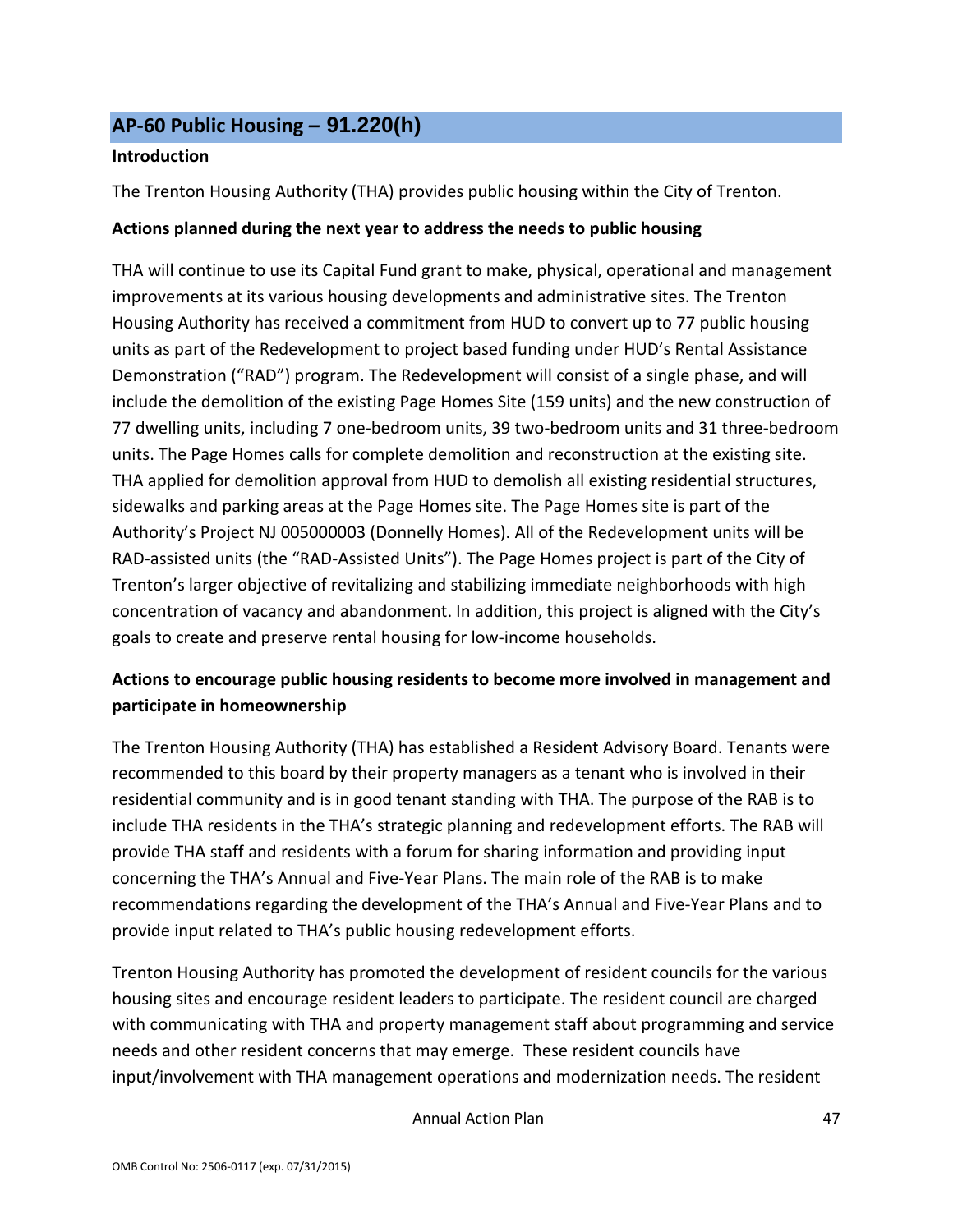council is opened to all families at their residential developments. Some Resident council officers serve on THA's Resident Advisory Board (RAB).

Trenton Housing Authority created an endowment trust from the remaining HOPE VI program funds. These funds were designed to continue services for households in meeting their selfsufficiency goals, especially those associated with maintaining residency, and for some, moving out of subsidized housing. In addition, these funds will go to promote family self-sufficiency through family stability and increased opportunities for case management, supportive services, stable employment, job training, education programs, higher paying jobs, financial literacy, and homeownership.

### **If the PHA is designated as troubled, describe the manner in which financial assistance will be provided or other assistance**

Not applicable.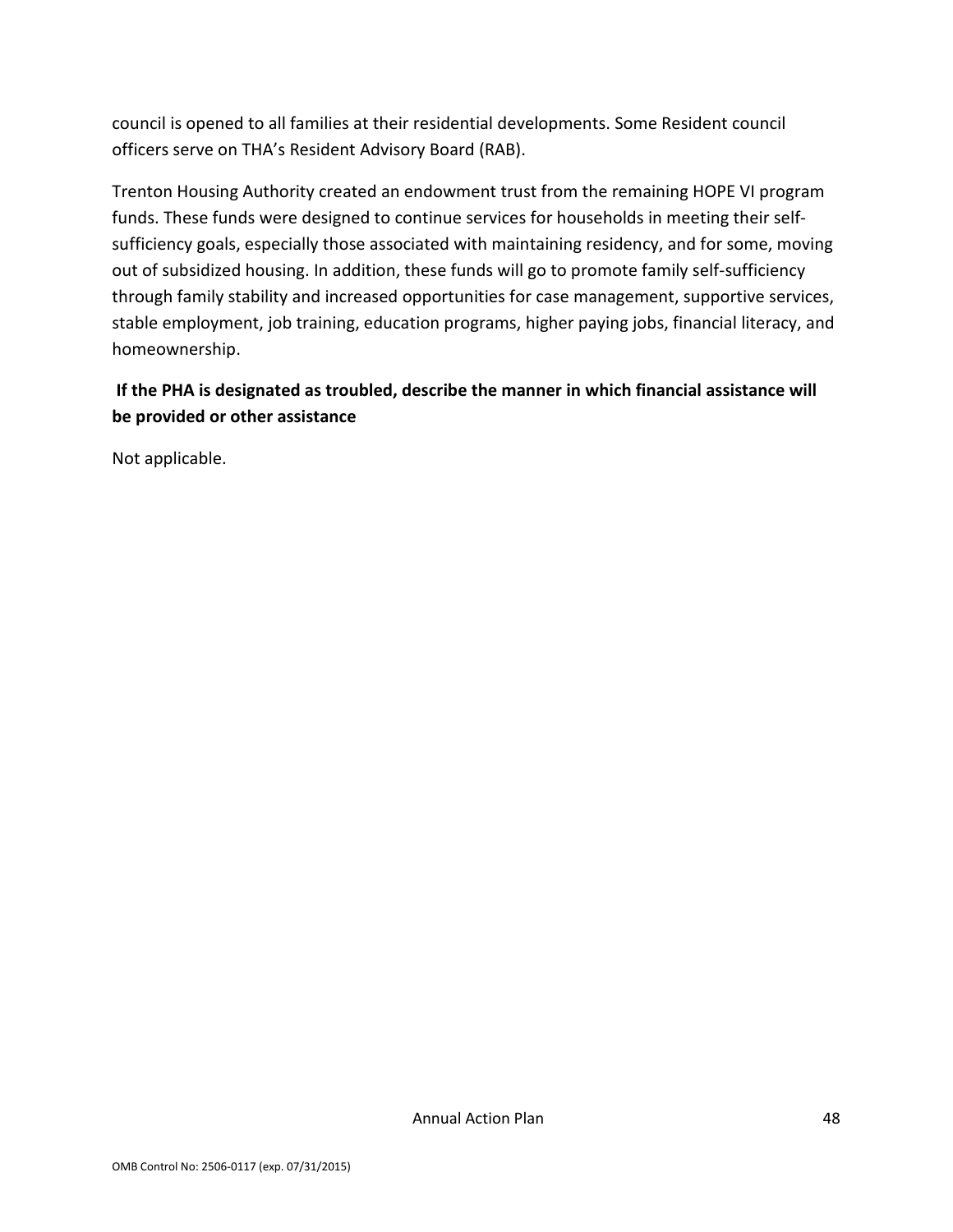## <span id="page-49-0"></span>**AP-65 Homeless and Other Special Needs Activities – 91.220(i)**

### **Introduction**

The Trenton/Mercer Continuum of Care has a comprehensive a Coordinated Assessment System that targets and prioritizes the most vulnerable persons experiencing homelessness in the community. The CoC Program interim rule (24 CFR 578) released by HUD in 2012 requires that CoCs establish and operate a "centralized or coordinated assessment system," hereafter referred to as a coordinated entry system. The rule defines coordinated entry as a centralized or coordinated process designed to coordinate program participant intake assessment and provision of referrals. [Such a] system covers the [CoC's] geographic area, is easily accessed by individuals and families seeking housing or services, is well advertised, and includes a comprehensive and standardize assessment tool. (24 CFR part 578.3)

**Describe the jurisdictions one-year goals and actions for reducing and ending homelessness including:**

# **Reaching out to homeless persons (especially unsheltered persons) and assessing their individual needs**

The Trenton/Mercer Coordinated Assessment System has a process for homeless individuals and families.

a. For individuals unaccompanied by children, CoC has a Coordinated Entry and Assessment System (CEASe) for individuals experiencing homelessness. This system operates as the point of entry to access housing and community services for homeless individuals. Through a coordinated assessment process, the needs of the homeless are identified and prioritized and a plan to move from homelessness to housing is developed. The goal of this system is to prioritize chronically homeless individuals and families with the longest history of homelessness and with the most severe service needs.

b. For homeless households with children, a centralized intake is in place at the Mercer County Board of Social Services that seeks to mediate/prevent homelessness whenever possible and reduce the length of time families are homeless through a rapid rehousing - a model that places a priority on moving a family experiencing homelessness into permanent housing as quickly as possible, ideally within 30 days of a family becoming homeless. A Universal screening Tool is used to identify and prioritize families for services with a primary goal of returning the family to permanent housing.

The Mercer Alliance to End Homelessness with its system partners, the City of Trenton, the Mercer County Department of Human Services and the Mercer County Board of Social Services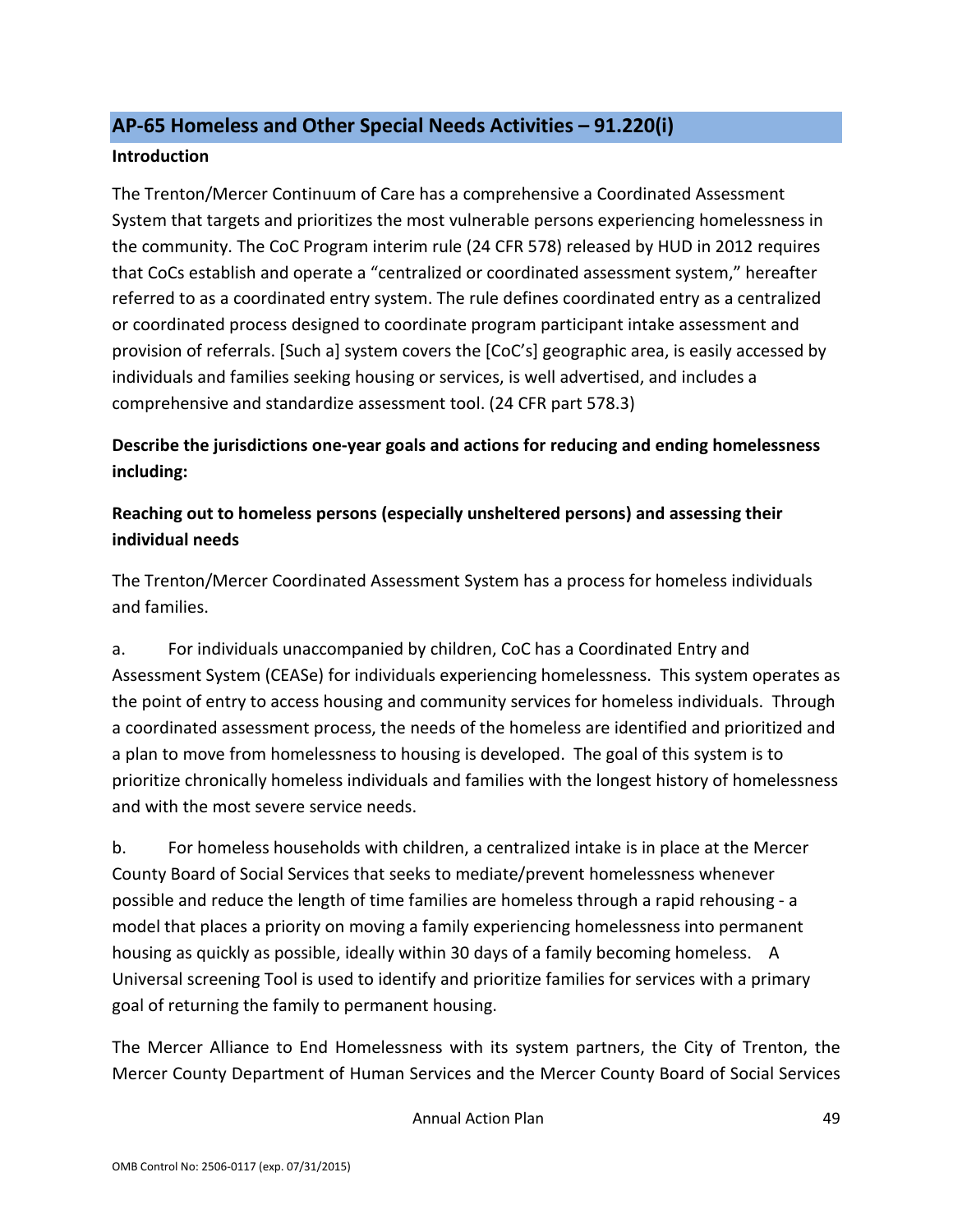have been pursuing a system change planning and implementation process centered around Mercer County's Ten-Year Plan to End Homelessness. The City of Trenton, Department of Health and Human Services is the lead agency for planning and grant applications under the Trenton/Mercer Continuum of Care process. The Continuum is made up of over 40 social service providers; both governmental and non-profit organizations.

The Trenton/Mercer CoC coordinates a broad array of services that includes, but is not limited to:

- Outreach Assessments
- Prevention of Homelessness
- Emergency Shelter/Services
- Rapid Rehousing
- Transitional Housing
- Case management/Support Services
- Permanent Housing
- Education Resources

### **Addressing the emergency shelter and transitional housing needs of homeless persons**

The agencies in the City provide an array of Shelter and Transitional housing facilities, although the latter are being phased out and converted to permanent housing. The City is supporting emergency shelters with support for both operations and capital improvements from the Emergency Solutions Grant for repairs and operations. The following facilities will receive ESG funds for repairs: Womanspace (\$12,000), Anchor House (\$12,000), and Homefront (\$10,000). Also, funds will be supplied to the Rescue Mission for shelter operations (\$10,000).

**Helping homeless persons (especially chronically homeless individuals and families, families with children, veterans and their families, and unaccompanied youth) make the transition to permanent housing and independent living, including shortening the period of time that individuals and families experience homelessness, facilitating access for homeless individuals and families to affordable housing units, and preventing individuals and families who were recently homeless from becoming homeless again**

The Trenton/Mercer CoC, led by the City of Trenton, has made great strides in helping families and individuals move from homelessness to housing. The newly developed CEASe System prioritizes the most vulnerable persons experiencing homelessness in the community by utilization the prioritization policy established by the CoC. The goal is to move those designated with the highest priority to housing within 30 days. The CEAS Center serves as the single point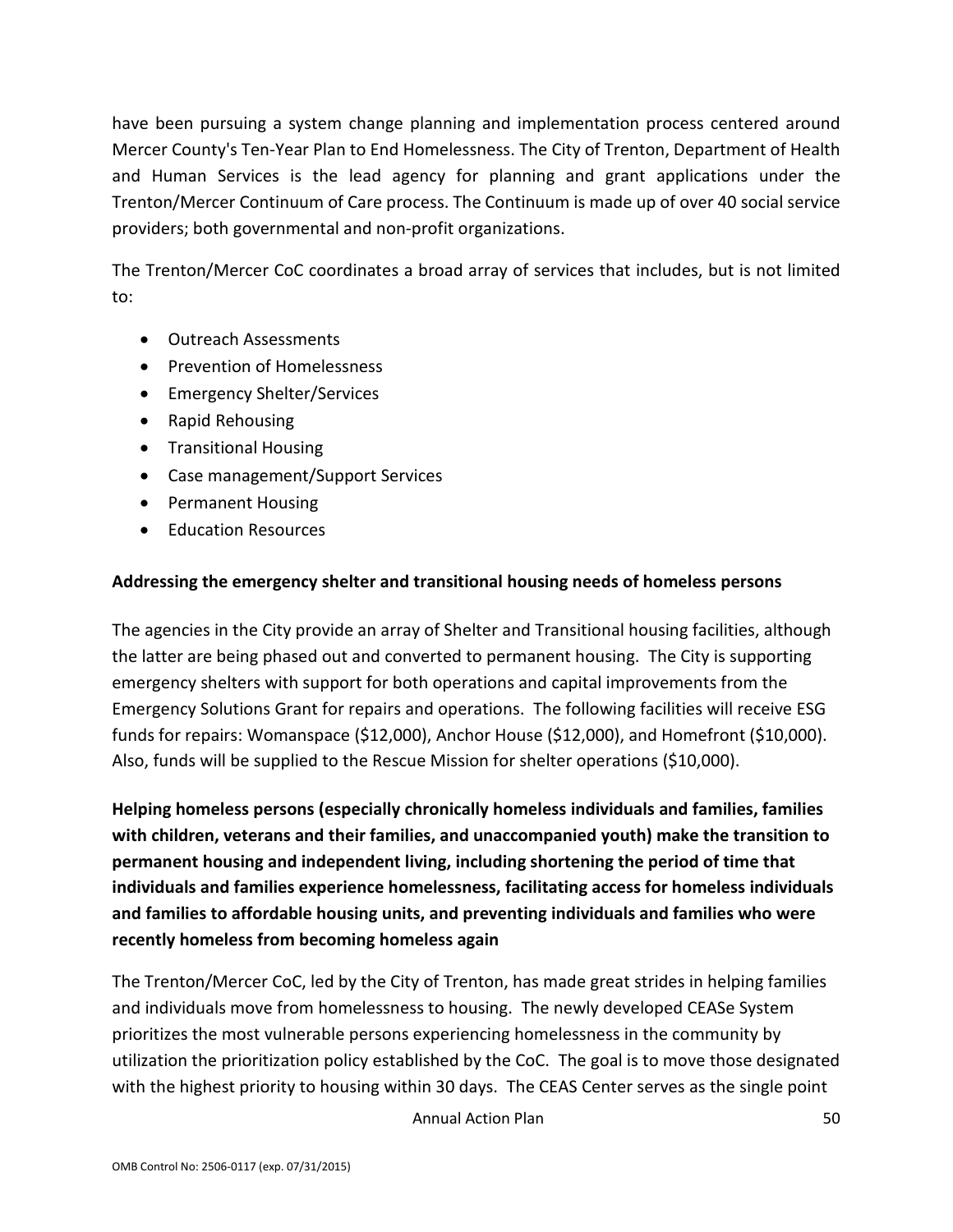of entry for homeless individuals and will collect information on homeless individuals and coordinate resources, services and outreach activities that facilitate housing for homeless singles. All individuals, both sheltered and unsheltered, are screened and assessed and a housing plan is developed based on the person's homeless history and level of need, with priority given to the chronically homeless.

Over the past five years, the total number of homeless persons has been largely trending downward in Mercer County. During the five-year period from 2013 to 2017, the overall number of homeless persons in Mercer County is down by 190 persons (28.4%). The number of homeless persons in emergency shelter and transitional housing has gone down since 2013 as well. Though the number of unsheltered persons has fluctuated, the overall unsheltered count is up by 25.4% since 2013.

Families receiving rapid re-housing have been very successful at remaining stably housed. Since the CoC transitioned to a rehousing service model 94% of families that were rehoused did not become homeless again. Pilot projects targeting the singles population, during the same period of time, show similar success with 98.5% of participants not returning to homelessness.

**Helping low-income individuals and families avoid becoming homeless, especially extremely low-income individuals and families and those who are: being discharged from publicly funded institutions and systems of care (such as health care facilities, mental health facilities, foster care and other youth facilities, and corrections programs and institutions); or, receiving assistance from public or private agencies that address housing, health, social services, employment, education, or youth needs.**

The Trenton/Mercer CoC worked with the New Jersey Policy academy to develop the State's discharge plan. The vision for this plan is one that plans for greater coordination of services and programs required to address homelessness in New Jersey including the promotion of prevention strategies and services to prevent homelessness and reduce the risk of homelessness for families and individuals.

The New Jersey Department of Human Services Division of Mental Health Services, New Jersey Department of Children and Families, Division of Youth and Family Services, Division of Developmental Disabilities, and the New Jersey Department of Corrections in conjunction with the Department of Health and Senior Services Division of AIDS, prevents discharges from facilities without the immediate provision of shelter. The State's plan guarantees no persons being discharged from and institutional setting into homelessness.

Annual Action Plan 51 Since Foster Care in New Jersey is a statewide system it is part of this statewide discharge policy. Specially, the case worker works with the youth to identify available Trenton and Mercer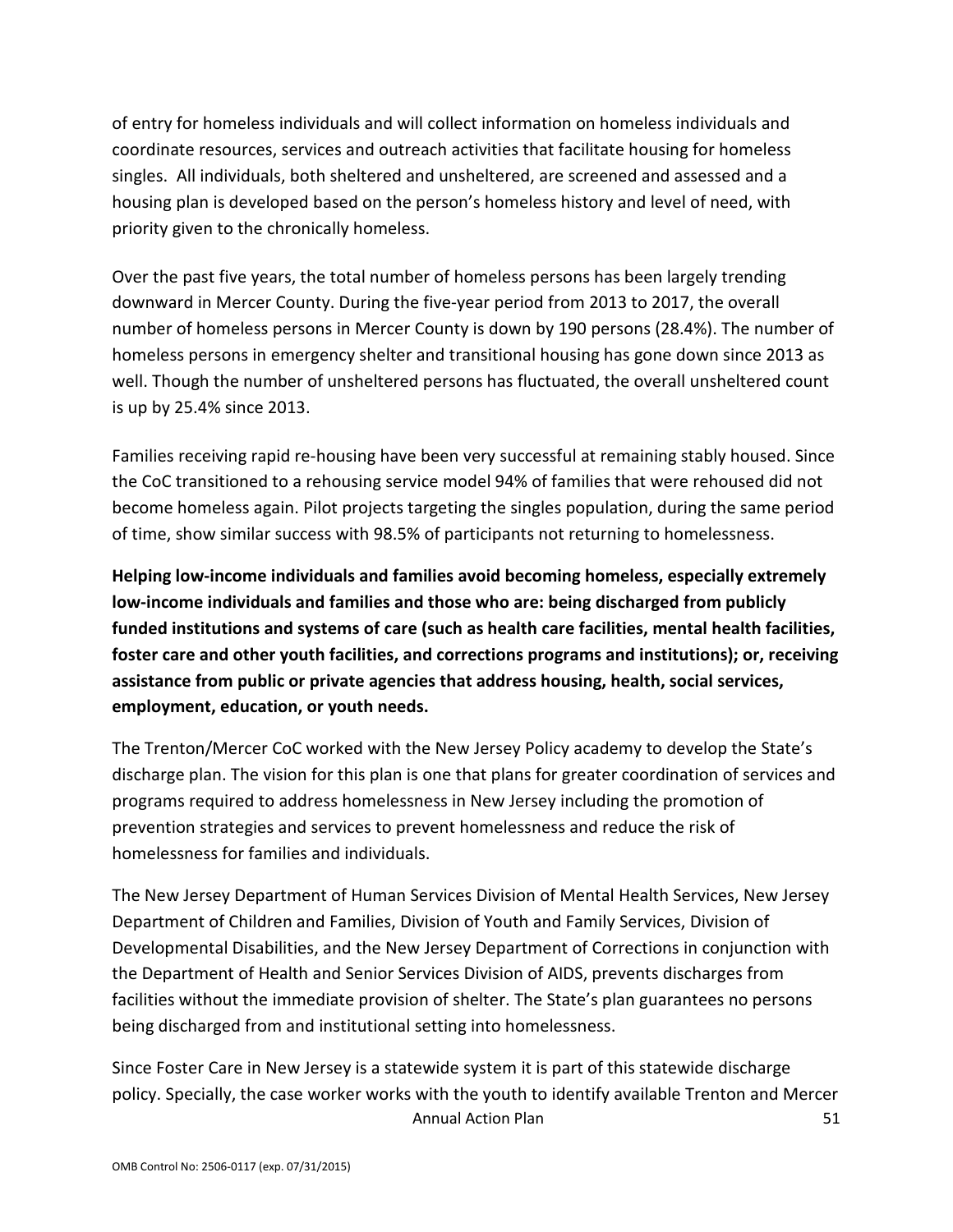County City and County resources and appropriate housing. Under current New Jersey child welfare reform legislation, several new programs have been implemented that allow for a more seamless transition from youth to adulthood. Many of these programs include permanent housing.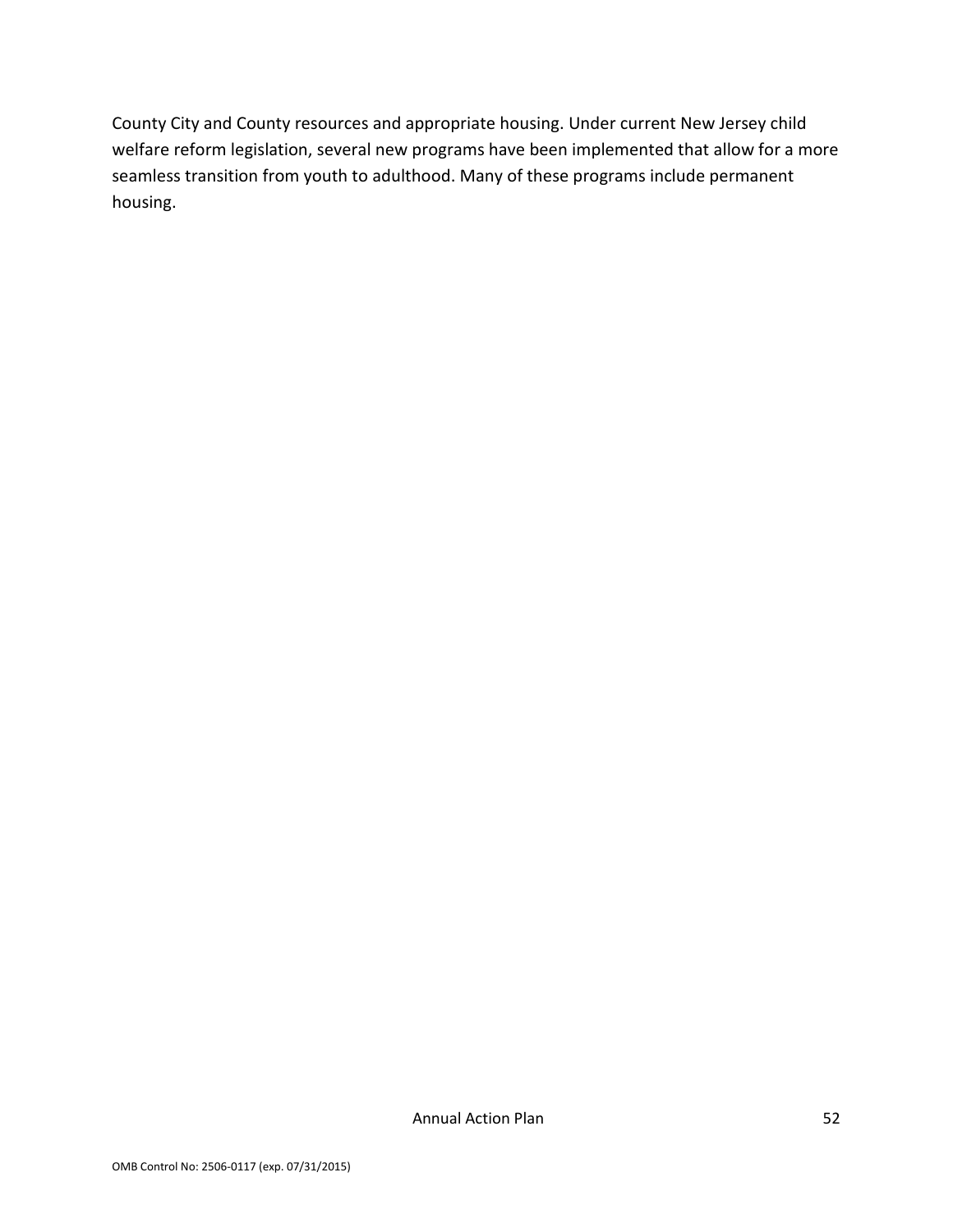## <span id="page-53-0"></span>**AP-75 Barriers to affordable housing – 91.220(j)**

### **Introduction**

The City of Trenton completed its Analysis of Impediments to Fair Housing Choice in 2013. The most significant identified barrier to affordable housing in Trenton was, and continues to be, the difficulty with home buyer financing. The City has outlined several new initiatives for 2015 to help address housing needs, including a Homesteading Program and the auctioning of Cityowned properties.

# **Actions it planned to remove or ameliorate the negative effects of public policies that serve as barriers to affordable housing such as land use controls, tax policies affecting land, zoning ordinances, building codes, fees and charges, growth limitations, and policies affecting the return on residential investment**

There are two key issues that are currently limiting the ability of would-be purchasers of government-subsidized homes to obtain mortgages. The first is the requirement of many government agencies that there be a second mortgage recorded on properties for the amount of the subsidy that has gone into the home, to help protect the public investment. This frequently raises the loan to value ratio to well beyond both the sales price and the appraised value of the home, creating a situation lenders perceive as high risk, despite the fact that these liens are subordinated to the lender's first mortgage. This practice is being required not only by the state, but also by many county and municipal governments in NJ, and is being applied to homes funded by HOME, the Neighborhood Stabilization Program, Balanced Housing and other programs.

The second issue is that many housing subsidy programs require affordability controls in the form of deed restrictions that do not extinguish in the case of foreclosure. It has become a problem over the last few years because lenders are relying increasingly on FHA to insure their mortgages, rather than private mortgage insurance companies, and FHA rules prohibit them from insuring mortgages that have deed restrictions that survive foreclosure. While this rule has been on the books at FHA for years, it apparently wasn't aggressively enforced until recently.

Over the last few years, these issues combine in a way that severely limited the availability of home purchase financing for subsidized homes in Trenton. More recently, there seems to be an improvement in the home lending mortgage market. The City plans to leverage this emerging interest in lending with the development of a First Time Homebuyer Program. Planned for launch in August of 2017, the First Time Homebuyer Program will provide up to 19 households with up to \$25,000 each toward downpayment, closing costs and mortgage write-down assistance.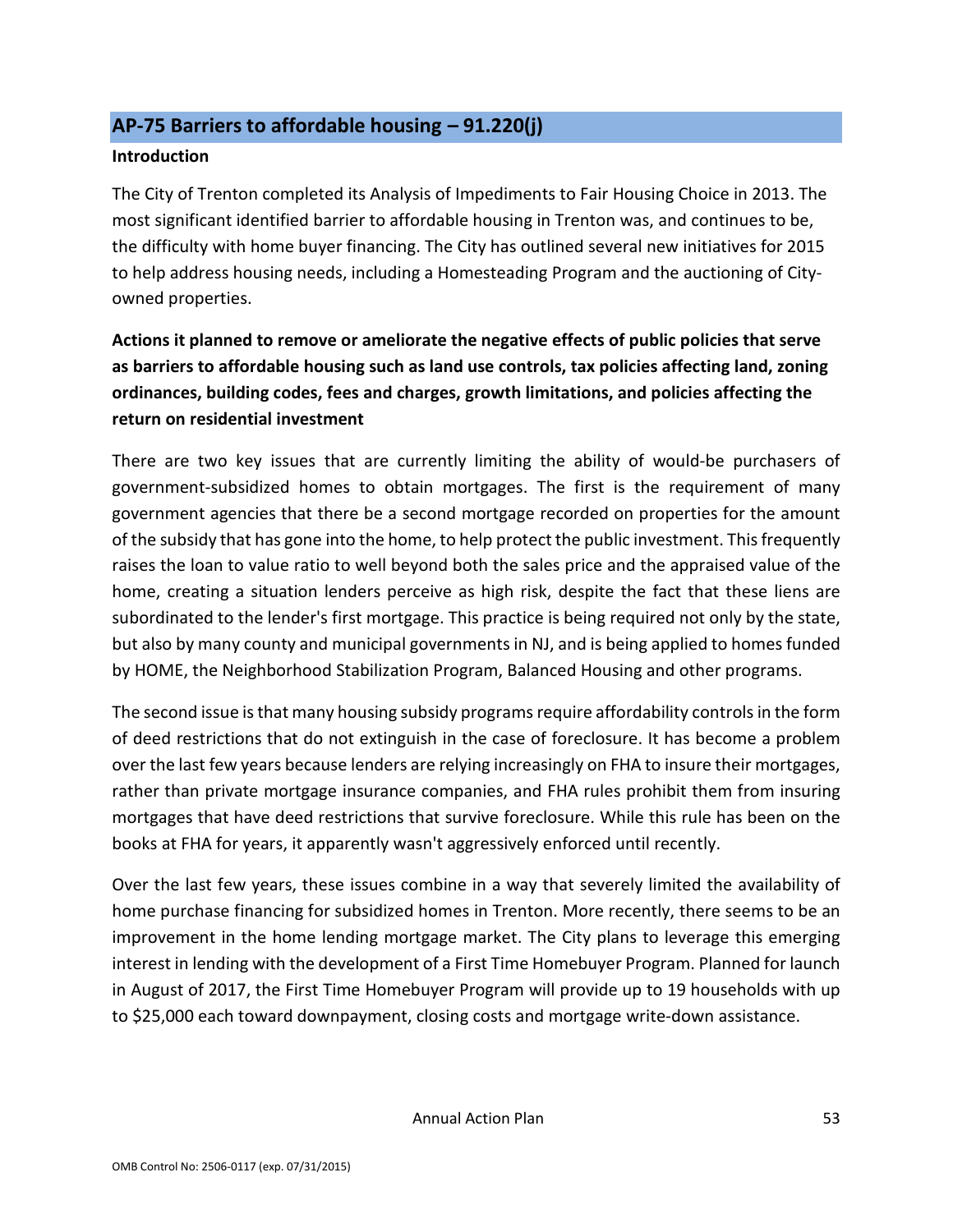## <span id="page-54-0"></span>**AP-85 Other Actions – 91.220(k)**

In FY 2017, the City of Trenton plans the following actions to help address the housing and community development needs of City residents, especially low/moderate income residents.

### **Actions planned to address obstacles to meeting underserved needs**

The chief obstacle to meeting underserved needs is a lack of, or inadequate, resources---both financial and human (staffing). The City of Trenton will continue to collaborate with human and social service agencies and the Continuum of Care to identify potential resources for meeting the service needs of City residents. The City will support the efforts of service agencies to maximize the use of available resources and to obtain additional resources whenever possible.

The City is focusing heavily on improving project management and greater system-wide efficiencies. The City will continue to improve staffing through additional training on CDBG, HOME, and ESG programs, providing the ability to maximize limited resources to address underserved needs.

### **Actions planned to foster and maintain affordable housing**

The City of Trenton will continue to create and maintain affordable housing. The City will continue to support its goals of maintaining and expanding affordable housing by utilizing its CDBG and HOME allocations to create new opportunities for affordable rental and homeownership and rehabilitate existing affordable units. The amount of funds allocated for these activities for FY17 is \$380,019.41 (CDBG) and \$534,557 (HOME). A ready-to-launch First Time Homebuyer Program will utilize FY16 CDBG and FY14 HOME funds to assist up to 19 households with assistance in purchasing a home.

### **Actions planned to reduce lead-based paint hazards**

In the Spring of 2016, the City received a 3-year Lead Hazard Reduction Demonstration Grant from the US Department of HUD in the amount of \$2.1M. Those funds will be leveraged with contributions from the CDBG program in the amount of \$131,985 per year for three years. The program is expected to remove lead hazards from 150 homes over the three year period. In addition, the City's Housing Rehabilitation Program includes provisions to test for and address any lead hazards found. That program expects to serve 30 households in the coming year.

### **Actions planned to reduce the number of poverty-level families**

The resources that the City of Trenton has to reduce the number of persons with incomes below the poverty level are limited. The City will continue to pursue and support various economic development and housing activities in an effort to provide an environment that will attract or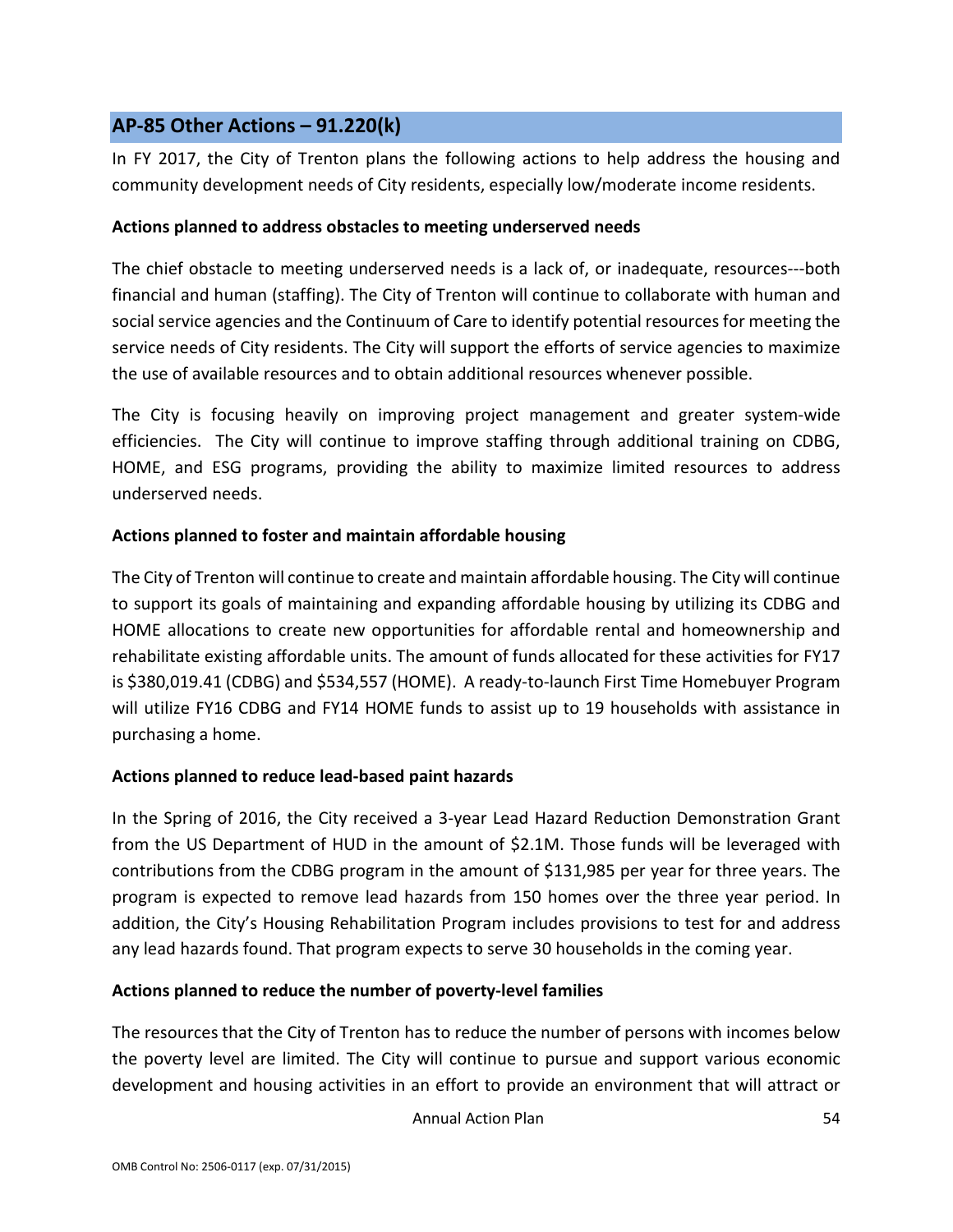retain businesses or facilitate the expansion of existing businesses thereby securing employment and increased incomes for City residents.

### **Actions planned to develop institutional structure**

The City of Trenton relies on a network of public sector, private sector, and non-profit organizations to deliver needed housing and community development services to City residents, particularly the homeless and special needs populations. Many of the organizations in the network operate on a county or regional level.

The demand for services greatly exceeds the available resources. The City of Trenton will continue to collaborate with human and social service agencies and the Trenton/Mercer County Continuum of Care (CoC) to identify potential resources for meeting the service needs of City residents. The City will support the efforts of service agencies to obtain any available or future resources.

## **Actions planned to enhance coordination between public and private housing and social service agencies**

The Department of Housing and Economic Development (HE&D) is the lead agency responsible for administering the City's CDBG and HOME programs. HE&D works with the Department of Health and Human Services, and the Department of Public Works to coordinate activities undertaken in the Action Plan. The Department of Health and Human Services assists in the administration of the City's ESG program.

The Trenton/ Mercer CoC is a planning committee that reviews, evaluates, maintains and develops ongoing strategies to address quality of life issues for the residents of Mercer County who may be homeless or in jeopardy of homelessness. The CoC has developed a system-wide approach for implementation of the HEARTH Act which is to consolidate homeless assistance programs, codify the CoC planning process, and establish a goal of ensuring that families who become homeless return to permanent housing with 30 days.

The Mercer Alliance to End Homelessness, the Mercer County CoC, and County of Mercer County have all been partners in the development of this Action Plan.

In addition, the City of Trenton, Office of Adult and Family Services provides a number of services which address the needs of persons who are not homeless, disabled, mentally & physically ill and who require supportive housing. These services include: (a) rental assistance to families and individuals in order to prevent homelessness (b) intensive and comprehensive case management services (c) referrals to other social services agencies which include substance abuse, mental health counseling, medical and dental services ·and educational and occupational training (e)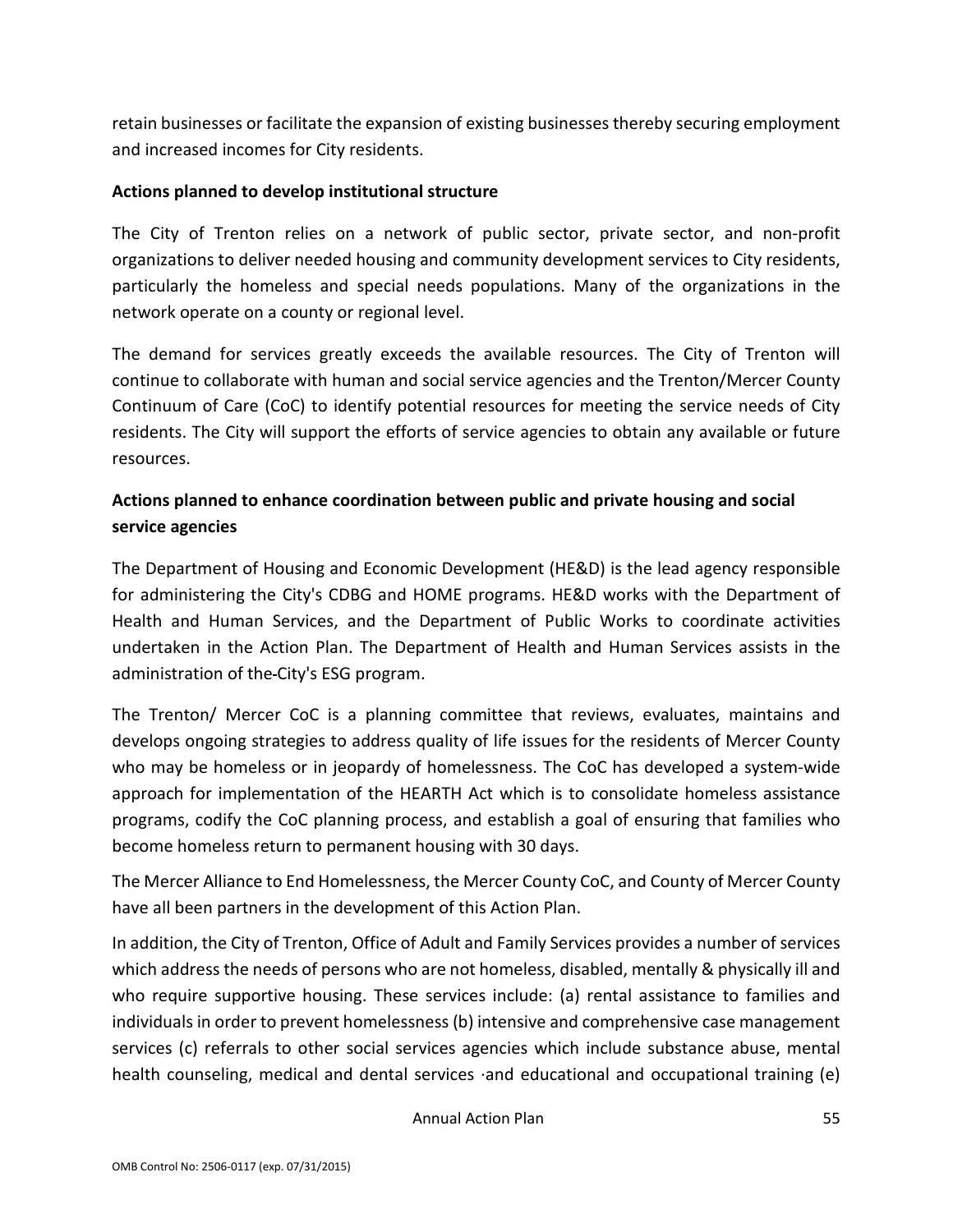referrals for emergency food, clothing and furniture (f) provide information for budget management, cleaning up personal credit, buying a home and preventing foreclosures.

The City continues to work with a host of social service providers including:

- Mercer Arc provides services for the developmentally disabled
- Family Guidance Center- operates a Consumer Credit Counseling component and representative payee services for recipients of Social Security Income (SSI) and Social Security Disability Income (SSDI)
- Oaks Integrated Care provides supportive services focus on mental health issues
- Mercer County Office on Aging provides supportive services, meals and other services to the ·elderly
- Trenton Treatment Center provides substance abuse counseling and treatment to drug and alcohol addicts
- Catholic Charities Diocese of Trenton mental health services including addiction focused treatment, residential services, and counseling services.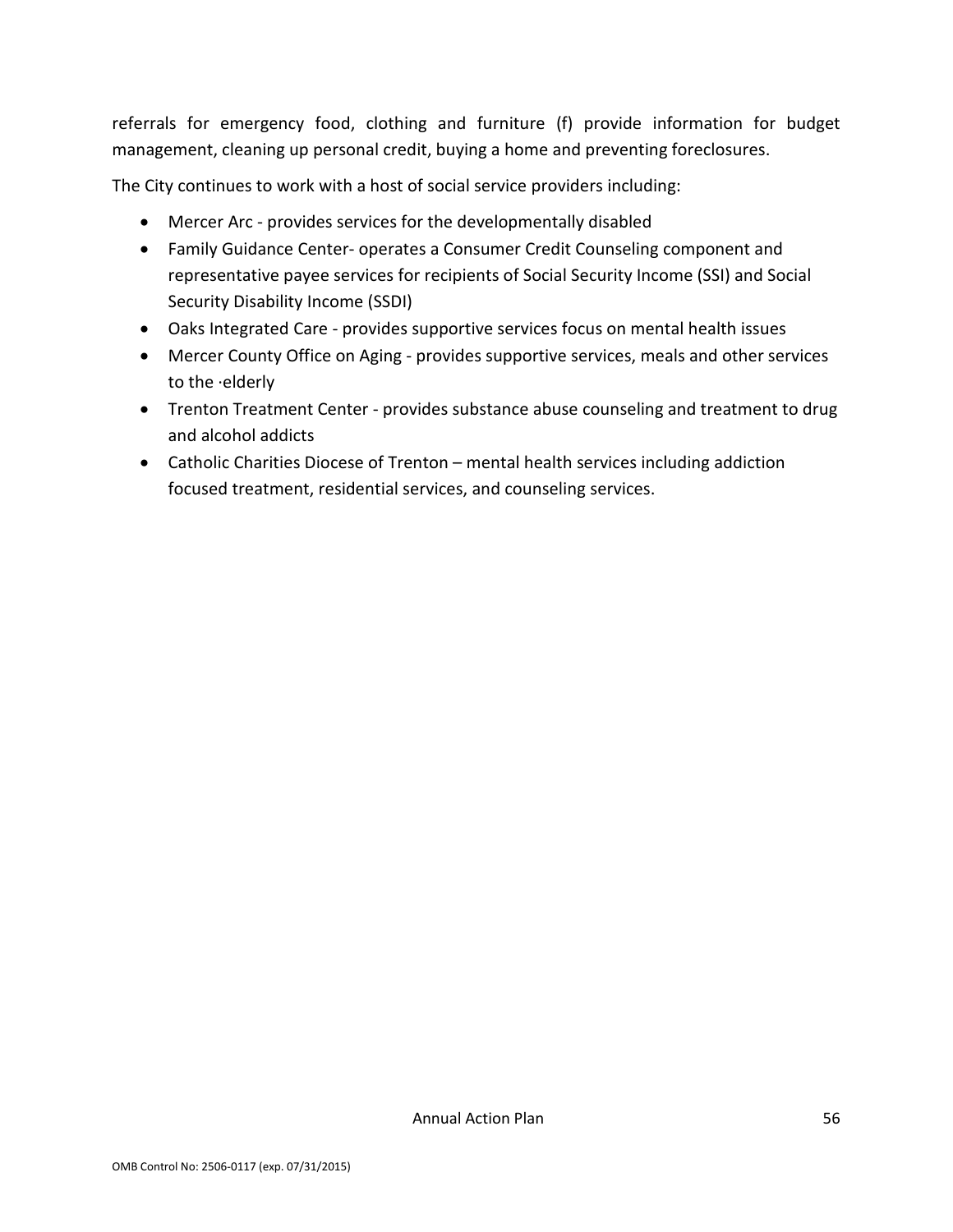# **Program Specific Requirements**

# <span id="page-57-0"></span>**AP-90 Program Specific Requirements – 91.220(l)(1,2,4)**

### **Introduction**

The following provides program specific information for the CDBG, HOME, and ESG programs.

### **Community Development Block Grant Program (CDBG) Reference 24 CFR 91.220(l)(1)**

Projects planned with all CDBG funds expected to be available during the year are identified in the Projects Table. The following identifies program income that is available for use that is included in projects to be carried out.

| 1. The total amount of program income that will have been received before     | 78,013.72 |
|-------------------------------------------------------------------------------|-----------|
| the start of the next program year and that has not yet been reprogrammed     |           |
| 2. The amount of proceeds from section 108 loan guarantees that will be       |           |
| used during the year to address the priority needs and specific objectives    |           |
| identified in the grantee's strategic plan                                    |           |
| 3. The amount of surplus funds from urban renewal settlements                 | 0         |
| 4. The amount of any grant funds returned to the line of credit for which the |           |
| planned use has not been included in a prior statement or plan.               | 0         |
| 5. The amount of income from float-funded activities                          | 0         |
| <b>Total Program Income</b>                                                   | 78,013.72 |
|                                                                               |           |
|                                                                               |           |

### **Other CDBG Requirements**

| 1. The amount of urgent need activities                                                                                                                                                                                                                                                                                                                                                                       |         |
|---------------------------------------------------------------------------------------------------------------------------------------------------------------------------------------------------------------------------------------------------------------------------------------------------------------------------------------------------------------------------------------------------------------|---------|
| 2. The estimated percentage of CDBG funds that will be used for activities that<br>benefit persons of low and moderate income. Overall Benefit - A consecutive<br>period of one, two or three years may be used to determine that a minimum<br>overall benefit of 70% of CDBG funds is used to benefit persons of low and<br>moderate income. Specify the years covered that include this Annual Action Plan. | 100.00% |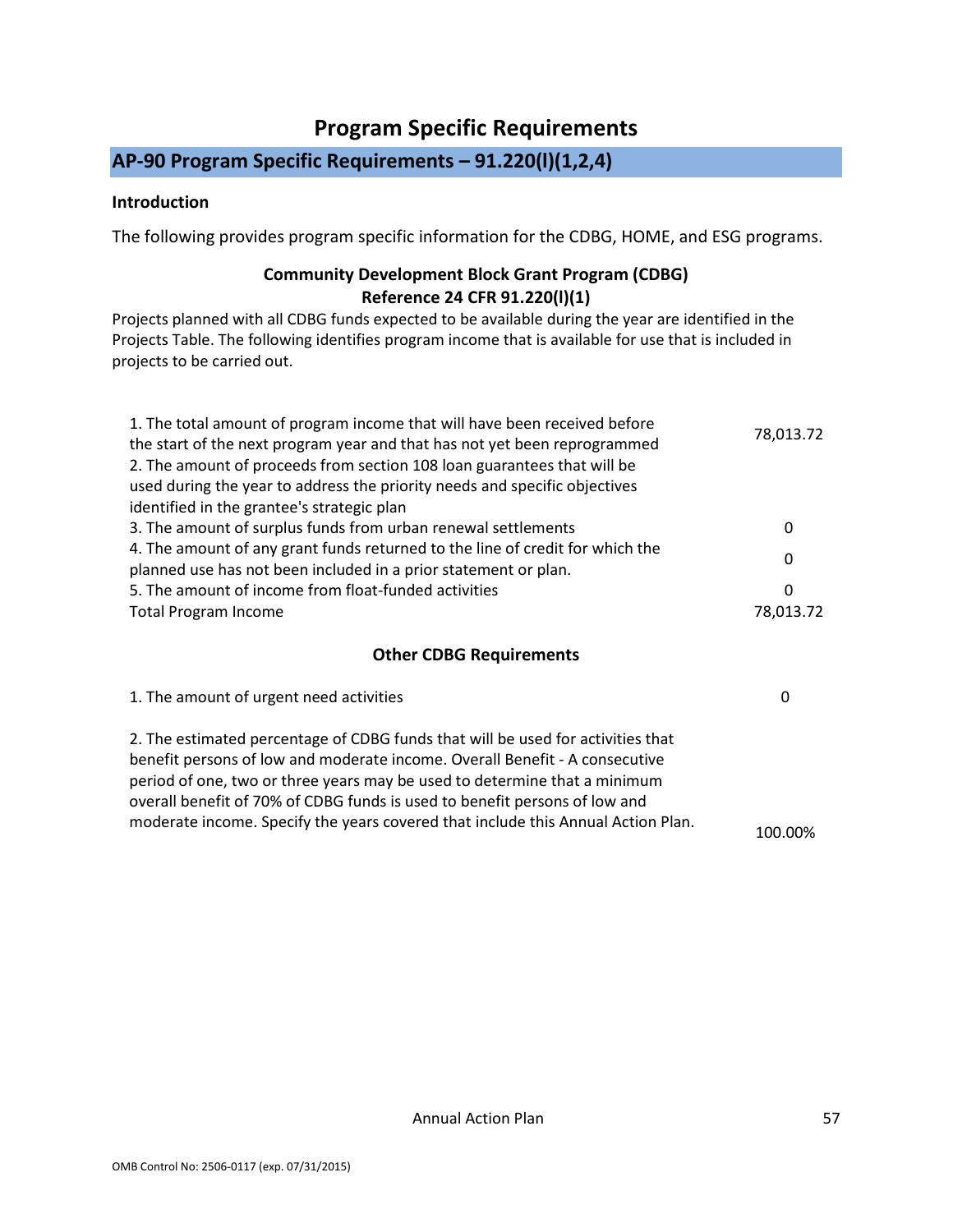### **HOME Investment Partnership Program (HOME) Reference 24 CFR 91.220(l)(2)**

1. A description of other forms of investment being used beyond those identified in Section 92.205 is as follows:

All HOME funds will be invested in a manner consistent with 24 CFR 92.205(b){l). Specifically, HOME funds are invested as construction financing for new construction and gut rehabilitation projects.

The City of Trenton HOME Program provides incentives to develop and support affordable rental housing and homeownership. New construction, reconstruction, or rehabilitation of non-luxury housing with suitable amenities, including real property acquisition, site improvements, conversion, demolition, and other expenses, including financing costs, are all considered eligible uses of HOME program funds. All HOME funded housing must be permanent.

2. A description of the guidelines that will be used for resale or recapture of HOME funds when used for homebuyer activities as required in 92.254, is as follows:

To promote affordable housing, the City of Trenton provides funds to construct or rehabilitate to reduce the purchase price of ownership units throughout the city. This allows households of low or moderate income to purchase homes at a reduced price. Each buyer enters into an Affordable Housing Agreement with the City which requires that the buyer occupy the unit as their principal residence, and that they sell their unit only to another income-eligible buyer. The future resale price will be based on the original purchase price, plus an annual return on equity utilizing the regional income limits established by the NJ Council on Affordable Housing (COAH) per N.J.A.C. 5:97-9.3 as well as allowances for eligible capital improvements which may include any additions, exterior improvements such as windows, doors, solar panels, HVAC, or other energy-efficiency improvement to the housing unit. Per COAH guidelines, the price of owner-occupied low and moderate-income units may increase annually based on the percentage increase in the regional median income limit for each housing region. In no event shall the maximum resale price be lower than the last recorded purchase price.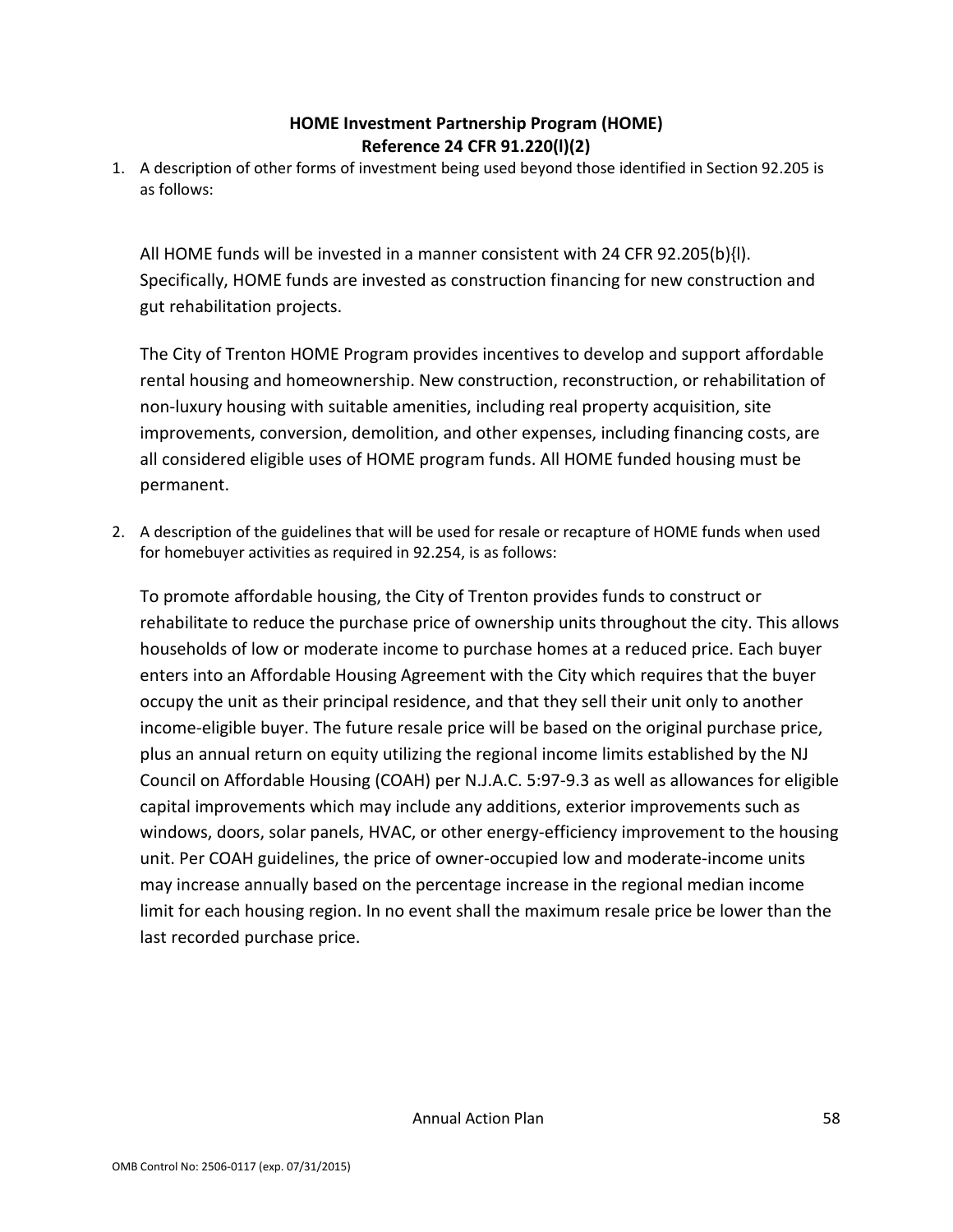3. A description of the guidelines for resale or recapture that ensures the affordability of units acquired with HOME funds? See 24 CFR 92.254(a)(4) are as follows:

The City utilizes a resale provision to ensure the long-term affordability of units. See above for additional detail.

4. Plans for using HOME funds to refinance existing debt secured by multifamily housing that is rehabilitated with HOME funds along with a description of the refinancing guidelines required that will be used under 24 CFR 92.206(b), are as follows:

The City of Trenton does not use HOME funds to refinance existing debt.

There is a problem in that there is lack of capacity among the several certified Community Housing Development Organizations (CHDOS) in the City which has resulted in a lack of projects. The City of Trenton will commit the statutory 15% CHDO set aside for several projects and to working with the CHDOs to build capacity.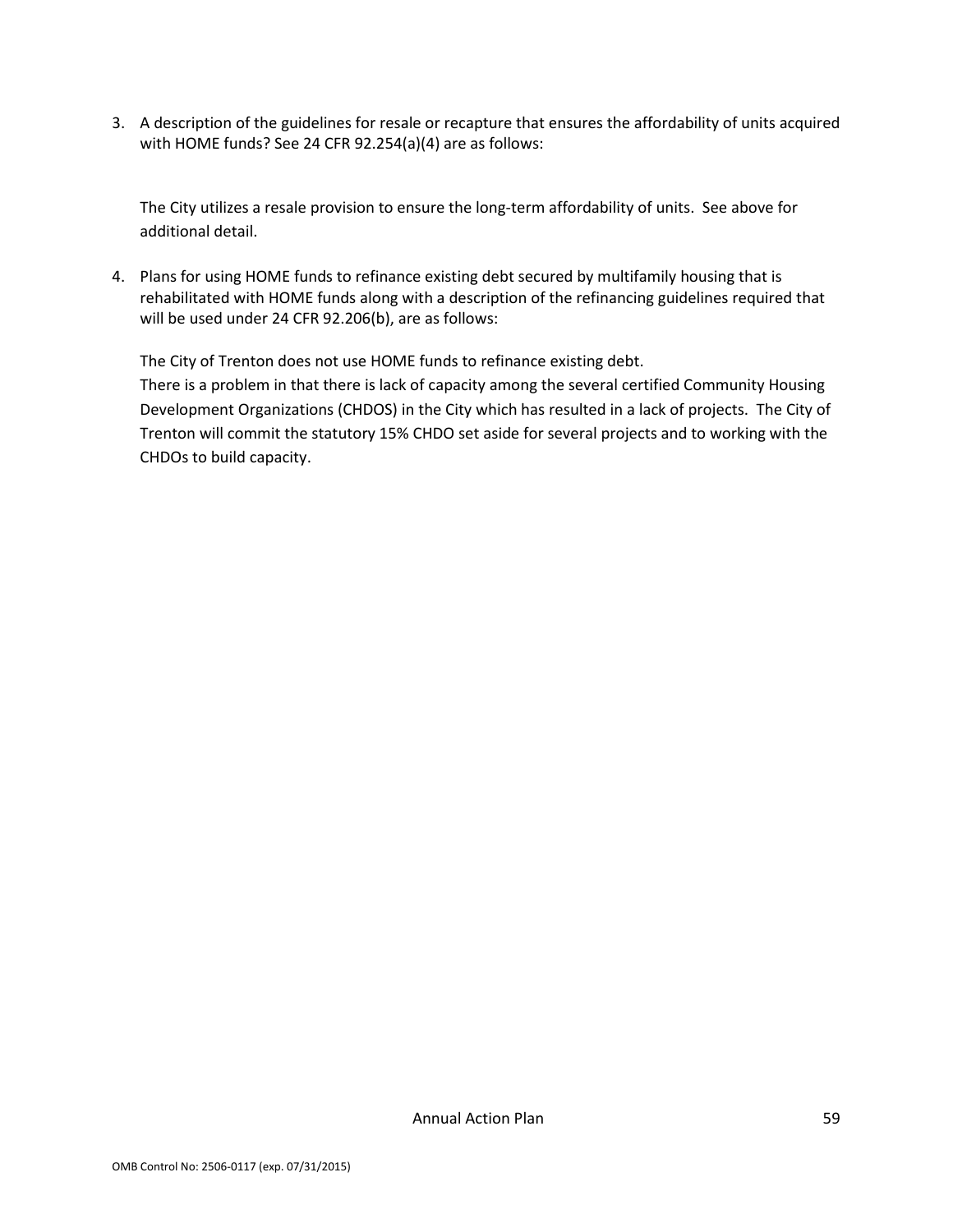### **Emergency Solutions Grant (ESG) Reference 91.220(l)(4)**

1. Include written standards for providing ESG assistance (may include as attachment)

The Department of Housing and Economic Development implements ESG-funded activities and supports subrecipients of ESG funds targeted to deal with health and human services issues. The Department of Health and Human Services hosts an annual capacity building workshop to provide tools for applying for funding and highlighting performance and financial management expectations.

The City will continue to help sub-recipients reach their goals through the use of performance-based contracts and conducting reviews of monthly programmatic reports. The contracts will continue to outline specific target timeframes for achieving specific goals and plans for addressing non-performance issues. Discussions and meetings will continue to be held to discuss performance issues and recommended solutions. A review of the recommendations within a reasonable timeframe will determine if issues were resolved. Severe performance issues that are not reasonably addressed may jeopardize the sub-recipients future funding opportunities.

2. If the Continuum of Care has established centralized or coordinated assessment system that meets HUD requirements, describe that centralized or coordinated assessment system.

The Trenton/Mercer Continuum of Care, through a comprehensive Coordinated Assessment Process, targets and prioritizes the most vulnerable persons experiencing homelessness in the community. The CoC follows a two-part coordinated assessment process for families and individuals.

a. For homeless households with children, a centralized intake is in place at the Mercer County Board of Social Services that seeks to mediate/prevent homelessness whenever possible and reduce the length of time families are homeless through a rapid rehousing - a model that places a priority on moving a family experiencing homelessness into permanent housing as quickly as possible, ideally within 30 days of a family becoming homeless. A Universal screening Tool is used to identify and prioritize families for services with a primary goal of returning the family to permanent housing.

Annual Action Plan 60 b. For individuals unaccompanied by children, CoC has developed a Coordinated Entry and Assessment System (CEASe) for individuals experiencing homelessness. This system operates as the point of entry to access housing and community services for homeless individuals. Through a coordinated assessment process, the needs of the homeless are identified and prioritized and a plan to move from homelessness to housing is developed.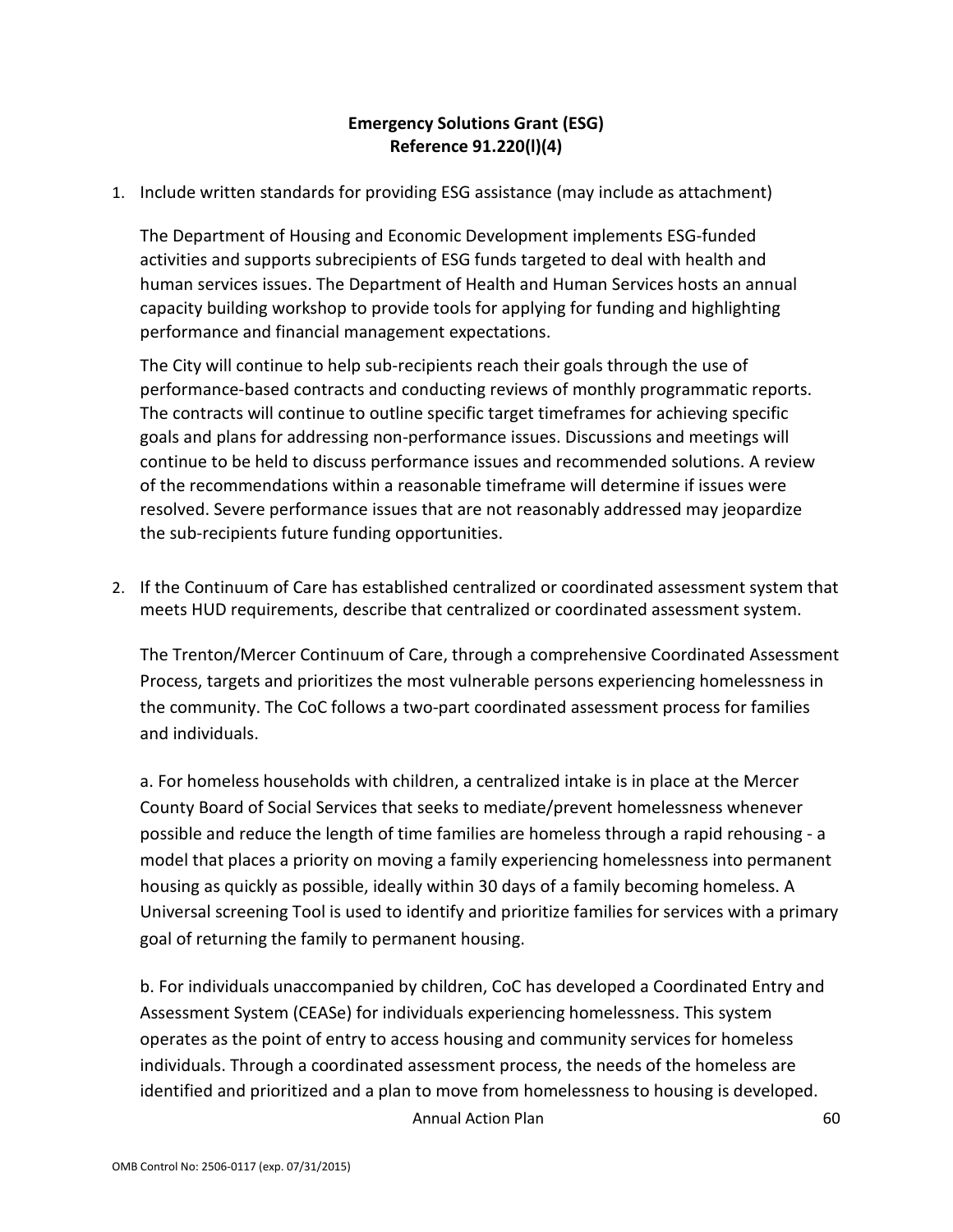The goal of this system is to prioritize chronically homeless individuals and families with the longest history of homelessness and with the most severe service needs.

• During day time business hours, homeless individuals are directed to the Mercer County Board of Social Services. Screening and assessments are conducted to determine housing needs and eligibility to benefits (emergency assistance). For those persons who cannot be diverted from the system, emergency shelter referrals are provided.

• After business hours, homeless individuals are directed to the Rescue Mission Emergency Shelter where screening for housing need and shelter services are provided.

• Additional System Access Points will be added as the system develops.

• A screening tool is used to assess individuals for vulnerability risk factors and chronic homelessness.

See AP-25 Unique Appendices for the full description of the CoC Coordinated Assessment Process.

3. Identify the process for making sub-awards and describe how the ESG allocation available to private nonprofit organizations (including community and faith-based organizations).

Under Title I of the Housing and Community Development Act of 1974, as amended, cities such as Trenton receive formula-based entitlement grants from the US Department of Housing and Urban Development (HUD) each year. Among them is the Emergency Solutions Grant (ESG).

Nonprofit corporations and faith-based organizations are eligible to apply for ESG funds. Organization need not be located within the City limits of Trenton. However, the beneficiaries or participants of the program must be Trenton residents.

Eligible activities for ESG funds will be divided into two categories: 1) Rapid Re-Housing for Individuals; and 2) Operations, and Essential Services for Emergency Shelters. The City awards the Rapid Re-Housing for Individuals Program (including Street Outreach) to one (1) agency. Multiple awards may be made for Emergency Shelter projects.

The City utilizes an online grant application system called ZoomGrants (http://www.zoomgrants.com) to facilitate the application process.

Applications to the Emergency Solutions Grant were scored by a committee of three (3) individuals who serve on the Trenton/Mercer County Continuum of Care Executive Board.